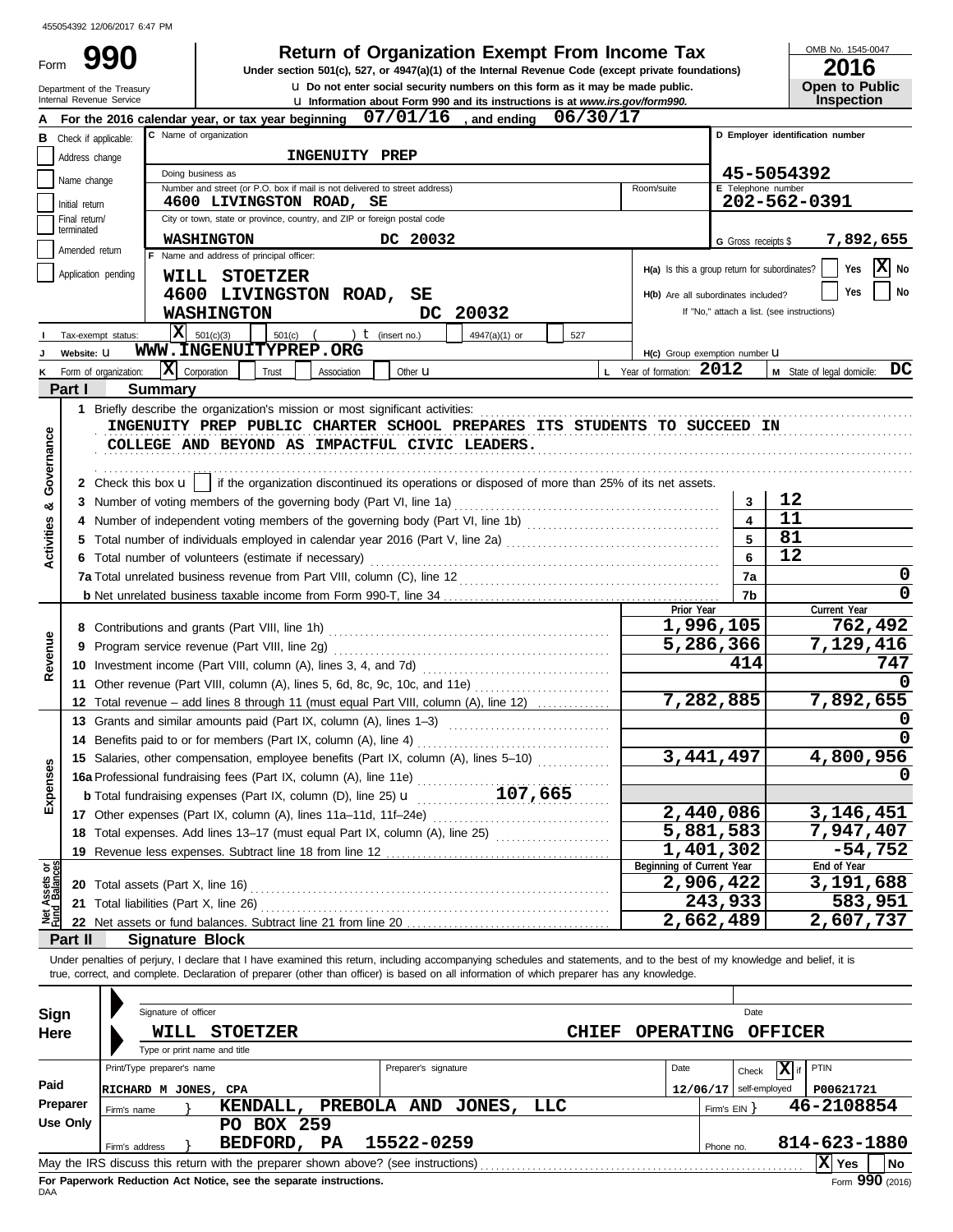|              | Form 990 (2016) INGENUITY PREP                       |                                                                                                                                    | 45-5054392                | Page 2          |
|--------------|------------------------------------------------------|------------------------------------------------------------------------------------------------------------------------------------|---------------------------|-----------------|
| Part III     |                                                      | <b>Statement of Program Service Accomplishments</b>                                                                                |                           |                 |
|              |                                                      |                                                                                                                                    |                           | $\vert x \vert$ |
|              | 1 Briefly describe the organization's mission:       |                                                                                                                                    |                           |                 |
|              |                                                      | INGENUITY PREP PUBLIC CHARTER SCHOOL PREPARES ITS STUDENTS TO SUCCEED                                                              |                           | IN              |
|              |                                                      | COLLEGE AND BEYOND AS IMPACTFUL CIVIC LEADERS.                                                                                     |                           |                 |
|              |                                                      |                                                                                                                                    |                           |                 |
|              |                                                      |                                                                                                                                    |                           |                 |
|              | prior Form 990 or 990-EZ?                            | 2 Did the organization undertake any significant program services during the year which were not listed on the                     |                           | Yes $ X $ No    |
|              | If "Yes," describe these new services on Schedule O. |                                                                                                                                    |                           |                 |
| 3            |                                                      | Did the organization cease conducting, or make significant changes in how it conducts, any program                                 |                           |                 |
| services?    |                                                      |                                                                                                                                    |                           | $ X $ No<br>Yes |
|              | If "Yes," describe these changes on Schedule O.      |                                                                                                                                    |                           |                 |
|              |                                                      | Describe the organization's program service accomplishments for each of its three largest program services, as measured by         |                           |                 |
|              |                                                      | expenses. Section $501(c)(3)$ and $501(c)(4)$ organizations are required to report the amount of grants and allocations to others, |                           |                 |
|              |                                                      | the total expenses, and revenue, if any, for each program service reported.                                                        |                           |                 |
|              |                                                      |                                                                                                                                    |                           |                 |
| 4a (Code:    | ) (Expenses \$                                       | 7,479,912 including grants of \$                                                                                                   | ) (Revenue \$             | 7,129,416       |
|              |                                                      | INGENUITY PREP PUBLIC CHARTER SCHOOL PREPARES STUDENTS                                                                             | <b>TO SUCCEED</b>         | ΙN              |
|              |                                                      | COLLEGE AND BEYOND AS IMPACTFUL CIVIC LEADERS.                                                                                     | WITH THIS AIM, THE SCHOOL |                 |
|              |                                                      | OPENED IN WASHINGTON, DC, IN AUGUST OF 2013 AND INTENDS ON EXPANDING TO                                                            |                           |                 |
|              |                                                      | SERVE OVER 700 STUDENTS IN PRESCHOOL THROUGH 8TH GRADE.                                                                            |                           |                 |
|              |                                                      |                                                                                                                                    |                           |                 |
|              |                                                      | THROUGH HIGHLY-EFFECTIVE, DATA-DRIVEN INSTRUCTION AND THE FOLLOWING                                                                |                           |                 |
|              |                                                      | STRATEGIES, THE CHARTER SCHOOL ADDRESSES THE LEARNING NEEDS OF ITS STUDENT                                                         |                           |                 |
| BODY:        |                                                      |                                                                                                                                    |                           |                 |
|              |                                                      |                                                                                                                                    |                           |                 |
|              |                                                      | THE CHARTER SCHOOL OFFERS AN EXTENDED-DAY (8 A.M. - 4:10 P.M.) AND                                                                 |                           |                 |
|              |                                                      | EXTENDED YEAR (190 DAYS + 20 DAYS FOR STUDENTS BELOW GRADE-LEVEL) SCHEDULE,                                                        |                           |                 |
| 4b (Code:    | (Express \$                                          | including grants of \$                                                                                                             | ) (Revenue \$             |                 |
|              |                                                      |                                                                                                                                    |                           |                 |
|              |                                                      |                                                                                                                                    |                           |                 |
|              |                                                      |                                                                                                                                    |                           |                 |
|              |                                                      |                                                                                                                                    |                           |                 |
|              |                                                      |                                                                                                                                    |                           |                 |
|              |                                                      |                                                                                                                                    |                           |                 |
|              |                                                      |                                                                                                                                    |                           |                 |
|              |                                                      |                                                                                                                                    |                           |                 |
|              |                                                      |                                                                                                                                    |                           |                 |
|              |                                                      |                                                                                                                                    |                           |                 |
|              |                                                      |                                                                                                                                    |                           |                 |
|              |                                                      |                                                                                                                                    |                           |                 |
| 4c (Code:    | ) (Expenses \$                                       | including grants of \$                                                                                                             | ) (Revenue \$             |                 |
|              |                                                      |                                                                                                                                    |                           |                 |
|              |                                                      |                                                                                                                                    |                           |                 |
|              |                                                      |                                                                                                                                    |                           |                 |
|              |                                                      |                                                                                                                                    |                           |                 |
|              |                                                      |                                                                                                                                    |                           |                 |
|              |                                                      |                                                                                                                                    |                           |                 |
|              |                                                      |                                                                                                                                    |                           |                 |
|              |                                                      |                                                                                                                                    |                           |                 |
|              |                                                      |                                                                                                                                    |                           |                 |
|              |                                                      |                                                                                                                                    |                           |                 |
|              |                                                      |                                                                                                                                    |                           |                 |
|              | 4d Other program services (Describe in Schedule O.)  |                                                                                                                                    |                           |                 |
| (Expenses \$ |                                                      | including grants of \$                                                                                                             | (Revenue \$               |                 |
|              | 4e Total program service expenses u                  | 7.479.912                                                                                                                          |                           |                 |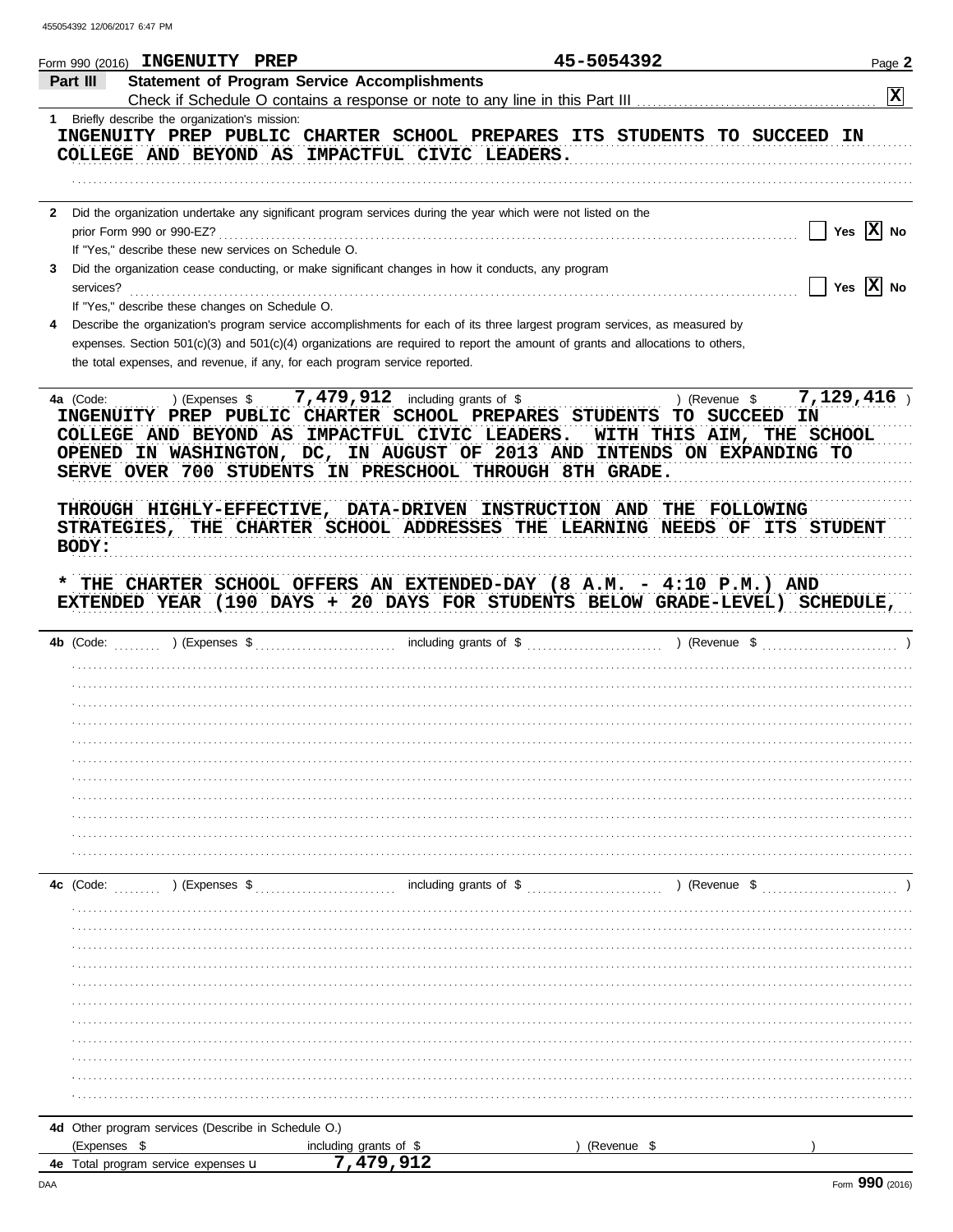|     |          | Form 990 (2016) INGENUITY PREP                                      | 45-5054392                                                                                                              |                |             | Page 3      |
|-----|----------|---------------------------------------------------------------------|-------------------------------------------------------------------------------------------------------------------------|----------------|-------------|-------------|
|     | Part IV  | <b>Checklist of Required Schedules</b>                              |                                                                                                                         |                |             |             |
|     |          |                                                                     |                                                                                                                         |                | Yes         | No          |
| 1.  |          |                                                                     | Is the organization described in section $501(c)(3)$ or $4947(a)(1)$ (other than a private foundation)? If "Yes,"       |                |             |             |
|     |          | complete Schedule A                                                 |                                                                                                                         | 1              | X           |             |
| 2   |          |                                                                     | Is the organization required to complete Schedule B, Schedule of Contributors (see instructions)?                       | $\overline{2}$ | $\mathbf x$ |             |
| 3   |          |                                                                     | Did the organization engage in direct or indirect political campaign activities on behalf of or in opposition to        |                |             |             |
|     |          | candidates for public office? If "Yes," complete Schedule C, Part I |                                                                                                                         | 3              |             | x           |
| 4   |          |                                                                     | Section 501(c)(3) organizations. Did the organization engage in lobbying activities, or have a section 501(h)           |                |             |             |
|     |          |                                                                     | election in effect during the tax year? If "Yes," complete Schedule C, Part II                                          | 4              |             | X           |
| 5   |          |                                                                     | Is the organization a section $501(c)(4)$ , $501(c)(5)$ , or $501(c)(6)$ organization that receives membership dues,    |                |             |             |
|     |          |                                                                     | assessments, or similar amounts as defined in Revenue Procedure 98-19? If "Yes," complete Schedule C,                   |                |             |             |
|     | Part III |                                                                     |                                                                                                                         | 5              |             | X           |
| 6   |          |                                                                     | Did the organization maintain any donor advised funds or any similar funds or accounts for which donors                 |                |             |             |
|     |          |                                                                     | have the right to provide advice on the distribution or investment of amounts in such funds or accounts? If             |                |             |             |
|     |          | "Yes," complete Schedule D, Part I                                  |                                                                                                                         | 6              |             | X           |
| 7   |          |                                                                     | Did the organization receive or hold a conservation easement, including easements to preserve open space,               |                |             |             |
|     |          |                                                                     | the environment, historic land areas, or historic structures? If "Yes," complete Schedule D, Part II                    | 7              |             | x           |
| 8   |          |                                                                     | Did the organization maintain collections of works of art, historical treasures, or other similar assets? If "Yes,"     |                |             |             |
|     |          | complete Schedule D, Part III                                       |                                                                                                                         | 8              |             | x           |
| 9   |          |                                                                     | Did the organization report an amount in Part X, line 21, for escrow or custodial account liability, serve as a         |                |             |             |
|     |          |                                                                     | custodian for amounts not listed in Part X; or provide credit counseling, debt management, credit repair, or            |                |             |             |
|     |          | debt negotiation services? If "Yes," complete Schedule D, Part IV   |                                                                                                                         | 9              |             | X           |
| 10  |          |                                                                     | Did the organization, directly or through a related organization, hold assets in temporarily restricted                 |                |             |             |
|     |          |                                                                     | endowments, permanent endowments, or quasi-endowments? If "Yes," complete Schedule D, Part V                            | 10             |             | X           |
| 11  |          |                                                                     | If the organization's answer to any of the following questions is "Yes," then complete Schedule D, Parts VI,            |                |             |             |
|     |          | VII, VIII, IX, or X as applicable.                                  |                                                                                                                         |                |             |             |
| а   |          |                                                                     | Did the organization report an amount for land, buildings, and equipment in Part X, line 10? If "Yes,"                  |                | х           |             |
|     |          | complete Schedule D, Part VI                                        |                                                                                                                         | 11a            |             |             |
| b   |          |                                                                     | Did the organization report an amount for investments-other securities in Part X, line 12 that is 5% or more            |                |             | x           |
|     |          |                                                                     | of its total assets reported in Part X, line 16? If "Yes," complete Schedule D, Part VII                                | 11b            |             |             |
| c   |          |                                                                     | Did the organization report an amount for investments—program related in Part X, line 13 that is 5% or more             |                |             | x           |
|     |          |                                                                     | of its total assets reported in Part X, line 16? If "Yes," complete Schedule D, Part VIII                               | 11c            |             |             |
| d   |          |                                                                     | Did the organization report an amount for other assets in Part X, line 15 that is 5% or more of its total assets        |                |             | X           |
|     |          | reported in Part X, line 16? If "Yes," complete Schedule D, Part IX | Did the organization report an amount for other liabilities in Part X, line 25? If "Yes," complete Schedule D, Part X   | 11d<br>11e     |             | $\mathbf x$ |
|     |          |                                                                     |                                                                                                                         |                |             |             |
|     |          |                                                                     | Did the organization's separate or consolidated financial statements for the tax year include a footnote that addresses | 11f            | X           |             |
|     |          |                                                                     | 12a Did the organization obtain separate, independent audited financial statements for the tax year? If "Yes," complete |                |             |             |
|     |          |                                                                     |                                                                                                                         | 12a            | X           |             |
| b   |          |                                                                     | Was the organization included in consolidated, independent audited financial statements for the tax year? If            |                |             |             |
|     |          |                                                                     | "Yes," and if the organization answered "No" to line 12a, then completing Schedule D, Parts XI and XII is optional      | 12b            |             | X           |
| 13  |          |                                                                     | Is the organization a school described in section 170(b)(1)(A)(ii)? If "Yes," complete Schedule E                       | 13             | $\mathbf x$ |             |
| 14a |          |                                                                     | Did the organization maintain an office, employees, or agents outside of the United States?                             | 14a            |             | X           |
| b   |          |                                                                     | Did the organization have aggregate revenues or expenses of more than \$10,000 from grantmaking,                        |                |             |             |
|     |          |                                                                     | fundraising, business, investment, and program service activities outside the United States, or aggregate               |                |             |             |
|     |          |                                                                     | foreign investments valued at \$100,000 or more? If "Yes," complete Schedule F, Parts I and IV [[[[[[[[[[[[[[[          | 14b            |             | X           |
| 15  |          |                                                                     | Did the organization report on Part IX, column (A), line 3, more than \$5,000 of grants or other assistance to or       |                |             |             |
|     |          |                                                                     | for any foreign organization? If "Yes," complete Schedule F, Parts II and IV                                            | 15             |             | X           |
| 16  |          |                                                                     | Did the organization report on Part IX, column (A), line 3, more than \$5,000 of aggregate grants or other              |                |             |             |
|     |          |                                                                     | assistance to or for foreign individuals? If "Yes," complete Schedule F, Parts III and IV                               | 16             |             | X           |
| 17  |          |                                                                     | Did the organization report a total of more than \$15,000 of expenses for professional fundraising services on          |                |             |             |
|     |          |                                                                     |                                                                                                                         | 17             |             | X           |
| 18  |          |                                                                     | Did the organization report more than \$15,000 total of fundraising event gross income and contributions on             |                |             |             |
|     |          | Part VIII, lines 1c and 8a? If "Yes," complete Schedule G, Part II  |                                                                                                                         | 18             |             | X           |
| 19  |          |                                                                     | Did the organization report more than \$15,000 of gross income from gaming activities on Part VIII, line 9a?            |                |             |             |
|     |          |                                                                     |                                                                                                                         | 19             |             | X           |

Form **990** (2016)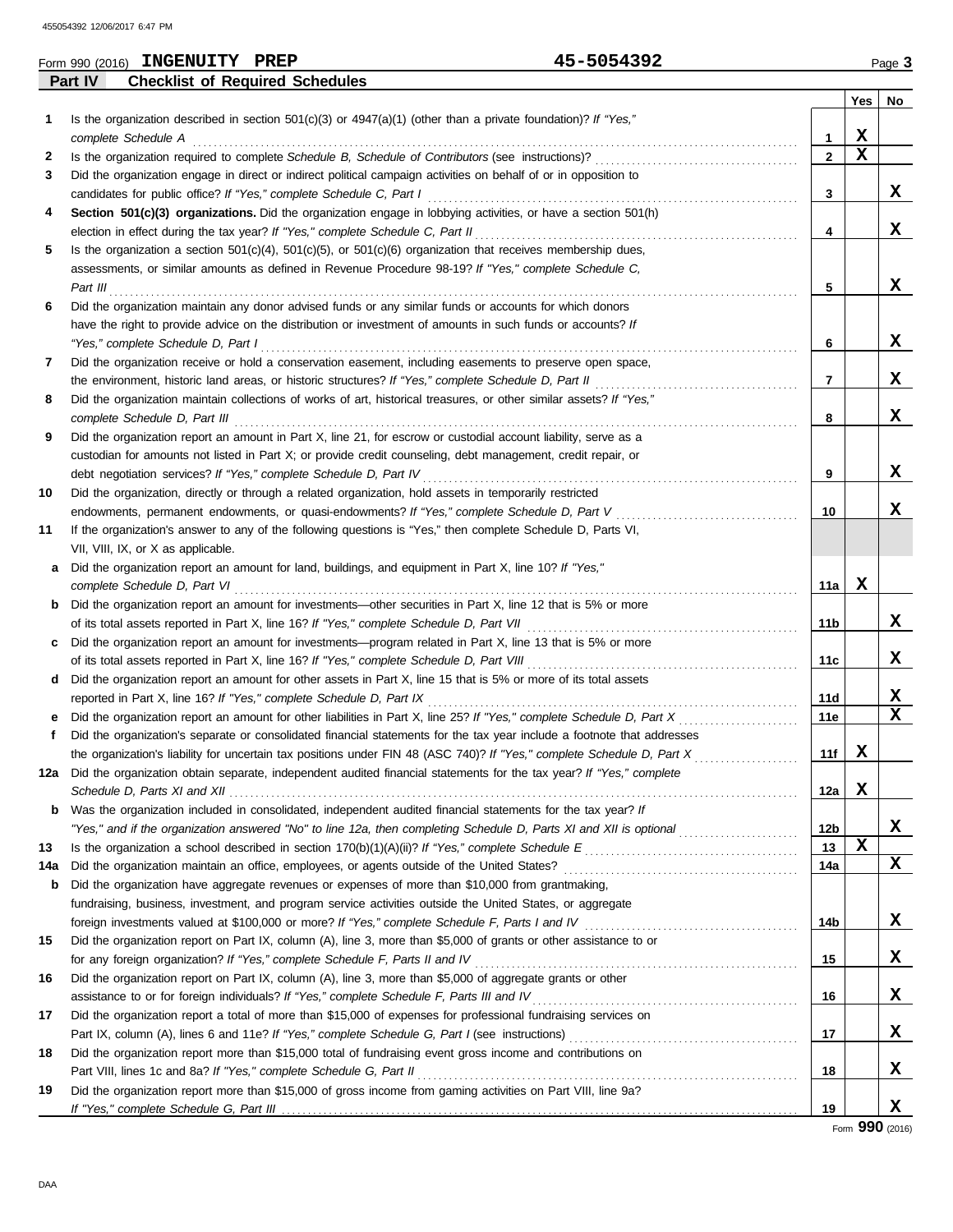|     | 45-5054392<br>Form 990 (2016) INGENUITY PREP                                                                     |                 |             | Page 4      |
|-----|------------------------------------------------------------------------------------------------------------------|-----------------|-------------|-------------|
|     | Part IV<br><b>Checklist of Required Schedules (continued)</b>                                                    |                 |             |             |
|     |                                                                                                                  |                 | Yes         | No          |
| 20a | Did the organization operate one or more hospital facilities? If "Yes," complete Schedule H                      | <b>20a</b>      |             | X           |
| b   |                                                                                                                  | 20b             |             |             |
| 21  | Did the organization report more than \$5,000 of grants or other assistance to any domestic organization or      |                 |             |             |
|     | domestic government on Part IX, column (A), line 1? If "Yes," complete Schedule I, Parts I and II                | 21              |             | X           |
| 22  | Did the organization report more than \$5,000 of grants or other assistance to or for domestic individuals on    |                 |             |             |
|     | Part IX, column (A), line 2? If "Yes," complete Schedule I, Parts I and III                                      | 22              |             | X           |
| 23  | Did the organization answer "Yes" to Part VII, Section A, line 3, 4, or 5 about compensation of the              |                 |             |             |
|     | organization's current and former officers, directors, trustees, key employees, and highest compensated          |                 |             |             |
|     | employees? If "Yes," complete Schedule J                                                                         | 23              |             | X           |
| 24a | Did the organization have a tax-exempt bond issue with an outstanding principal amount of more than              |                 |             |             |
|     | \$100,000 as of the last day of the year, that was issued after December 31, 2002? If "Yes," answer lines 24b    |                 |             |             |
|     | through 24d and complete Schedule K. If "No," go to line 25a                                                     | 24a             |             | X           |
| b   | Did the organization invest any proceeds of tax-exempt bonds beyond a temporary period exception?                | 24b             |             |             |
| c   | Did the organization maintain an escrow account other than a refunding escrow at any time during the year        |                 |             |             |
|     | to defease any tax-exempt bonds?                                                                                 | 24c             |             |             |
| d   | Did the organization act as an "on behalf of" issuer for bonds outstanding at any time during the year?<br>.     | 24d             |             |             |
| 25а | Section 501(c)(3), 501(c)(4), and 501(c)(29) organizations. Did the organization engage in an excess benefit     |                 |             |             |
|     | transaction with a disqualified person during the year? If "Yes," complete Schedule L, Part I                    | 25a             |             | x           |
| b   | Is the organization aware that it engaged in an excess benefit transaction with a disqualified person in a prior |                 |             |             |
|     | year, and that the transaction has not been reported on any of the organization's prior Forms 990 or 990-EZ?     |                 |             |             |
|     | If "Yes," complete Schedule L, Part I                                                                            | 25b             |             | x           |
| 26  | Did the organization report any amount on Part X, line 5, 6, or 22 for receivables from or payables to any       |                 |             |             |
|     | current or former officers, directors, trustees, key employees, highest compensated employees, or                |                 |             |             |
|     | disqualified persons? If "Yes," complete Schedule L, Part II                                                     | 26              |             | x           |
| 27  | Did the organization provide a grant or other assistance to an officer, director, trustee, key employee,         |                 |             |             |
|     | substantial contributor or employee thereof, a grant selection committee member, or to a 35% controlled          |                 |             |             |
|     | entity or family member of any of these persons? If "Yes," complete Schedule L, Part III                         | 27              |             | x           |
| 28  | Was the organization a party to a business transaction with one of the following parties (see Schedule L,        |                 |             |             |
|     | Part IV instructions for applicable filing thresholds, conditions, and exceptions):                              |                 |             |             |
| a   | A current or former officer, director, trustee, or key employee? If "Yes," complete Schedule L, Part IV          | 28a             |             | X           |
| b   | A family member of a current or former officer, director, trustee, or key employee? If "Yes," complete           |                 |             |             |
|     | Schedule L, Part IV                                                                                              | 28b             |             | x           |
| с   | An entity of which a current or former officer, director, trustee, or key employee (or a family member thereof)  |                 |             |             |
|     | was an officer, director, trustee, or direct or indirect owner? If "Yes," complete Schedule L, Part IV           | 28c             | X           |             |
| 29  |                                                                                                                  | 29              |             | $\mathbf x$ |
| 30  | Did the organization receive contributions of art, historical treasures, or other similar assets, or qualified   |                 |             |             |
|     | conservation contributions? If "Yes," complete Schedule M                                                        | 30              |             | X           |
| 31  | Did the organization liquidate, terminate, or dissolve and cease operations? If "Yes," complete Schedule N,      |                 |             |             |
|     | Part I                                                                                                           | 31              |             | X           |
| 32  | Did the organization sell, exchange, dispose of, or transfer more than 25% of its net assets? If "Yes,"          |                 |             |             |
|     | complete Schedule N, Part II                                                                                     | 32              |             | X           |
| 33  | Did the organization own 100% of an entity disregarded as separate from the organization under Regulations       |                 |             |             |
|     |                                                                                                                  | 33              |             | X           |
| 34  | Was the organization related to any tax-exempt or taxable entity? If "Yes," complete Schedule R, Parts II, III,  |                 |             |             |
|     | or IV, and Part V, line 1                                                                                        | 34              |             | X           |
| 35a |                                                                                                                  | <b>35a</b>      |             | $\mathbf x$ |
| b   | If "Yes" to line 35a, did the organization receive any payment from or engage in any transaction with a          |                 |             |             |
|     |                                                                                                                  | 35 <sub>b</sub> |             |             |
| 36  | Section 501(c)(3) organizations. Did the organization make any transfers to an exempt non-charitable             |                 |             |             |
|     | related organization? If "Yes," complete Schedule R, Part V, line 2                                              | 36              |             | X           |
| 37  | Did the organization conduct more than 5% of its activities through an entity that is not a related organization |                 |             |             |
|     | and that is treated as a partnership for federal income tax purposes? If "Yes," complete Schedule R,             |                 |             |             |
|     | Part VI                                                                                                          | 37              |             | x           |
| 38  | Did the organization complete Schedule O and provide explanations in Schedule O for Part VI, lines 11b and       |                 |             |             |
|     | 19? Note. All Form 990 filers are required to complete Schedule O.                                               | 38              | $\mathbf X$ |             |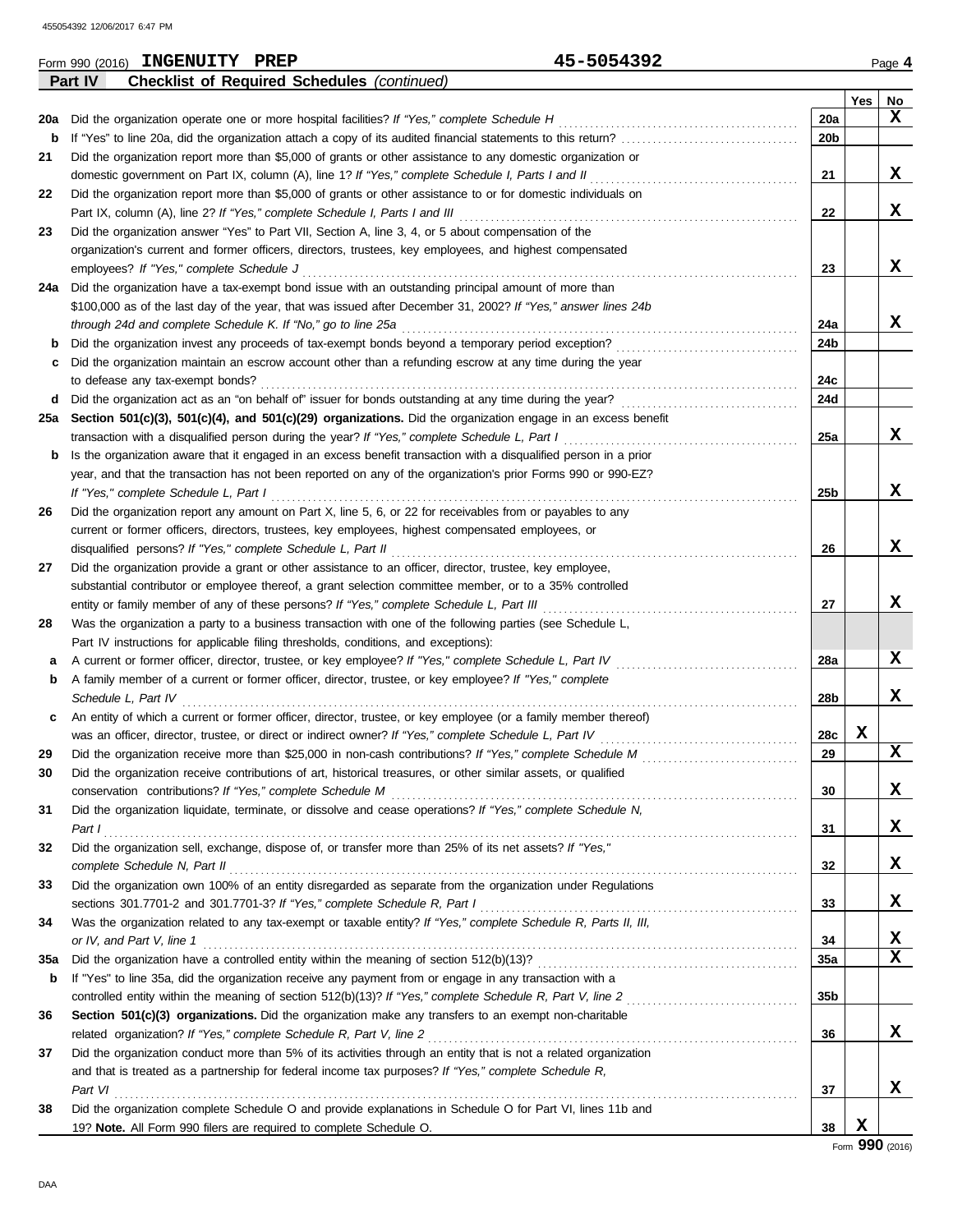|         |           | Form 990 (2016) INGENUITY PREP                                    |  |                                                                                                                                  | 45-5054392 |                 |                                                                                                                                    |                |     | Page 5      |
|---------|-----------|-------------------------------------------------------------------|--|----------------------------------------------------------------------------------------------------------------------------------|------------|-----------------|------------------------------------------------------------------------------------------------------------------------------------|----------------|-----|-------------|
|         | Part V    |                                                                   |  | Statements Regarding Other IRS Filings and Tax Compliance                                                                        |            |                 |                                                                                                                                    |                |     |             |
|         |           |                                                                   |  |                                                                                                                                  |            |                 |                                                                                                                                    |                |     |             |
|         |           |                                                                   |  |                                                                                                                                  |            |                 |                                                                                                                                    |                | Yes | No          |
| 1a      |           |                                                                   |  | Enter the number reported in Box 3 of Form 1096. Enter -0- if not applicable                                                     |            | 1a              | 34                                                                                                                                 |                |     |             |
| b       |           |                                                                   |  | Enter the number of Forms W-2G included in line 1a. Enter -0- if not applicable                                                  |            | 1 <sub>b</sub>  | $\mathbf 0$                                                                                                                        |                |     |             |
| c       |           |                                                                   |  | Did the organization comply with backup withholding rules for reportable payments to vendors and                                 |            |                 |                                                                                                                                    |                |     |             |
|         |           | reportable gaming (gambling) winnings to prize winners?           |  |                                                                                                                                  |            |                 |                                                                                                                                    | 1c             |     |             |
| 2a      |           |                                                                   |  | Enter the number of employees reported on Form W-3, Transmittal of Wage and Tax                                                  |            |                 |                                                                                                                                    |                |     |             |
|         |           |                                                                   |  | Statements, filed for the calendar year ending with or within the year covered by this return                                    |            | 2a              | 81                                                                                                                                 |                |     |             |
| b       |           |                                                                   |  | If at least one is reported on line 2a, did the organization file all required federal employment tax returns?                   |            |                 |                                                                                                                                    | 2 <sub>b</sub> | X   |             |
|         |           |                                                                   |  | Note. If the sum of lines 1a and 2a is greater than 250, you may be required to e-file (see instructions)                        |            |                 |                                                                                                                                    |                |     |             |
| За      |           |                                                                   |  | Did the organization have unrelated business gross income of \$1,000 or more during the year?                                    |            |                 |                                                                                                                                    | За             |     | X           |
| b       |           |                                                                   |  | If "Yes," has it filed a Form 990-T for this year? If "No" to line 3b, provide an explanation in Schedule O                      |            |                 |                                                                                                                                    | 3 <sub>b</sub> |     |             |
| 4a      |           |                                                                   |  | At any time during the calendar year, did the organization have an interest in, or a signature or other authority                |            |                 |                                                                                                                                    |                |     |             |
|         | account)? |                                                                   |  | over, a financial account in a foreign country (such as a bank account, securities account, or other financial                   |            |                 |                                                                                                                                    |                |     | x           |
| b       |           |                                                                   |  |                                                                                                                                  |            |                 |                                                                                                                                    | 4a             |     |             |
|         |           |                                                                   |  | See instructions for filing requirements for FinCEN Form 114, Report of Foreign Bank and Financial Accounts                      |            |                 |                                                                                                                                    |                |     |             |
|         | (FBAR).   |                                                                   |  |                                                                                                                                  |            |                 |                                                                                                                                    |                |     |             |
| 5a      |           |                                                                   |  | Was the organization a party to a prohibited tax shelter transaction at any time during the tax year?                            |            |                 |                                                                                                                                    | 5a             |     | X           |
| b       |           |                                                                   |  |                                                                                                                                  |            |                 | Did any taxable party notify the organization that it was or is a party to a prohibited tax shelter transaction?                   | 5 <sub>b</sub> |     | $\mathbf x$ |
| c       |           | If "Yes" to line 5a or 5b, did the organization file Form 8886-T? |  |                                                                                                                                  |            |                 |                                                                                                                                    | 5c             |     |             |
| 6а      |           |                                                                   |  | Does the organization have annual gross receipts that are normally greater than \$100,000, and did the                           |            |                 |                                                                                                                                    |                |     |             |
|         |           |                                                                   |  | organization solicit any contributions that were not tax deductible as charitable contributions?                                 |            |                 |                                                                                                                                    | 6a             |     | x           |
| b       |           |                                                                   |  | If "Yes," did the organization include with every solicitation an express statement that such contributions or                   |            |                 |                                                                                                                                    |                |     |             |
|         |           | gifts were not tax deductible?                                    |  |                                                                                                                                  |            |                 |                                                                                                                                    | 6b             |     |             |
| 7       |           |                                                                   |  | Organizations that may receive deductible contributions under section 170(c).                                                    |            |                 |                                                                                                                                    |                |     |             |
| а       |           |                                                                   |  | Did the organization receive a payment in excess of \$75 made partly as a contribution and partly for goods                      |            |                 |                                                                                                                                    |                |     |             |
|         |           | and services provided to the payor?                               |  |                                                                                                                                  |            |                 |                                                                                                                                    | 7a             |     | X           |
| b       |           |                                                                   |  |                                                                                                                                  |            |                 |                                                                                                                                    | 7b             |     |             |
| c       |           |                                                                   |  | Did the organization sell, exchange, or otherwise dispose of tangible personal property for which it was                         |            |                 |                                                                                                                                    |                |     |             |
|         |           |                                                                   |  |                                                                                                                                  |            |                 |                                                                                                                                    | 7с             |     | x           |
| d       |           |                                                                   |  |                                                                                                                                  |            | 7d              |                                                                                                                                    |                |     |             |
| е       |           |                                                                   |  |                                                                                                                                  |            |                 | Did the organization receive any funds, directly or indirectly, to pay premiums on a personal benefit contract?                    | 7e             |     | X           |
|         |           |                                                                   |  | Did the organization, during the year, pay premiums, directly or indirectly, on a personal benefit contract?                     |            |                 |                                                                                                                                    | 7f             |     | X           |
|         |           |                                                                   |  | If the organization received a contribution of qualified intellectual property, did the organization file Form 8899 as required? |            |                 |                                                                                                                                    | 7g             |     |             |
|         |           |                                                                   |  |                                                                                                                                  |            |                 | If the organization received a contribution of cars, boats, airplanes, or other vehicles, did the organization file a Form 1098-C? | 7h             |     |             |
| 8       |           |                                                                   |  | Sponsoring organizations maintaining donor advised funds. Did a donor advised fund maintained by the                             |            |                 |                                                                                                                                    |                |     |             |
|         |           |                                                                   |  |                                                                                                                                  |            |                 |                                                                                                                                    | 8              |     |             |
| 9       |           |                                                                   |  | Sponsoring organizations maintaining donor advised funds.                                                                        |            |                 |                                                                                                                                    |                |     |             |
| a       |           |                                                                   |  | Did the sponsoring organization make any taxable distributions under section 4966?                                               |            |                 |                                                                                                                                    | 9a             |     |             |
| b       |           |                                                                   |  | Did the sponsoring organization make a distribution to a donor, donor advisor, or related person?                                |            |                 |                                                                                                                                    | 9b             |     |             |
| 10      |           | Section 501(c)(7) organizations. Enter:                           |  |                                                                                                                                  |            | 10a             |                                                                                                                                    |                |     |             |
| а       |           |                                                                   |  | Gross receipts, included on Form 990, Part VIII, line 12, for public use of club facilities                                      |            | 10 <sub>b</sub> |                                                                                                                                    |                |     |             |
| b<br>11 |           | Section 501(c)(12) organizations. Enter:                          |  |                                                                                                                                  |            |                 |                                                                                                                                    |                |     |             |
| a       |           | Gross income from members or shareholders                         |  |                                                                                                                                  |            | 11a             |                                                                                                                                    |                |     |             |
| b       |           |                                                                   |  | Gross income from other sources (Do not net amounts due or paid to other sources                                                 |            |                 |                                                                                                                                    |                |     |             |
|         |           | against amounts due or received from them.)                       |  |                                                                                                                                  |            | 11 <sub>b</sub> |                                                                                                                                    |                |     |             |
| 12a     |           |                                                                   |  | Section 4947(a)(1) non-exempt charitable trusts. Is the organization filing Form 990 in lieu of Form 1041?                       |            |                 |                                                                                                                                    | 12a            |     |             |
| b       |           |                                                                   |  | If "Yes," enter the amount of tax-exempt interest received or accrued during the year                                            |            | 12 <sub>b</sub> |                                                                                                                                    |                |     |             |
| 13      |           |                                                                   |  | Section 501(c)(29) qualified nonprofit health insurance issuers.                                                                 |            |                 |                                                                                                                                    |                |     |             |
| а       |           |                                                                   |  | Is the organization licensed to issue qualified health plans in more than one state?                                             |            |                 |                                                                                                                                    | 13a            |     |             |
|         |           |                                                                   |  | Note. See the instructions for additional information the organization must report on Schedule O.                                |            |                 |                                                                                                                                    |                |     |             |
| b       |           |                                                                   |  | Enter the amount of reserves the organization is required to maintain by the states in which                                     |            |                 |                                                                                                                                    |                |     |             |
|         |           |                                                                   |  |                                                                                                                                  |            | 13 <sub>b</sub> |                                                                                                                                    |                |     |             |
| c       |           | Enter the amount of reserves on hand                              |  |                                                                                                                                  |            | 13 <sub>c</sub> |                                                                                                                                    |                |     |             |
| 14a     |           |                                                                   |  | Did the organization receive any payments for indoor tanning services during the tax year?                                       |            |                 |                                                                                                                                    | 14a            |     | x           |
|         |           |                                                                   |  |                                                                                                                                  |            |                 |                                                                                                                                    | 14b            |     |             |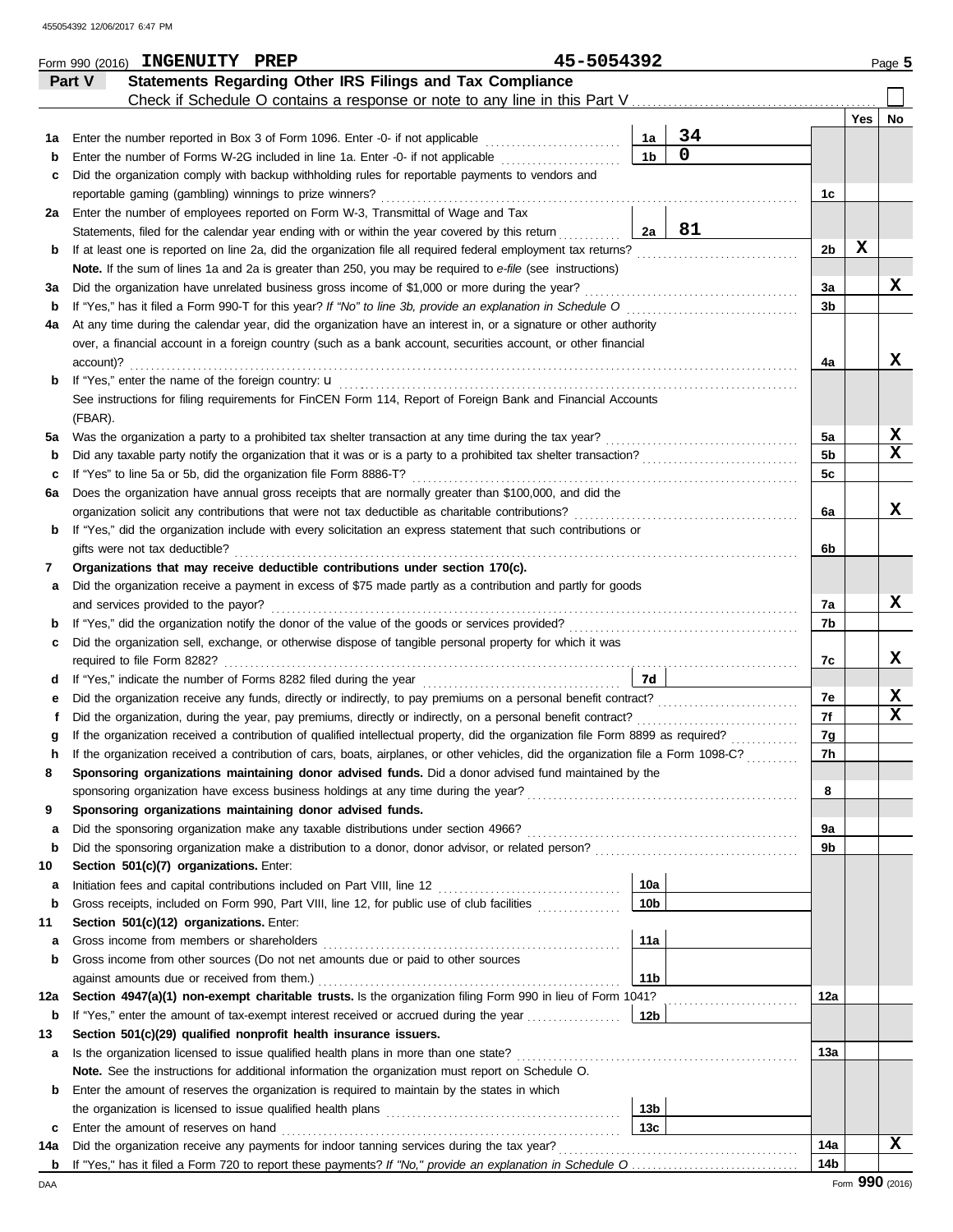|          | Part VI<br>Governance, Management, and Disclosure For each "Yes" response to lines 2 through 7b below, and for a "No"                       |    |    |                         |        |                          |
|----------|---------------------------------------------------------------------------------------------------------------------------------------------|----|----|-------------------------|--------|--------------------------|
|          | response to line 8a, 8b, or 10b below, describe the circumstances, processes, or changes in Schedule O. See instructions.                   |    |    |                         |        |                          |
|          |                                                                                                                                             |    |    |                         |        | $\vert \mathbf{x} \vert$ |
|          | Section A. Governing Body and Management                                                                                                    |    |    |                         | Yes    | No                       |
| 1а       | Enter the number of voting members of the governing body at the end of the tax year                                                         | 1a | 12 |                         |        |                          |
|          | If there are material differences in voting rights among members of the governing body, or                                                  |    |    |                         |        |                          |
|          | if the governing body delegated broad authority to an executive committee or similar                                                        |    |    |                         |        |                          |
|          | committee, explain in Schedule O.                                                                                                           |    |    |                         |        |                          |
| b        | Enter the number of voting members included in line 1a, above, who are independent                                                          | 1b | 11 |                         |        |                          |
| 2        | Did any officer, director, trustee, or key employee have a family relationship or a business relationship with                              |    |    |                         |        |                          |
|          | any other officer, director, trustee, or key employee?                                                                                      |    |    | 2                       |        | x                        |
| 3        | Did the organization delegate control over management duties customarily performed by or under the direct                                   |    |    |                         |        |                          |
|          | supervision of officers, directors, or trustees, or key employees to a management company or other person?                                  |    |    | 3                       |        | x                        |
| 4        |                                                                                                                                             |    |    | $\overline{\mathbf{4}}$ |        | x                        |
| 5        |                                                                                                                                             |    |    | 5                       |        | X                        |
| 6        | Did the organization have members or stockholders?                                                                                          |    |    | 6                       |        | x                        |
| 7a       | Did the organization have members, stockholders, or other persons who had the power to elect or appoint                                     |    |    |                         |        |                          |
|          | one or more members of the governing body?                                                                                                  |    |    | 7a                      |        | x                        |
| b        | Are any governance decisions of the organization reserved to (or subject to approval by) members,                                           |    |    |                         |        |                          |
|          | stockholders, or persons other than the governing body?                                                                                     |    |    | 7b                      |        | x                        |
| 8        | Did the organization contemporaneously document the meetings held or written actions undertaken during the year by the following:           |    |    |                         |        |                          |
| а        | The governing body?                                                                                                                         |    |    | 8a                      | X      |                          |
| b        | Each committee with authority to act on behalf of the governing body?                                                                       |    |    | 8b                      | x      |                          |
| 9        | Is there any officer, director, trustee, or key employee listed in Part VII, Section A, who cannot be reached at                            |    |    |                         |        |                          |
|          |                                                                                                                                             |    |    | 9                       |        | x                        |
|          | Section B. Policies (This Section B requests information about policies not required by the Internal Revenue Code.)                         |    |    |                         |        |                          |
|          |                                                                                                                                             |    |    |                         | Yes    | No                       |
| 10a      | Did the organization have local chapters, branches, or affiliates?                                                                          |    |    | 10a                     |        | x                        |
| b        | If "Yes," did the organization have written policies and procedures governing the activities of such chapters,                              |    |    |                         |        |                          |
|          |                                                                                                                                             |    |    | 10b                     |        |                          |
| 11a      | Has the organization provided a complete copy of this Form 990 to all members of its governing body before filing the form?                 |    |    | 11a                     | х      |                          |
| b        | Describe in Schedule O the process, if any, used by the organization to review this Form 990.                                               |    |    |                         |        |                          |
| 12a      | Did the organization have a written conflict of interest policy? If "No," go to line 13                                                     |    |    | 12a                     | X      |                          |
| b        | Were officers, directors, or trustees, and key employees required to disclose annually interests that could give rise to conflicts?         |    |    | 12 <sub>b</sub>         | x      |                          |
| c        | Did the organization regularly and consistently monitor and enforce compliance with the policy? If "Yes,"                                   |    |    |                         |        |                          |
|          | describe in Schedule O how this was done                                                                                                    |    |    | 12c<br>13               | X<br>X |                          |
| 13       | Did the organization have a written whistleblower policy?<br>Did the organization have a written document retention and destruction policy? |    |    | 14                      | х      |                          |
| 14<br>15 | Did the process for determining compensation of the following persons include a review and approval by                                      |    |    |                         |        |                          |
|          | independent persons, comparability data, and contemporaneous substantiation of the deliberation and decision?                               |    |    |                         |        |                          |
| а        |                                                                                                                                             |    |    | 15a                     | X      |                          |
| b        | Other officers or key employees of the organization                                                                                         |    |    | 15b                     |        | x                        |
|          | If "Yes" to line 15a or 15b, describe the process in Schedule O (see instructions).                                                         |    |    |                         |        |                          |
| 16a      | Did the organization invest in, contribute assets to, or participate in a joint venture or similar arrangement                              |    |    |                         |        |                          |
|          | with a taxable entity during the year?                                                                                                      |    |    | 16a                     |        | X                        |
| b        | If "Yes," did the organization follow a written policy or procedure requiring the organization to evaluate its                              |    |    |                         |        |                          |
|          | participation in joint venture arrangements under applicable federal tax law, and take steps to safeguard the                               |    |    |                         |        |                          |
|          |                                                                                                                                             |    |    | 16b                     |        |                          |
|          | <b>Section C. Disclosure</b>                                                                                                                |    |    |                         |        |                          |
| 17       | List the states with which a copy of this Form 990 is required to be filed $\mathbf u$<br><b>NONE</b>                                       |    |    |                         |        |                          |
| 18       | Section 6104 requires an organization to make its Forms 1023 (or 1024 if applicable), 990, and 990-T (Section 501(c)(3)s only)              |    |    |                         |        |                          |
|          | available for public inspection. Indicate how you made these available. Check all that apply.                                               |    |    |                         |        |                          |
|          | $ \mathbf{X} $ Another's website $ \mathbf{X} $ Upon request<br>Own website<br>Other (explain in Schedule O)                                |    |    |                         |        |                          |
| 19       | Describe in Schedule O whether (and if so, how) the organization made its governing documents, conflict of interest policy, and             |    |    |                         |        |                          |
|          | financial statements available to the public during the tax year.                                                                           |    |    |                         |        |                          |
| 20       | State the name, address, and telephone number of the person who possesses the organization's books and records: <b>u</b>                    |    |    |                         |        |                          |
|          | WILL STOETZER<br>4600 LIVINGSTON ROAD, SE                                                                                                   |    |    |                         |        |                          |
|          | 20032<br>DC<br><b>WASHINGTON</b>                                                                                                            |    |    | 202-562-0391            |        |                          |
| DAA      |                                                                                                                                             |    |    |                         |        | Form 990 (2016)          |

Form 990 (2016) Page **6 INGENUITY PREP 45-5054392**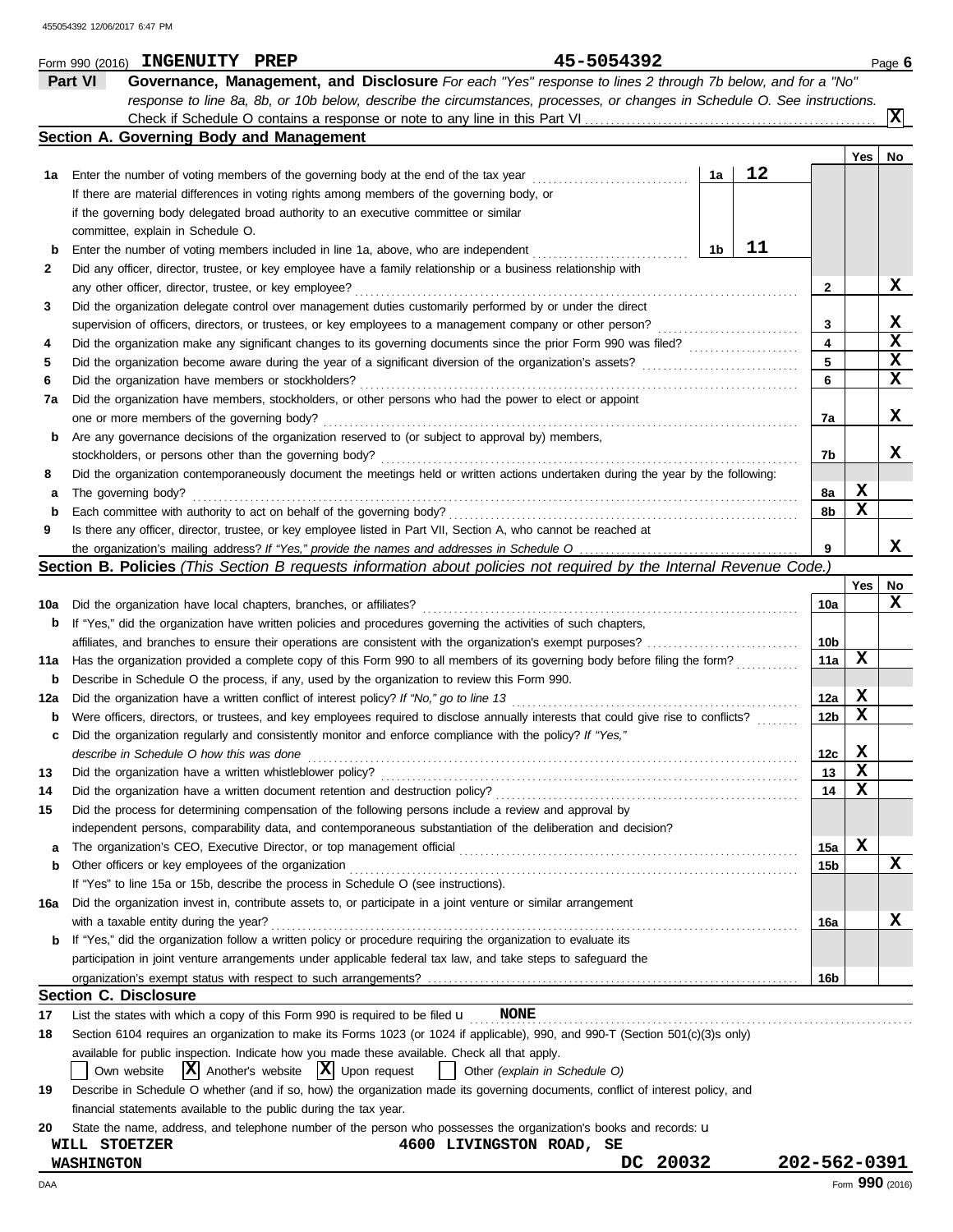|                          | Form 990 (2016) INGENUITY PREP | 45-5054392                                                                                                                                    | Page 7 |
|--------------------------|--------------------------------|-----------------------------------------------------------------------------------------------------------------------------------------------|--------|
| Part VII                 |                                | Compensation of Officers, Directors, Trustees, Key Employees, Highest Compensated Employees, and                                              |        |
|                          | <b>Independent Contractors</b> |                                                                                                                                               |        |
|                          |                                | Check if Schedule O contains a response or note to any line in this Part VII                                                                  |        |
| Section A.               |                                | Officers, Directors, Trustees, Key Employees, and Highest Compensated Employees                                                               |        |
| organization's tax year. |                                | 1a Complete this table for all persons required to be listed. Report compensation for the calendar year ending with or within the             |        |
|                          |                                | • List all of the organization's <b>current</b> officers, directors, trustees (whether individuals or organizations), regardless of amount of |        |

● List all of the organization's **current** officers, directors, trustees (whether ind compensation. Enter -0- in columns (D), (E), and (F) if no compensation was paid.

● List all of the organization's **current** key employees, if any. See instructions for definition of "key employee."

who received reportable compensation (Box 5 of Form W-2 and/or Box 7 of Form 1099-MISC) of more than \$100,000 from the organization and any related organizations. ■ List the organization's five **current** highest compensated employees (other than an officer, director, trustee, or key employee)<br> **•** Pregiund reportable compensation (Box 5 of Ferm W 2 and/or Box 7 of Ferm 1000 MISC) o

■ List all of the organization's **former** officers, key employees, and highest compensated employees who received more than<br> **•** 00.000 of reportable compensation from the examization and any related erganizations \$100,000 of reportable compensation from the organization and any related organizations.

■ List all of the organization's **former directors or trustees** that received, in the capacity as a former director or trustee of the practization more than \$10,000 of reportable compensation from the organization and any organization, more than \$10,000 of reportable compensation from the organization and any related organizations. List persons in the following order: individual trustees or directors; institutional trustees; officers; key employees; highest compensated employees; and former such persons.

Check this box if neither the organization nor any related organization compensated any current officer, director, or trustee.

| (A)<br>Name and Title | (B)<br>Average<br>hours per<br>week<br>(list any               |                                   |                          | Position    | (C)             | (do not check more than one<br>box, unless person is both an<br>officer and a director/trustee) |        | (D)<br>Reportable<br>compensation<br>from<br>the | (E)<br>Reportable<br>compensation from<br>related<br>organizations | (F)<br>Estimated<br>amount of<br>other<br>compensation   |
|-----------------------|----------------------------------------------------------------|-----------------------------------|--------------------------|-------------|-----------------|-------------------------------------------------------------------------------------------------|--------|--------------------------------------------------|--------------------------------------------------------------------|----------------------------------------------------------|
|                       | hours for<br>related<br>organizations<br>below dotted<br>line) | Individual trustee<br>or director | Institutional<br>trustee | Officer     | Key<br>employee | Highest compensated<br>employee                                                                 | Former | organization<br>(W-2/1099-MISC)                  | (W-2/1099-MISC)                                                    | from the<br>organization<br>and related<br>organizations |
| $(1)$ PETER WINIK     | 2.00                                                           |                                   |                          |             |                 |                                                                                                 |        |                                                  |                                                                    |                                                          |
| <b>CHAIR</b>          | 0.00                                                           | $\mathbf x$                       |                          | X           |                 |                                                                                                 |        | 0                                                | 0                                                                  | 0                                                        |
| (2) DEBRA SANTOS      | 2.00                                                           |                                   |                          |             |                 |                                                                                                 |        |                                                  |                                                                    |                                                          |
| VICE CHAIR            | 0.00                                                           | $\mathbf x$                       |                          | $\mathbf x$ |                 |                                                                                                 |        | 0                                                | 0                                                                  | $\mathbf 0$                                              |
| (3) JIMMY HENDERSON   |                                                                |                                   |                          |             |                 |                                                                                                 |        |                                                  |                                                                    |                                                          |
|                       | 2.00                                                           |                                   |                          |             |                 |                                                                                                 |        |                                                  |                                                                    |                                                          |
| TREASURER             | 0.00                                                           | X                                 |                          | X           |                 |                                                                                                 |        | 0                                                | 0                                                                  | 0                                                        |
| (4) LYDIA CARLIS      |                                                                |                                   |                          |             |                 |                                                                                                 |        |                                                  |                                                                    |                                                          |
|                       | 2.00                                                           |                                   |                          |             |                 |                                                                                                 |        |                                                  |                                                                    |                                                          |
| <b>SECRETARY</b>      | 0.00                                                           | X                                 |                          | X           |                 |                                                                                                 |        | 0                                                | 0                                                                  | 0                                                        |
| (5) MAURA MARINO      |                                                                |                                   |                          |             |                 |                                                                                                 |        |                                                  |                                                                    |                                                          |
|                       | 2.00                                                           |                                   |                          |             |                 |                                                                                                 |        |                                                  |                                                                    |                                                          |
| <b>BOARD MEMBER</b>   | 0.00                                                           | $\mathbf x$                       |                          |             |                 |                                                                                                 |        | 0                                                | 0                                                                  | $\mathbf 0$                                              |
| (6) DERRICK MASHORE   |                                                                |                                   |                          |             |                 |                                                                                                 |        |                                                  |                                                                    |                                                          |
|                       | 2.00                                                           |                                   |                          |             |                 |                                                                                                 |        |                                                  |                                                                    |                                                          |
| <b>BOARD MEMBER</b>   | 0.00                                                           | X                                 |                          |             |                 |                                                                                                 |        | 0                                                | 0                                                                  | $\pmb{0}$                                                |
| (7) MARC BATTLE       |                                                                |                                   |                          |             |                 |                                                                                                 |        |                                                  |                                                                    |                                                          |
|                       | 2.00                                                           |                                   |                          |             |                 |                                                                                                 |        |                                                  |                                                                    |                                                          |
| <b>BOARD MEMBER</b>   | 0.00                                                           | $\mathbf x$                       |                          |             |                 |                                                                                                 |        | 0                                                | 0                                                                  | 0                                                        |
| (8) CECILIA KANG      |                                                                |                                   |                          |             |                 |                                                                                                 |        |                                                  |                                                                    |                                                          |
|                       | 2.00                                                           |                                   |                          |             |                 |                                                                                                 |        |                                                  |                                                                    |                                                          |
| <b>BOARD MEMBER</b>   | 0.00                                                           | $\mathbf x$                       |                          |             |                 |                                                                                                 |        | 0                                                | 0                                                                  | 0                                                        |
| (9) CHERYL BOOKER     |                                                                |                                   |                          |             |                 |                                                                                                 |        |                                                  |                                                                    |                                                          |
|                       | 2.00                                                           |                                   |                          |             |                 |                                                                                                 |        |                                                  |                                                                    |                                                          |
| <b>BOARD MEMBER</b>   | 0.00                                                           | X                                 |                          |             |                 |                                                                                                 |        | 0                                                | 0                                                                  | $\mathbf 0$                                              |
| (10) LISA MALLORY     |                                                                |                                   |                          |             |                 |                                                                                                 |        |                                                  |                                                                    |                                                          |
|                       | 2.00                                                           |                                   |                          |             |                 |                                                                                                 |        |                                                  |                                                                    |                                                          |
| <b>BOARD MEMBER</b>   | 0.00                                                           | $\mathbf x$                       |                          |             |                 |                                                                                                 |        | 0                                                | 0                                                                  | 0                                                        |
| (11) MARLIZ RODRIGUEZ |                                                                |                                   |                          |             |                 |                                                                                                 |        |                                                  |                                                                    |                                                          |
|                       | 2.00                                                           |                                   |                          |             |                 |                                                                                                 |        |                                                  |                                                                    |                                                          |
| <b>BOARD MEMBER</b>   | 0.00                                                           | $\mathbf x$                       |                          |             |                 |                                                                                                 |        | 0                                                | 0                                                                  | $\pmb{0}$                                                |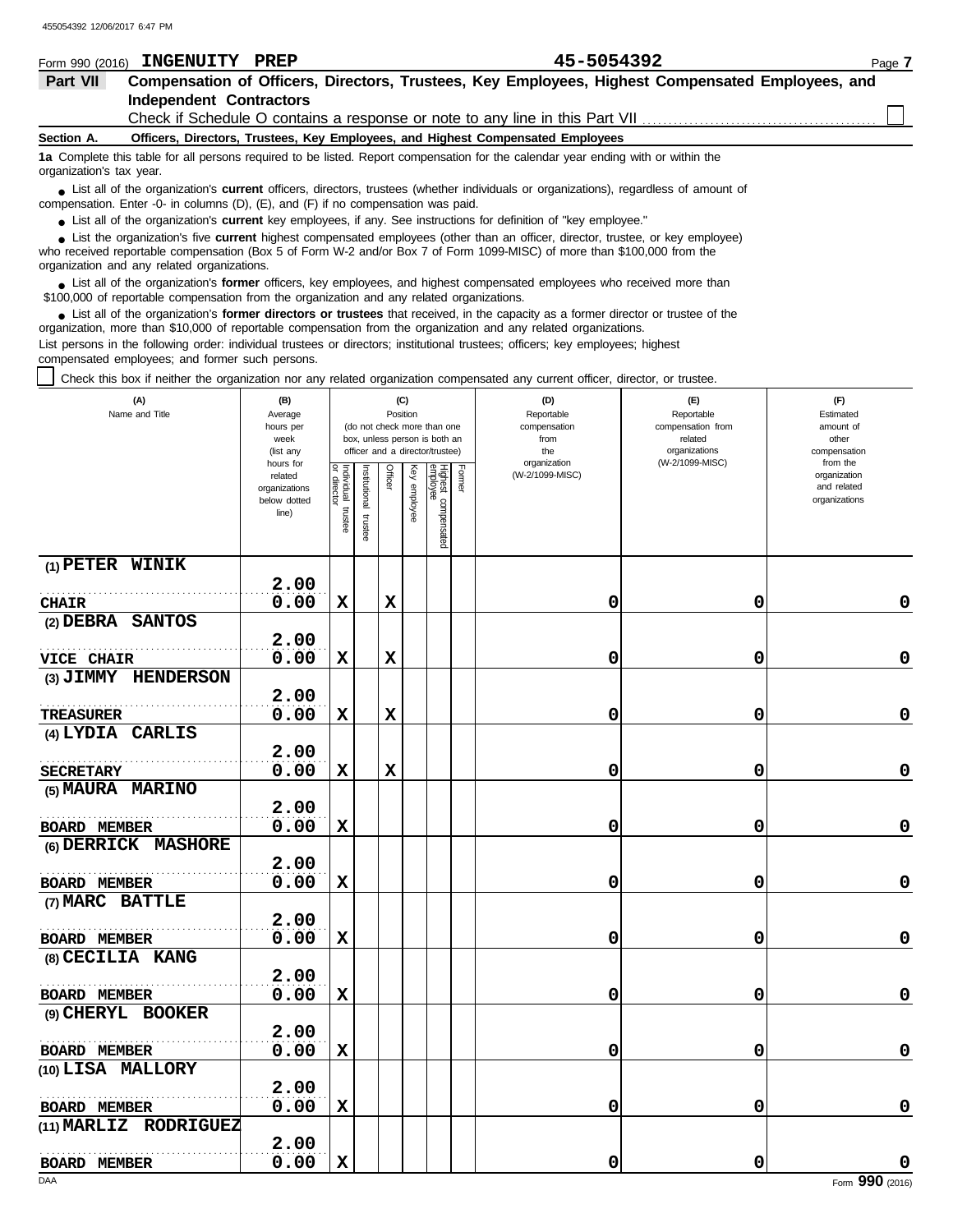| 455054392 12/06/2017 6:47 PM<br><b>INGENUITY PREP</b><br>Form 990 (2016)                                                                                                                                                                                    |                                                                |                                      |                         |                 |                 |                                                                                                 |        | 45-5054392                                                                                             |                                                                    |   | Page 8                                                   |
|-------------------------------------------------------------------------------------------------------------------------------------------------------------------------------------------------------------------------------------------------------------|----------------------------------------------------------------|--------------------------------------|-------------------------|-----------------|-----------------|-------------------------------------------------------------------------------------------------|--------|--------------------------------------------------------------------------------------------------------|--------------------------------------------------------------------|---|----------------------------------------------------------|
| Part VII                                                                                                                                                                                                                                                    |                                                                |                                      |                         |                 |                 |                                                                                                 |        | Section A. Officers, Directors, Trustees, Key Employees, and Highest Compensated Employees (continued) |                                                                    |   |                                                          |
| (A)<br>Name and title                                                                                                                                                                                                                                       | (B)<br>Average<br>hours per<br>week<br>(list any               |                                      |                         | (C)<br>Position |                 | (do not check more than one<br>box, unless person is both an<br>officer and a director/trustee) |        | (D)<br>Reportable<br>compensation<br>from<br>the                                                       | (E)<br>Reportable<br>compensation from<br>related<br>organizations |   | (F)<br>Estimated<br>amount of<br>other<br>compensation   |
|                                                                                                                                                                                                                                                             | hours for<br>related<br>organizations<br>below dotted<br>line) | Individual<br>or director<br>trustee | nstitutional<br>trustee | Officer         | Key<br>employee | Highest compensated<br>employee                                                                 | Former | organization<br>(W-2/1099-MISC)                                                                        | (W-2/1099-MISC)                                                    |   | from the<br>organization<br>and related<br>organizations |
| WILL STOETZER<br>(12)                                                                                                                                                                                                                                       |                                                                |                                      |                         |                 |                 |                                                                                                 |        |                                                                                                        |                                                                    |   |                                                          |
| CHIEF OPERATING OFCR                                                                                                                                                                                                                                        | 40.00<br>0.00                                                  |                                      |                         | х               |                 |                                                                                                 |        | 113,448                                                                                                | 0                                                                  |   | 8,152                                                    |
| (13)<br><b>AARON CUNY</b>                                                                                                                                                                                                                                   |                                                                |                                      |                         |                 |                 |                                                                                                 |        |                                                                                                        |                                                                    |   |                                                          |
| HEAD OF SCHOOL                                                                                                                                                                                                                                              | 40.00<br>0.00                                                  |                                      |                         | X               |                 |                                                                                                 |        | 133,435                                                                                                | 0                                                                  |   | 9,403                                                    |
| WANDA PEREZ<br>(14)                                                                                                                                                                                                                                         | OUT GOING<br>2.00                                              |                                      |                         |                 |                 |                                                                                                 |        |                                                                                                        |                                                                    |   |                                                          |
| <b>BOARD MEMBER</b>                                                                                                                                                                                                                                         | 0.00                                                           | X                                    |                         |                 |                 |                                                                                                 |        | 0                                                                                                      | 0                                                                  |   | 0                                                        |
|                                                                                                                                                                                                                                                             |                                                                |                                      |                         |                 |                 |                                                                                                 |        |                                                                                                        |                                                                    |   |                                                          |
|                                                                                                                                                                                                                                                             |                                                                |                                      |                         |                 |                 |                                                                                                 |        |                                                                                                        |                                                                    |   |                                                          |
|                                                                                                                                                                                                                                                             |                                                                |                                      |                         |                 |                 |                                                                                                 |        |                                                                                                        |                                                                    |   |                                                          |
|                                                                                                                                                                                                                                                             |                                                                |                                      |                         |                 |                 |                                                                                                 |        |                                                                                                        |                                                                    |   |                                                          |
|                                                                                                                                                                                                                                                             |                                                                |                                      |                         |                 |                 |                                                                                                 |        |                                                                                                        |                                                                    |   |                                                          |
|                                                                                                                                                                                                                                                             |                                                                |                                      |                         |                 |                 |                                                                                                 | u      | 246,883                                                                                                |                                                                    |   | 17,555                                                   |
| c Total from continuation sheets to Part VII, Section A<br>d                                                                                                                                                                                                |                                                                |                                      |                         |                 |                 |                                                                                                 | u      | 246,883                                                                                                |                                                                    |   | 17,555                                                   |
| Total number of individuals (including but not limited to those listed above) who received more than \$100,000 of<br>$\mathbf{2}$<br>reportable compensation from the organization $\mathbf{u} \quad \mathbf{2}$                                            |                                                                |                                      |                         |                 |                 |                                                                                                 |        |                                                                                                        |                                                                    |   |                                                          |
|                                                                                                                                                                                                                                                             |                                                                |                                      |                         |                 |                 |                                                                                                 |        |                                                                                                        |                                                                    |   | Yes<br>No                                                |
| Did the organization list any former officer, director, or trustee, key employee, or highest compensated<br>3<br>employee on line 1a? If "Yes," complete Schedule J for such individual                                                                     |                                                                |                                      |                         |                 |                 |                                                                                                 |        |                                                                                                        |                                                                    | 3 | X                                                        |
| For any individual listed on line 1a, is the sum of reportable compensation and other compensation from the<br>4<br>organization and related organizations greater than \$150,000? If "Yes," complete Schedule J for such                                   |                                                                |                                      |                         |                 |                 |                                                                                                 |        |                                                                                                        |                                                                    |   | X                                                        |
| individual<br>Did any person listed on line 1a receive or accrue compensation from any unrelated organization or individual<br>5                                                                                                                            |                                                                |                                      |                         |                 |                 |                                                                                                 |        |                                                                                                        |                                                                    | 4 |                                                          |
| for services rendered to the organization? If "Yes," complete Schedule J for such person.<br>Section B. Independent Contractors                                                                                                                             |                                                                |                                      |                         |                 |                 |                                                                                                 |        |                                                                                                        |                                                                    | 5 | X                                                        |
| Complete this table for your five highest compensated independent contractors that received more than \$100,000 of<br>1<br>compensation from the organization. Report compensation for the calendar year ending with or within the organization's tax year. |                                                                |                                      |                         |                 |                 |                                                                                                 |        |                                                                                                        |                                                                    |   |                                                          |
|                                                                                                                                                                                                                                                             | (A)<br>Name and business address                               |                                      |                         |                 |                 |                                                                                                 |        |                                                                                                        | (B)<br>Description of services                                     |   | (C)<br>Compensation                                      |
| REVOLUTION FOODS, INC<br>LOS ANGELES                                                                                                                                                                                                                        |                                                                |                                      | CA 90074                |                 |                 |                                                                                                 |        | PO BOX 742759<br>FOOD SERVICES                                                                         |                                                                    |   | 260,086                                                  |
| URBAN TEACHERS                                                                                                                                                                                                                                              |                                                                |                                      |                         |                 |                 |                                                                                                 |        | 1800 WASHINGTON BLVD                                                                                   |                                                                    |   |                                                          |
| <b>BALTIMORE</b>                                                                                                                                                                                                                                            | MD.                                                            |                                      | 21230                   |                 |                 |                                                                                                 |        | <b>EMPLOYMENT</b>                                                                                      |                                                                    |   | 125,000                                                  |
|                                                                                                                                                                                                                                                             |                                                                |                                      |                         |                 |                 |                                                                                                 |        |                                                                                                        |                                                                    |   |                                                          |
|                                                                                                                                                                                                                                                             |                                                                |                                      |                         |                 |                 |                                                                                                 |        |                                                                                                        |                                                                    |   |                                                          |
|                                                                                                                                                                                                                                                             |                                                                |                                      |                         |                 |                 |                                                                                                 |        |                                                                                                        |                                                                    |   |                                                          |
| Total number of independent contractors (including but not limited to those listed above) who<br>$\mathbf{2}$<br>received more than \$100,000 of compensation from the organization $\mathbf u$                                                             |                                                                |                                      |                         |                 |                 |                                                                                                 |        |                                                                                                        | 2                                                                  |   |                                                          |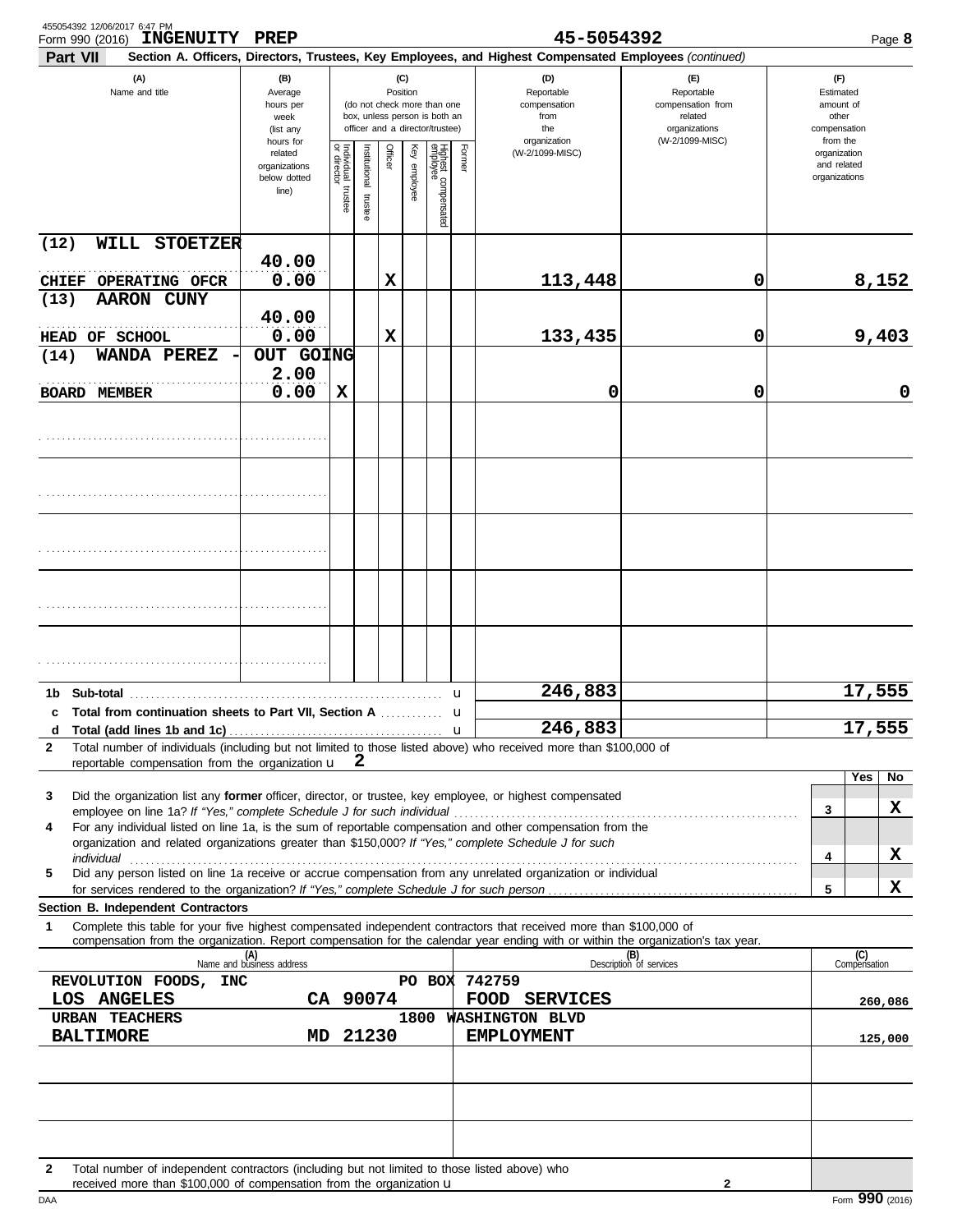## Form 990 (2016) Page **9 INGENUITY PREP 45-5054392 Part VIII Statement of Revenue**

| $45 - 5$ |
|----------|
|          |

Check if Schedule O contains a response or note to any line in this Part VIII . . . . . . . . . . . . . . . . . . . . . . . . . . . . . . . . . . . . . . . . . . . .

|                                                           |     |                                                             |        |               | (A)<br>Total revenue | (B)<br>Related or<br>exempt<br>function<br>revenue | (C)<br>Unrelated<br>business<br>revenue | (D)<br>Revenue<br>excluded from tax<br>under sections<br>512-514 |
|-----------------------------------------------------------|-----|-------------------------------------------------------------|--------|---------------|----------------------|----------------------------------------------------|-----------------------------------------|------------------------------------------------------------------|
|                                                           |     | 1a Federated campaigns                                      | 1a     |               |                      |                                                    |                                         |                                                                  |
|                                                           |     | <b>b</b> Membership dues<br><u>.</u>                        | 1b     |               |                      |                                                    |                                         |                                                                  |
|                                                           |     | c Fundraising events                                        | 1c     |               |                      |                                                    |                                         |                                                                  |
|                                                           |     | d Related organizations                                     | 1d     |               |                      |                                                    |                                         |                                                                  |
|                                                           |     | <b>e</b> Government grants (contributions)<br>1e            |        | 613,357       |                      |                                                    |                                         |                                                                  |
|                                                           |     | f All other contributions, gifts, grants,                   |        |               |                      |                                                    |                                         |                                                                  |
|                                                           |     | and similar amounts not included above                      | 1f     | 149,135       |                      |                                                    |                                         |                                                                  |
| Contributions, Gifts, Grants<br>and Other Similar Amounts | a   | Noncash contributions included in lines 1a-1f:              |        |               |                      |                                                    |                                         |                                                                  |
|                                                           |     |                                                             |        |               | 762,492              |                                                    |                                         |                                                                  |
|                                                           |     |                                                             |        | Busn. Code    |                      |                                                    |                                         |                                                                  |
|                                                           | 2a  | PER PUPIL FUNDING                                           |        | 900099        | 7,129,416            | 7,129,416                                          |                                         |                                                                  |
|                                                           | b   |                                                             |        |               |                      |                                                    |                                         |                                                                  |
| Service Revenue                                           | с   |                                                             |        |               |                      |                                                    |                                         |                                                                  |
|                                                           | d   |                                                             |        |               |                      |                                                    |                                         |                                                                  |
|                                                           | е   |                                                             |        |               |                      |                                                    |                                         |                                                                  |
| Program                                                   |     | f All other program service revenue                         |        |               |                      |                                                    |                                         |                                                                  |
|                                                           |     |                                                             |        |               | 7,129,416            |                                                    |                                         |                                                                  |
|                                                           | 3   | Investment income (including dividends, interest,           |        |               |                      |                                                    |                                         |                                                                  |
|                                                           |     | and other similar amounts)<br>u                             |        | 747           |                      |                                                    | 747                                     |                                                                  |
|                                                           | 4   | Income from investment of tax-exempt bond proceeds <b>u</b> |        |               |                      |                                                    |                                         |                                                                  |
|                                                           | 5   |                                                             |        | u             |                      |                                                    |                                         |                                                                  |
|                                                           |     | (i) Real                                                    |        | (ii) Personal |                      |                                                    |                                         |                                                                  |
|                                                           |     | 6a Gross rents                                              |        |               |                      |                                                    |                                         |                                                                  |
|                                                           | b   | Less: rental exps.                                          |        |               |                      |                                                    |                                         |                                                                  |
|                                                           | c   | Rental inc. or (loss)                                       |        |               |                      |                                                    |                                         |                                                                  |
|                                                           | d   | <b>7a</b> Gross amount from                                 |        | u             |                      |                                                    |                                         |                                                                  |
|                                                           |     | (i) Securities<br>sales of assets                           |        | (ii) Other    |                      |                                                    |                                         |                                                                  |
|                                                           |     | other than inventory                                        |        |               |                      |                                                    |                                         |                                                                  |
|                                                           |     | <b>b</b> Less: cost or other                                |        |               |                      |                                                    |                                         |                                                                  |
|                                                           |     | basis & sales exps.                                         |        |               |                      |                                                    |                                         |                                                                  |
|                                                           |     | <b>c</b> Gain or (loss)                                     |        |               |                      |                                                    |                                         |                                                                  |
|                                                           | d   |                                                             |        | u             |                      |                                                    |                                         |                                                                  |
|                                                           |     | 8a Gross income from fundraising events                     |        |               |                      |                                                    |                                         |                                                                  |
| venue                                                     |     | (not including \$                                           |        |               |                      |                                                    |                                         |                                                                  |
| <b>Re</b>                                                 |     | of contributions reported on line 1c).                      |        |               |                      |                                                    |                                         |                                                                  |
| Other                                                     |     | See Part IV, line 18<br><b>b</b> Less: direct expenses      | a<br>b |               |                      |                                                    |                                         |                                                                  |
|                                                           |     | c Net income or (loss) from fundraising events  u           |        |               |                      |                                                    |                                         |                                                                  |
|                                                           |     | 9a Gross income from gaming activities.                     |        |               |                      |                                                    |                                         |                                                                  |
|                                                           |     | See Part IV, line 19 $\ldots$                               | a      |               |                      |                                                    |                                         |                                                                  |
|                                                           |     | <b>b</b> Less: direct expenses                              | b      |               |                      |                                                    |                                         |                                                                  |
|                                                           |     | c Net income or (loss) from gaming activities  u            |        |               |                      |                                                    |                                         |                                                                  |
|                                                           |     | 10a Gross sales of inventory, less                          |        |               |                      |                                                    |                                         |                                                                  |
|                                                           |     | returns and allowances                                      | a      |               |                      |                                                    |                                         |                                                                  |
|                                                           |     | <b>b</b> Less: cost of goods sold                           | b      |               |                      |                                                    |                                         |                                                                  |
|                                                           |     | c Net income or (loss) from sales of inventory  u           |        |               |                      |                                                    |                                         |                                                                  |
|                                                           |     | Miscellaneous Revenue                                       |        | Busn. Code    |                      |                                                    |                                         |                                                                  |
|                                                           | 11a |                                                             |        |               |                      |                                                    |                                         |                                                                  |
|                                                           | b   |                                                             |        |               |                      |                                                    |                                         |                                                                  |
|                                                           | c   |                                                             |        |               |                      |                                                    |                                         |                                                                  |
|                                                           | d   | All other revenue                                           |        |               |                      |                                                    |                                         |                                                                  |
|                                                           | е   | <b>Total.</b> Add lines 11a-11d                             |        | u             |                      |                                                    |                                         |                                                                  |
|                                                           | 12  |                                                             |        |               | 7,892,655            | 7,129,416                                          | $\mathbf{0}$                            | 747                                                              |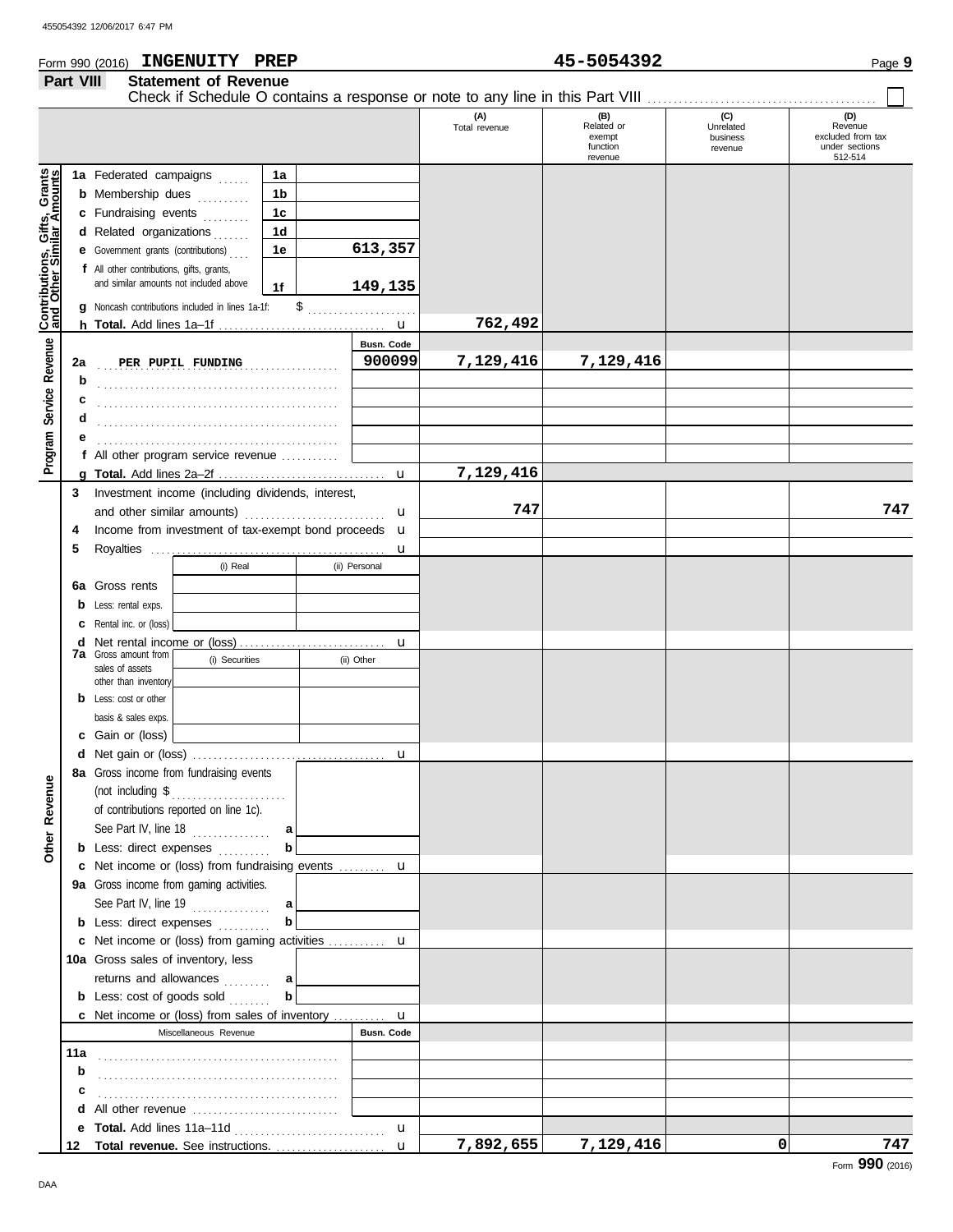#### **Part IX Statement of Functional Expenses** Form 990 (2016) Page **10 INGENUITY PREP 45-5054392** *Section 501(c)(3) and 501(c)(4) organizations must complete all columns. All other organizations must complete column (A). Do not include amounts reported on lines 6b, 7b, 8b, 9b, and 10b of Part VIII.* **1 2** Grants and other assistance to domestic organizations and domestic governments. See Part IV, line 21 ............ Grants and other assistance to domestic individuals. See Part IV, line 22 . . . . . . . . . . . . . **(A) (B) (C) (D)** Total expenses Program service Management and expenses and general expenses Check if Schedule O contains a response or note to any line in this Part IX

**326,517 308,036 13,349 5,132**

- **3 4** Grants and other assistance to foreign organizations, foreign governments, and foreign individuals. See Part IV, lines 15 and 16
- **5** Benefits paid to or for members . . . . . . . . . . . . . Compensation of current officers, directors, trustees, and key employees . . . . . . . . . . . . . . . . .
- **6** Compensation not included above, to disqualified persons (as defined under section 4958(f)(1)) and persons described in section 4958(c)(3)(B) . . . . . . . .
- **7 8** Other salaries and wages . . . . . . . . . . . . . . . . . . . . Pension plan accruals and contributions (include section 401(k) and 403(b) employer contributions)
- **9 10 11** Other employee benefits ..................... Payroll taxes . . . . . . . . . . . . . . . . . . . . . . . . . . . . . . . . . Fees for services (non-employees):
- **a** Management . . . . . . . . . . . . . . . . . . . . . . . . . . . . . . . . . **b** Legal . . . . . . . . . . . . . . . . . . . . . . . . . . . . . . . . . . . . . . . . . **c** Accounting . . . . . . . . . . . . . . . . . . . . . . . . . . . . . . . . . . .
- **d** Lobbying . . . . . . . . . . . . . . . . . . . . . . . . . . . . . . . . . . . . . **e f g** Other. (If line 11g amount exceeds 10% of line 25, column **12** Advertising and promotion . . . . . . . . . . . . . . . . . . . Professional fundraising services. See Part IV, line 17 Investment management fees ................ (A) amount, list line 11g expenses on Schedule O.) . . . . . . . . .
- **13 14 15 16 17 18** Office expenses . . . . . . . . . . . . . . . . . . . . . . . . . . . . . . Information technology . . . . . . . . . . . . . . . . . . . . . . . Royalties . . . . . . . . . . . . . . . . . . . . . . . . . . . . . . . . . . . . . Occupancy . . . . . . . . . . . . . . . . . . . . . . . . . . . . . . . . . . . Travel . . . . . . . . . . . . . . . . . . . . . . . . . . . . . . . . . . . . . . . . Payments of travel or entertainment expenses for any federal, state, or local public officials
- **19 20 21 22 23** Conferences, conventions, and meetings Interest . . . . . . . . . . . . . . . . . . . . . . . . . . . . . . . . . . . . . . Payments to affiliates . . . . . . . . . . . . . . . . . . . . . . . . Depreciation, depletion, and amortization
- **24 a** Insurance . . . . . . . . . . . . . . . . . . . . . . . . . . . . . . . . . . . . Other expenses. Itemize expenses not covered above (List miscellaneous expenses in line 24e. If line 24e amount exceeds 10% of line 25, column (A) amount, list line 24e expenses on Schedule O.) **DIRECT STUDENT COSTS 417,842 417,842**
- **b c d e** All other expenses . . . . . . . . . . . . . . . . . . . . . . . . . . . . . . . . . . . . . . . . . . . . . . . . . . . . . . . . . . . . . . . . . . . . . . . . . . **FOOD SERVICE 307,767 307,767** . . . . . . . . . . . . . . . . . . . . . . . . . . . . . . . . . . . . . . . . . . . . . . . **STAFF DEVELOPMENT 228,428 215,499 9,339 3,590** . . . . . . . . . . . . . . . . . . . . . . . . . . . . . . . . . . . . . . . . . . . . . . . **OTHER STAFF EXPENSES 124,982 117,908 5,110 1,964**

**25 26** Total functional expenses. Add lines 1 through 24e . fundraising solicitation. Check here  $\mathbf u$ organization reported in column (B) joint costs from a combined educational campaign and following SOP 98-2 (ASC 958-720) **Joint costs.** Complete this line only if the

(D)<br>Fundraising expenses

**278,555 216,288 48,339 13,928**

**3,798,705 3,627,071 120,849 50,785**

**48,087 45,804 1,616 667 349,092 332,022 12,128 4,942**

**7,288 6,876 298 114 109,254 103,070 4,467 1,717**

**325,335 259,292 65,548 495**

**231,935 218,806 9,483 3,646 45,386 42,817 1,856 713**

**1,057,162 997,326 43,221 16,615 37,397 35,280 1,529 588**

**155,657 146,848 6,363 2,446 16,617 15,677 679 261**

**81,401 65,683 15,656 62**

**7,947,407 7,479,912 359,830 107,665**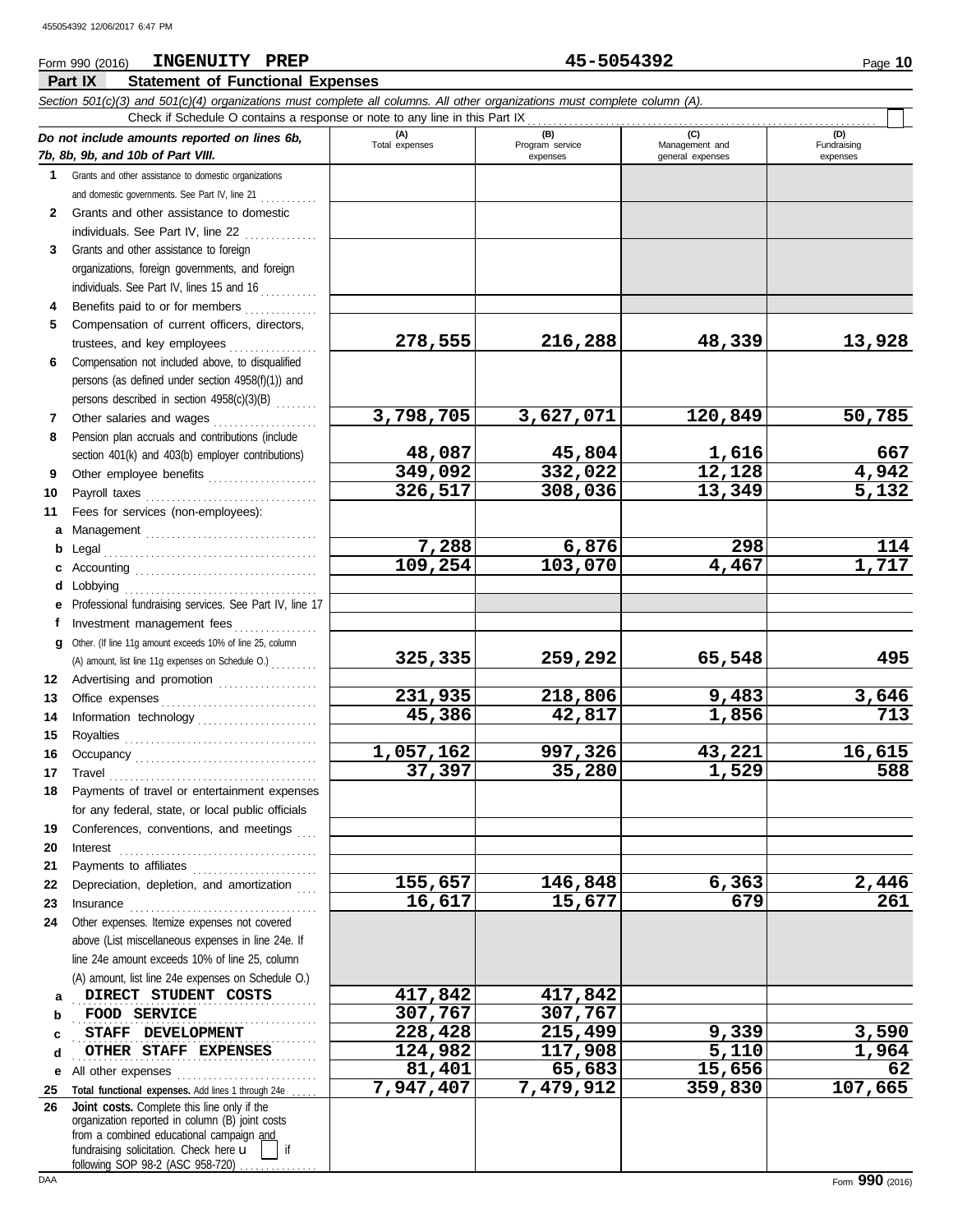**Part X Balance Sheet**

# Form 990 (2016) Page **11 INGENUITY PREP 45-5054392**

|                      |    |                                                                                               |           |                             | (A)<br>Beginning of year |                 | (B)<br>End of year |
|----------------------|----|-----------------------------------------------------------------------------------------------|-----------|-----------------------------|--------------------------|-----------------|--------------------|
|                      | 1  | Cash-non-interest bearing                                                                     |           |                             | 804,038                  | $\overline{1}$  | 480,983            |
|                      | 2  |                                                                                               |           |                             | 1,001,910                | $\overline{2}$  | 1,505,667          |
|                      | 3  |                                                                                               | 99,052    | $\overline{\mathbf{3}}$     | 61,668                   |                 |                    |
|                      | 4  | Accounts receivable, net                                                                      | 26,708    | $\overline{\mathbf{4}}$     | 40,349                   |                 |                    |
|                      | 5  | Loans and other receivables from current and former officers, directors,                      |           |                             |                          |                 |                    |
|                      |    | trustees, key employees, and highest compensated employees.                                   |           |                             |                          |                 |                    |
|                      |    | Complete Part II of Schedule L                                                                |           | 5                           |                          |                 |                    |
|                      | 6  | Loans and other receivables from other disqualified persons (as defined under section         |           |                             |                          |                 |                    |
|                      |    | $4958(f)(1)$ ), persons described in section $4958(c)(3)(B)$ , and contributing employers and |           |                             |                          |                 |                    |
|                      |    | sponsoring organizations of section 501(c)(9) voluntary employees' beneficiary                |           |                             |                          |                 |                    |
|                      |    |                                                                                               |           |                             |                          | 6               |                    |
| Assets               | 7  |                                                                                               |           |                             |                          | $\overline{7}$  |                    |
|                      | 8  | Inventories for sale or use                                                                   |           |                             |                          | 8               |                    |
|                      | 9  | Prepaid expenses and deferred charges                                                         |           |                             | 56,130                   | 9               | 75,673             |
|                      |    | 10a Land, buildings, and equipment: cost or                                                   |           |                             |                          |                 |                    |
|                      |    | other basis. Complete Part VI of Schedule D [102]                                             |           | <u>1,356,434</u>            |                          |                 |                    |
|                      |    | <b>b</b> Less: accumulated depreciation                                                       | 10bl      | 389,198                     | 907,481                  | 10 <sub>c</sub> | 967,236            |
|                      | 11 | Investments-publicly traded securities                                                        |           |                             |                          | 11              |                    |
|                      | 12 |                                                                                               |           |                             |                          | 12              |                    |
|                      | 13 |                                                                                               |           |                             |                          | 13              |                    |
|                      | 14 | Intangible assets                                                                             |           | 14                          |                          |                 |                    |
|                      | 15 | Other assets. See Part IV, line 11                                                            | 11,103    | 15                          | 60,112                   |                 |                    |
|                      | 16 |                                                                                               |           |                             | 2,906,422                | 16              | 3,191,688          |
|                      | 17 |                                                                                               | 234,174   | 17                          | 564,505                  |                 |                    |
|                      | 18 | Grants payable                                                                                |           | 18                          |                          |                 |                    |
|                      | 19 | Deferred revenue                                                                              |           |                             | 9,759                    | 19              | 19,446             |
|                      | 20 |                                                                                               |           | 20                          |                          |                 |                    |
|                      | 21 | Escrow or custodial account liability. Complete Part IV of Schedule D                         |           |                             |                          | 21              |                    |
|                      | 22 | Loans and other payables to current and former officers, directors,                           |           |                             |                          |                 |                    |
| Liabilities          |    | trustees, key employees, highest compensated employees, and                                   |           |                             |                          |                 |                    |
|                      |    | disqualified persons. Complete Part II of Schedule L                                          |           |                             |                          | 22              |                    |
|                      | 23 | Secured mortgages and notes payable to unrelated third parties                                |           |                             |                          | 23              |                    |
|                      | 24 | Unsecured notes and loans payable to unrelated third parties                                  |           |                             |                          | 24              |                    |
|                      | 25 | Other liabilities (including federal income tax, payables to related third                    |           |                             |                          |                 |                    |
|                      |    | parties, and other liabilities not included on lines 17-24). Complete Part X                  |           |                             |                          |                 |                    |
|                      |    | of Schedule D                                                                                 |           |                             | 243,933                  | 25<br>26        | 583,951            |
|                      | 26 | Organizations that follow SFAS 117 (ASC 958), check here u                                    |           | $\overline{\mathbf{X}}$ and |                          |                 |                    |
|                      |    | complete lines 27 through 29, and lines 33 and 34.                                            |           |                             |                          |                 |                    |
|                      | 27 | Unrestricted net assets                                                                       |           |                             | 2,549,989                | 27              | 2,607,737          |
|                      | 28 | Temporarily restricted net assets                                                             |           |                             | 112,500                  | 28              |                    |
|                      | 29 | Permanently restricted net assets                                                             |           |                             |                          | 29              |                    |
| <b>Fund Balances</b> |    | Organizations that do not follow SFAS 117 (ASC 958), check here u                             |           | and                         |                          |                 |                    |
| ৯                    |    | complete lines 30 through 34.                                                                 |           |                             |                          |                 |                    |
|                      | 30 | Capital stock or trust principal, or current funds                                            |           |                             |                          | 30              |                    |
| Assets               | 31 | Paid-in or capital surplus, or land, building, or equipment fund                              |           |                             |                          | 31              |                    |
| $\breve{\mathbf{z}}$ | 32 | Retained earnings, endowment, accumulated income, or other funds                              |           |                             |                          | 32              |                    |
|                      | 33 | Total net assets or fund balances                                                             |           |                             | 2,662,489                | 33              | 2,607,737          |
|                      | 34 |                                                                                               | 2,906,422 | 34                          | 3,191,688                |                 |                    |

Form **990** (2016)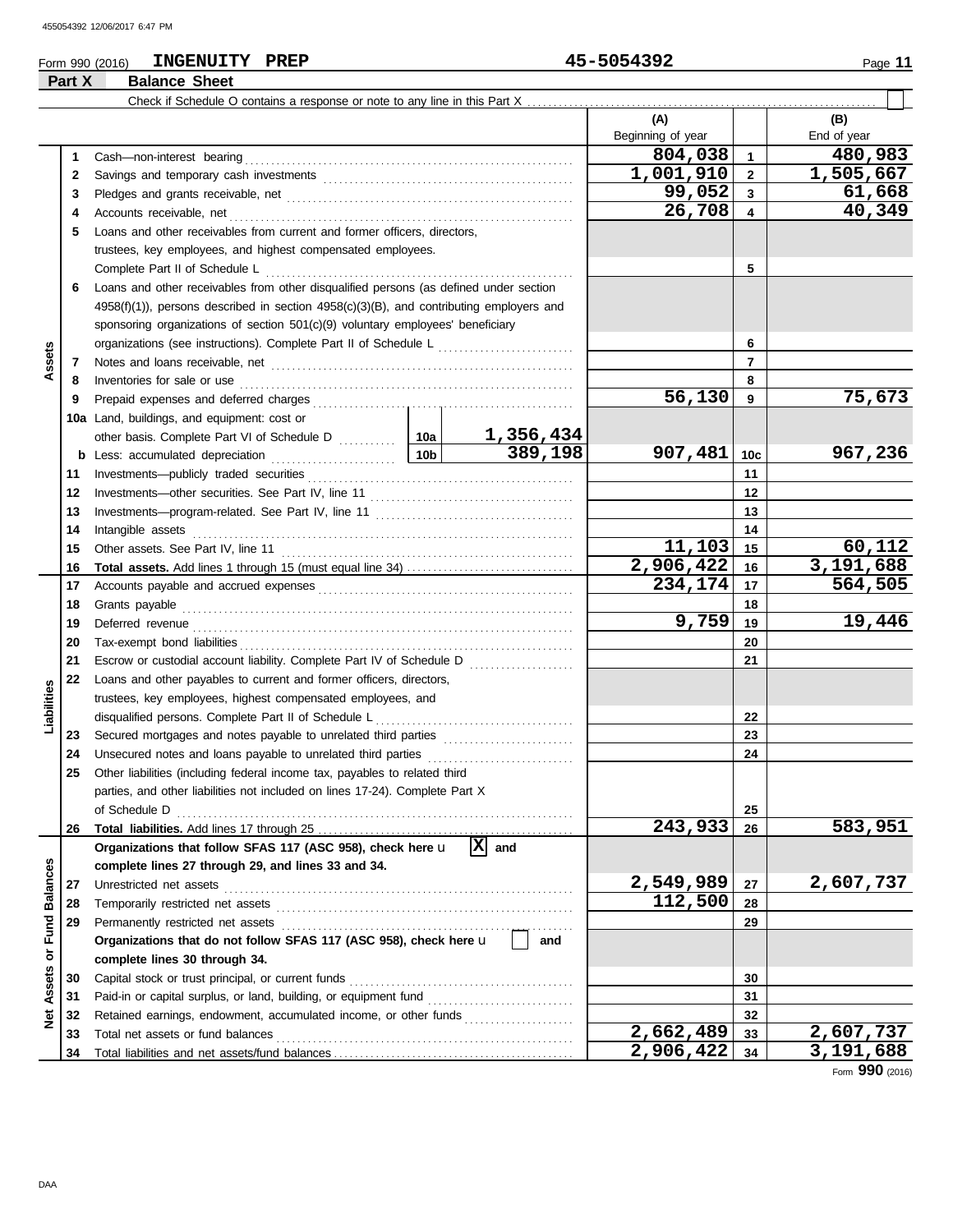| <b>Reconciliation of Net Assets</b><br>Part XI<br>7,892,655<br>1<br>1<br>7,947,407<br>$\overline{2}$<br>2<br>$\overline{\mathbf{3}}$<br>$-54,752$<br>3<br>$\overline{\mathbf{4}}$<br>2,662,489<br>4<br>5<br>5<br>6<br>Donated services and use of facilities <b>constants and interview of the service of facilities</b><br>6<br>$\overline{7}$<br>Investment expenses <b>contract and the expenses</b><br>7<br>8<br>Prior period adjustments entertainments and a statement of the statement of the statement of the statements of<br>8<br>9<br>9<br>Net assets or fund balances at end of year. Combine lines 3 through 9 (must equal Part X, line<br>10<br>2,607,737<br>10 | Page 12 |
|-------------------------------------------------------------------------------------------------------------------------------------------------------------------------------------------------------------------------------------------------------------------------------------------------------------------------------------------------------------------------------------------------------------------------------------------------------------------------------------------------------------------------------------------------------------------------------------------------------------------------------------------------------------------------------|---------|
|                                                                                                                                                                                                                                                                                                                                                                                                                                                                                                                                                                                                                                                                               |         |
|                                                                                                                                                                                                                                                                                                                                                                                                                                                                                                                                                                                                                                                                               |         |
|                                                                                                                                                                                                                                                                                                                                                                                                                                                                                                                                                                                                                                                                               |         |
|                                                                                                                                                                                                                                                                                                                                                                                                                                                                                                                                                                                                                                                                               |         |
|                                                                                                                                                                                                                                                                                                                                                                                                                                                                                                                                                                                                                                                                               |         |
|                                                                                                                                                                                                                                                                                                                                                                                                                                                                                                                                                                                                                                                                               |         |
|                                                                                                                                                                                                                                                                                                                                                                                                                                                                                                                                                                                                                                                                               |         |
|                                                                                                                                                                                                                                                                                                                                                                                                                                                                                                                                                                                                                                                                               |         |
|                                                                                                                                                                                                                                                                                                                                                                                                                                                                                                                                                                                                                                                                               |         |
|                                                                                                                                                                                                                                                                                                                                                                                                                                                                                                                                                                                                                                                                               |         |
|                                                                                                                                                                                                                                                                                                                                                                                                                                                                                                                                                                                                                                                                               |         |
|                                                                                                                                                                                                                                                                                                                                                                                                                                                                                                                                                                                                                                                                               |         |
|                                                                                                                                                                                                                                                                                                                                                                                                                                                                                                                                                                                                                                                                               |         |
| Part XII<br><b>Financial Statements and Reporting</b>                                                                                                                                                                                                                                                                                                                                                                                                                                                                                                                                                                                                                         |         |
|                                                                                                                                                                                                                                                                                                                                                                                                                                                                                                                                                                                                                                                                               |         |
| Yes                                                                                                                                                                                                                                                                                                                                                                                                                                                                                                                                                                                                                                                                           | No      |
| X <br>Accounting method used to prepare the Form 990:<br>Cash<br>Accrual<br>Other<br>1.                                                                                                                                                                                                                                                                                                                                                                                                                                                                                                                                                                                       |         |
| If the organization changed its method of accounting from a prior year or checked "Other," explain in                                                                                                                                                                                                                                                                                                                                                                                                                                                                                                                                                                         |         |
| Schedule O.                                                                                                                                                                                                                                                                                                                                                                                                                                                                                                                                                                                                                                                                   |         |
| 2a Were the organization's financial statements compiled or reviewed by an independent accountant?<br>2a                                                                                                                                                                                                                                                                                                                                                                                                                                                                                                                                                                      | x       |
| If "Yes," check a box below to indicate whether the financial statements for the year were compiled or                                                                                                                                                                                                                                                                                                                                                                                                                                                                                                                                                                        |         |
| reviewed on a separate basis, consolidated basis, or both:                                                                                                                                                                                                                                                                                                                                                                                                                                                                                                                                                                                                                    |         |
| Separate basis<br>Consolidated basis<br>Both consolidated and separate basis                                                                                                                                                                                                                                                                                                                                                                                                                                                                                                                                                                                                  |         |
| x<br><b>b</b> Were the organization's financial statements audited by an independent accountant?<br>2 <sub>b</sub>                                                                                                                                                                                                                                                                                                                                                                                                                                                                                                                                                            |         |
| If "Yes," check a box below to indicate whether the financial statements for the year were audited on a                                                                                                                                                                                                                                                                                                                                                                                                                                                                                                                                                                       |         |
| separate basis, consolidated basis, or both:                                                                                                                                                                                                                                                                                                                                                                                                                                                                                                                                                                                                                                  |         |
| x <br>Separate basis<br>Consolidated basis<br>Both consolidated and separate basis                                                                                                                                                                                                                                                                                                                                                                                                                                                                                                                                                                                            |         |
| c If "Yes" to line 2a or 2b, does the organization have a committee that assumes responsibility for oversight                                                                                                                                                                                                                                                                                                                                                                                                                                                                                                                                                                 |         |
| х<br>of the audit, review, or compilation of its financial statements and selection of an independent accountant?<br>2c                                                                                                                                                                                                                                                                                                                                                                                                                                                                                                                                                       |         |
| If the organization changed either its oversight process or selection process during the tax year, explain in                                                                                                                                                                                                                                                                                                                                                                                                                                                                                                                                                                 |         |
| Schedule O.                                                                                                                                                                                                                                                                                                                                                                                                                                                                                                                                                                                                                                                                   |         |
| 3a As a result of a federal award, was the organization required to undergo an audit or audits as set forth in                                                                                                                                                                                                                                                                                                                                                                                                                                                                                                                                                                |         |
| the Single Audit Act and OMB Circular A-133?<br>3a                                                                                                                                                                                                                                                                                                                                                                                                                                                                                                                                                                                                                            | X       |
| b If "Yes," did the organization undergo the required audit or audits? If the organization did not undergo the                                                                                                                                                                                                                                                                                                                                                                                                                                                                                                                                                                |         |
| required audit or audits, explain why in Schedule O and describe any steps taken to undergo such audits.<br>3 <sub>b</sub>                                                                                                                                                                                                                                                                                                                                                                                                                                                                                                                                                    |         |

Form **990** (2016)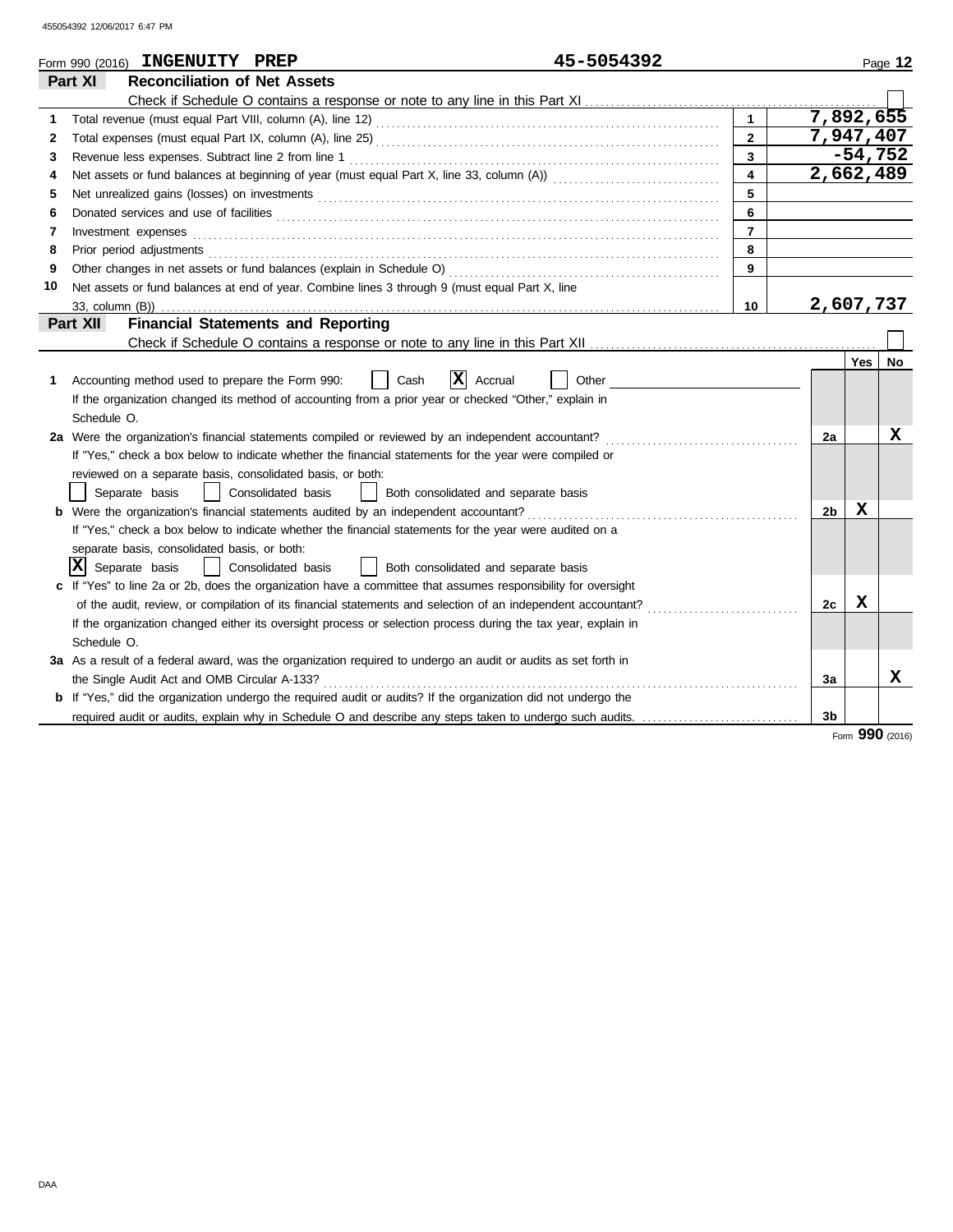Internal Revenue Service Department of the Treasury

**(Form 990 or 990-EZ)**

# **SCHEDULE A Public Charity Status and Public Support**

**Complete if the organization is a section 501(c)(3) organization or a section 4947(a)(1) nonexempt charitable trust.**

#### u **Attach to Form 990 or Form 990-EZ.**

u **Information about Schedule A (Form 990 or 990-EZ) and its instructions is at** *www.irs.gov/form990.*

| 2016                                       |
|--------------------------------------------|
| <b>Open to Public</b><br><b>Inspection</b> |
|                                            |

OMB No. 1545-0047

|              |                                                                                            |                                       |                                                                        | <b>u</b> information about Scributiful A (Form 770 or 770-LL) and its instructions is at <i>www.irs.gov/form770.</i>                                                                                                                                                   |     |                                                      |                                        |                                      |
|--------------|--------------------------------------------------------------------------------------------|---------------------------------------|------------------------------------------------------------------------|------------------------------------------------------------------------------------------------------------------------------------------------------------------------------------------------------------------------------------------------------------------------|-----|------------------------------------------------------|----------------------------------------|--------------------------------------|
|              | Employer identification number<br>Name of the organization<br>INGENUITY PREP<br>45-5054392 |                                       |                                                                        |                                                                                                                                                                                                                                                                        |     |                                                      |                                        |                                      |
|              | Part I                                                                                     |                                       |                                                                        | Reason for Public Charity Status (All organizations must complete this part.)                                                                                                                                                                                          |     |                                                      | See instructions.                      |                                      |
|              |                                                                                            |                                       |                                                                        | The organization is not a private foundation because it is: (For lines 1 through 12, check only one box.)                                                                                                                                                              |     |                                                      |                                        |                                      |
| 1            |                                                                                            |                                       |                                                                        | A church, convention of churches, or association of churches described in <b>section 170(b)(1)(A)(i).</b>                                                                                                                                                              |     |                                                      |                                        |                                      |
| 2            | X                                                                                          |                                       |                                                                        | A school described in <b>section 170(b)(1)(A)(ii).</b> (Attach Schedule E (Form 990 or 990-EZ).)                                                                                                                                                                       |     |                                                      |                                        |                                      |
| 3            |                                                                                            |                                       |                                                                        | A hospital or a cooperative hospital service organization described in section 170(b)(1)(A)(iii).                                                                                                                                                                      |     |                                                      |                                        |                                      |
| 4            |                                                                                            |                                       |                                                                        | A medical research organization operated in conjunction with a hospital described in section 170(b)(1)(A)(iii). Enter the hospital's name,                                                                                                                             |     |                                                      |                                        |                                      |
|              |                                                                                            | city, and state:                      |                                                                        |                                                                                                                                                                                                                                                                        |     |                                                      |                                        |                                      |
| 5            |                                                                                            |                                       |                                                                        | An organization operated for the benefit of a college or university owned or operated by a governmental unit described in                                                                                                                                              |     |                                                      |                                        |                                      |
|              |                                                                                            |                                       | section 170(b)(1)(A)(iv). (Complete Part II.)                          |                                                                                                                                                                                                                                                                        |     |                                                      |                                        |                                      |
| 6            |                                                                                            |                                       |                                                                        | A federal, state, or local government or governmental unit described in section 170(b)(1)(A)(v).                                                                                                                                                                       |     |                                                      |                                        |                                      |
| 7            |                                                                                            |                                       | described in section 170(b)(1)(A)(vi). (Complete Part II.)             | An organization that normally receives a substantial part of its support from a governmental unit or from the general public                                                                                                                                           |     |                                                      |                                        |                                      |
| 8            |                                                                                            |                                       |                                                                        | A community trust described in section 170(b)(1)(A)(vi). (Complete Part II.)                                                                                                                                                                                           |     |                                                      |                                        |                                      |
| 9            |                                                                                            |                                       |                                                                        | An agricultural research organization described in section 170(b)(1)(A)(ix) operated in conjunction with a land-grant college                                                                                                                                          |     |                                                      |                                        |                                      |
|              |                                                                                            | university:                           |                                                                        | or university or a non-land grant college of agriculture (see instructions). Enter the name, city, and state of the college or                                                                                                                                         |     |                                                      |                                        |                                      |
| 10           |                                                                                            |                                       |                                                                        | An organization that normally receives: (1) more than 33 1/3% of its support from contributions, membership fees, and gross                                                                                                                                            |     |                                                      |                                        |                                      |
|              |                                                                                            |                                       |                                                                        | receipts from activities related to its exempt functions—subject to certain exceptions, and (2) no more than 33 1/3% of its                                                                                                                                            |     |                                                      |                                        |                                      |
|              |                                                                                            |                                       |                                                                        | support from gross investment income and unrelated business taxable income (less section 511 tax) from businesses                                                                                                                                                      |     |                                                      |                                        |                                      |
|              |                                                                                            |                                       |                                                                        | acquired by the organization after June 30, 1975. See section 509(a)(2). (Complete Part III.)                                                                                                                                                                          |     |                                                      |                                        |                                      |
| 11           |                                                                                            |                                       |                                                                        | An organization organized and operated exclusively to test for public safety. See section 509(a)(4).                                                                                                                                                                   |     |                                                      |                                        |                                      |
| 12           |                                                                                            |                                       |                                                                        | An organization organized and operated exclusively for the benefit of, to perform the functions of, or to carry out the purposes                                                                                                                                       |     |                                                      |                                        |                                      |
|              |                                                                                            |                                       |                                                                        | of one or more publicly supported organizations described in section $509(a)(1)$ or section $509(a)(2)$ . See section $509(a)(3)$ .<br>Check the box in lines 12a through 12d that describes the type of supporting organization and complete lines 12e, 12f, and 12g. |     |                                                      |                                        |                                      |
|              | а                                                                                          |                                       |                                                                        | Type I. A supporting organization operated, supervised, or controlled by its supported organization(s), typically by giving                                                                                                                                            |     |                                                      |                                        |                                      |
|              |                                                                                            |                                       |                                                                        | the supported organization(s) the power to regularly appoint or elect a majority of the directors or trustees of the<br>supporting organization. You must complete Part IV, Sections A and B.                                                                          |     |                                                      |                                        |                                      |
|              | b                                                                                          |                                       |                                                                        | <b>Type II.</b> A supporting organization supervised or controlled in connection with its supported organization(s), by having                                                                                                                                         |     |                                                      |                                        |                                      |
|              |                                                                                            |                                       |                                                                        | control or management of the supporting organization vested in the same persons that control or manage the supported                                                                                                                                                   |     |                                                      |                                        |                                      |
|              |                                                                                            |                                       | organization(s). You must complete Part IV, Sections A and C.          |                                                                                                                                                                                                                                                                        |     |                                                      |                                        |                                      |
|              | c                                                                                          |                                       |                                                                        | Type III functionally integrated. A supporting organization operated in connection with, and functionally integrated with,<br>its supported organization(s) (see instructions). You must complete Part IV, Sections A, D, and E.                                       |     |                                                      |                                        |                                      |
|              | d                                                                                          |                                       |                                                                        | Type III non-functionally integrated. A supporting organization operated in connection with its supported organization(s)                                                                                                                                              |     |                                                      |                                        |                                      |
|              |                                                                                            |                                       |                                                                        | that is not functionally integrated. The organization generally must satisfy a distribution requirement and an attentiveness                                                                                                                                           |     |                                                      |                                        |                                      |
|              |                                                                                            |                                       |                                                                        | requirement (see instructions). You must complete Part IV, Sections A and D, and Part V.                                                                                                                                                                               |     |                                                      |                                        |                                      |
|              | е                                                                                          |                                       |                                                                        | Check this box if the organization received a written determination from the IRS that it is a Type I, Type II, Type III                                                                                                                                                |     |                                                      |                                        |                                      |
|              |                                                                                            |                                       |                                                                        | functionally integrated, or Type III non-functionally integrated supporting organization.                                                                                                                                                                              |     |                                                      |                                        |                                      |
|              |                                                                                            |                                       | Enter the number of supported organizations                            |                                                                                                                                                                                                                                                                        |     |                                                      |                                        |                                      |
|              | g                                                                                          |                                       | Provide the following information about the supported organization(s). |                                                                                                                                                                                                                                                                        |     |                                                      |                                        |                                      |
|              |                                                                                            | (i) Name of supported<br>organization | (ii) EIN                                                               | (iii) Type of organization<br>(described on lines 1-10                                                                                                                                                                                                                 |     | (iv) Is the organization<br>listed in your governing | (v) Amount of monetary<br>support (see | (vi) Amount of<br>other support (see |
|              |                                                                                            |                                       |                                                                        | above (see instructions))                                                                                                                                                                                                                                              |     | document?                                            | instructions)                          | instructions)                        |
|              |                                                                                            |                                       |                                                                        |                                                                                                                                                                                                                                                                        | Yes | No                                                   |                                        |                                      |
| (A)          |                                                                                            |                                       |                                                                        |                                                                                                                                                                                                                                                                        |     |                                                      |                                        |                                      |
|              |                                                                                            |                                       |                                                                        |                                                                                                                                                                                                                                                                        |     |                                                      |                                        |                                      |
| (B)          |                                                                                            |                                       |                                                                        |                                                                                                                                                                                                                                                                        |     |                                                      |                                        |                                      |
| (C)          |                                                                                            |                                       |                                                                        |                                                                                                                                                                                                                                                                        |     |                                                      |                                        |                                      |
| (D)          |                                                                                            |                                       |                                                                        |                                                                                                                                                                                                                                                                        |     |                                                      |                                        |                                      |
| (E)          |                                                                                            |                                       |                                                                        |                                                                                                                                                                                                                                                                        |     |                                                      |                                        |                                      |
|              |                                                                                            |                                       |                                                                        |                                                                                                                                                                                                                                                                        |     |                                                      |                                        |                                      |
| <b>Total</b> |                                                                                            |                                       |                                                                        |                                                                                                                                                                                                                                                                        |     |                                                      |                                        |                                      |

**For Paperwork Reduction Act Notice, see the Instructions for Form 990 or 990-EZ.**

**Schedule A (Form 990 or 990-EZ) 2016**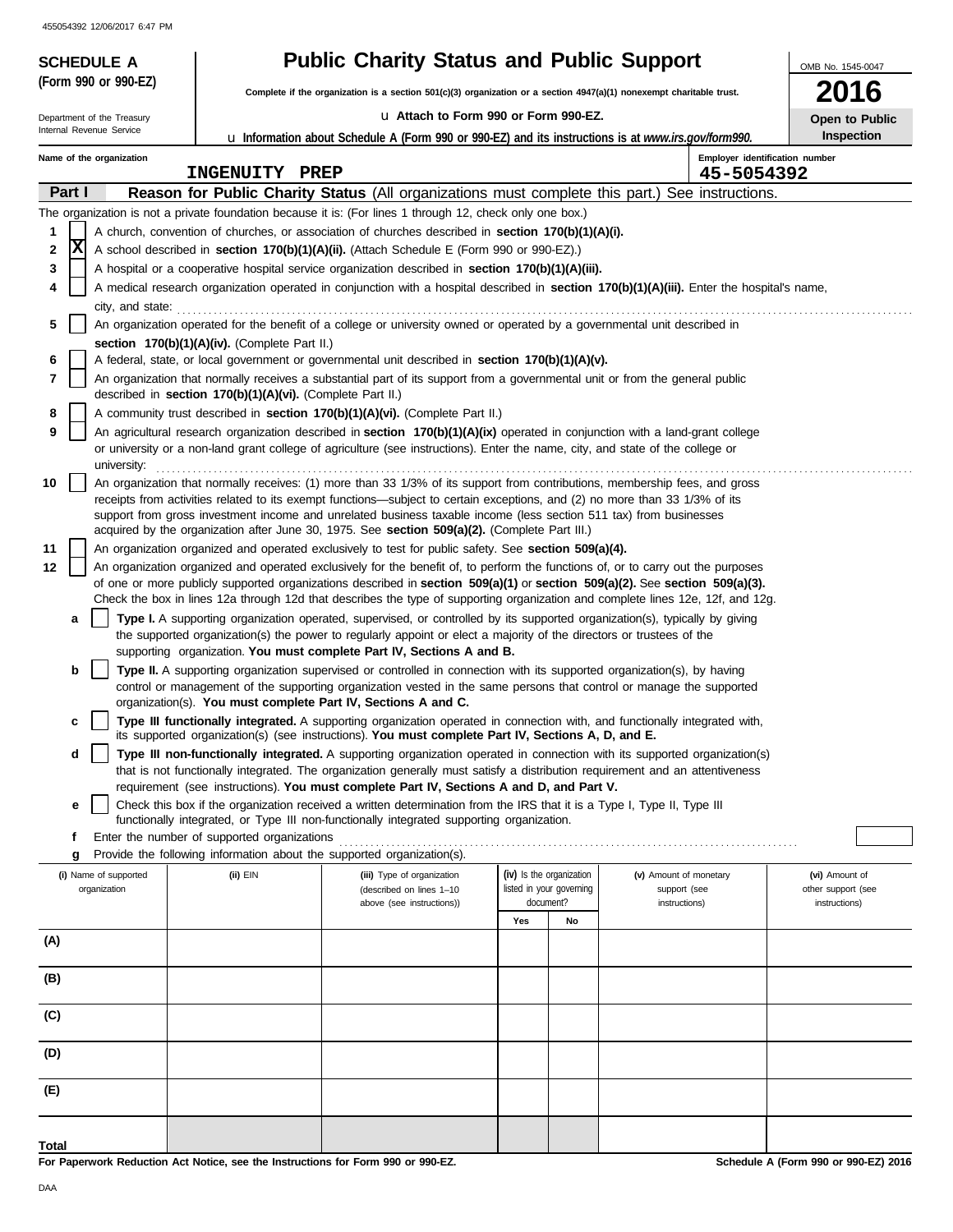|              | Schedule A (Form 990 or 990-EZ) 2016                                                                                                                                                                                                                                                                                                                         | INGENUITY PREP |            |            |            | 45-5054392 | Page 2    |
|--------------|--------------------------------------------------------------------------------------------------------------------------------------------------------------------------------------------------------------------------------------------------------------------------------------------------------------------------------------------------------------|----------------|------------|------------|------------|------------|-----------|
|              | Support Schedule for Organizations Described in Sections 170(b)(1)(A)(iv) and 170(b)(1)(A)(vi)<br>Part II                                                                                                                                                                                                                                                    |                |            |            |            |            |           |
|              | (Complete only if you checked the box on line 5, 7, or 8 of Part I or if the organization failed to qualify under                                                                                                                                                                                                                                            |                |            |            |            |            |           |
|              | Part III. If the organization fails to qualify under the tests listed below, please complete Part III.)                                                                                                                                                                                                                                                      |                |            |            |            |            |           |
|              | Section A. Public Support                                                                                                                                                                                                                                                                                                                                    |                |            |            |            |            |           |
|              | Calendar year (or fiscal year beginning in)<br>$\mathbf{u}$                                                                                                                                                                                                                                                                                                  | (a) 2012       | (b) 2013   | $(c)$ 2014 | $(d)$ 2015 | (e) $2016$ | (f) Total |
| 1            | Gifts, grants, contributions, and<br>membership fees received. (Do not<br>include any "unusual grants.")                                                                                                                                                                                                                                                     |                |            |            |            |            |           |
| $\mathbf{2}$ | Tax revenues levied for the<br>organization's benefit and either paid<br>to or expended on its behalf                                                                                                                                                                                                                                                        |                |            |            |            |            |           |
| 3            | The value of services or facilities<br>furnished by a governmental unit to the<br>organization without charge                                                                                                                                                                                                                                                |                |            |            |            |            |           |
| 4            | Total. Add lines 1 through 3                                                                                                                                                                                                                                                                                                                                 |                |            |            |            |            |           |
| 5            | The portion of total contributions by<br>each person (other than a<br>governmental unit or publicly<br>supported organization) included on<br>line 1 that exceeds 2% of the amount<br>shown on line 11, column (f) $\ldots$                                                                                                                                  |                |            |            |            |            |           |
| 6            | Public support. Subtract line 5 from line 4.                                                                                                                                                                                                                                                                                                                 |                |            |            |            |            |           |
|              | <b>Section B. Total Support</b>                                                                                                                                                                                                                                                                                                                              |                |            |            |            |            |           |
|              | Calendar year (or fiscal year beginning in)<br>$\mathbf{u}$                                                                                                                                                                                                                                                                                                  | (a) $2012$     | (b) $2013$ | $(c)$ 2014 | $(d)$ 2015 | (e) 2016   | (f) Total |
| 7            | Amounts from line 4                                                                                                                                                                                                                                                                                                                                          |                |            |            |            |            |           |
| 8            | Gross income from interest, dividends,<br>payments received on securities loans,<br>rents, royalties and income from similar                                                                                                                                                                                                                                 |                |            |            |            |            |           |
| 9            | Net income from unrelated business<br>activities, whether or not the business<br>is regularly carried on                                                                                                                                                                                                                                                     |                |            |            |            |            |           |
| 10           | Other income. Do not include gain or<br>loss from the sale of capital assets<br>(Explain in Part VI.)                                                                                                                                                                                                                                                        |                |            |            |            |            |           |
| 11           | Total support. Add lines 7 through 10                                                                                                                                                                                                                                                                                                                        |                |            |            |            |            |           |
| 12           |                                                                                                                                                                                                                                                                                                                                                              |                |            |            |            | 12         |           |
| 13           | First five years. If the Form 990 is for the organization's first, second, third, fourth, or fifth tax year as a section 501(c)(3)                                                                                                                                                                                                                           |                |            |            |            |            |           |
|              |                                                                                                                                                                                                                                                                                                                                                              |                |            |            |            |            |           |
|              | Section C. Computation of Public Support Percentage                                                                                                                                                                                                                                                                                                          |                |            |            |            |            |           |
| 14           | Public support percentage for 2016 (line 6, column (f) divided by line 11, column (f)) [[[[[[[[[[[[[[[[[[[[[[                                                                                                                                                                                                                                                |                |            |            |            | 14         | %         |
| 15           |                                                                                                                                                                                                                                                                                                                                                              |                |            |            |            | 15         | %         |
| 16a          | 33 1/3% support test-2016. If the organization did not check the box on line 13, and line 14 is 33 1/3% or more, check this                                                                                                                                                                                                                                  |                |            |            |            |            |           |
|              |                                                                                                                                                                                                                                                                                                                                                              |                |            |            |            |            |           |
| b            | 33 1/3% support test—2015. If the organization did not check a box on line 13 or 16a, and line 15 is 33 1/3% or more, check                                                                                                                                                                                                                                  |                |            |            |            |            |           |
|              | this box and stop here. The organization qualifies as a publicly supported organization [11] content content content of the content of the content of the content of the content of the content of the content of the content                                                                                                                                |                |            |            |            |            |           |
| 17a          | 10%-facts-and-circumstances test-2016. If the organization did not check a box on line 13, 16a, or 16b, and line 14 is                                                                                                                                                                                                                                       |                |            |            |            |            |           |
|              | 10% or more, and if the organization meets the "facts-and-circumstances" test, check this box and stop here. Explain in                                                                                                                                                                                                                                      |                |            |            |            |            |           |
|              | Part VI how the organization meets the "facts-and-circumstances" test. The organization qualifies as a publicly supported                                                                                                                                                                                                                                    |                |            |            |            |            |           |
|              | organization                                                                                                                                                                                                                                                                                                                                                 |                |            |            |            |            |           |
| b            | 10%-facts-and-circumstances test-2015. If the organization did not check a box on line 13, 16a, 16b, or 17a, and line                                                                                                                                                                                                                                        |                |            |            |            |            |           |
|              | 15 is 10% or more, and if the organization meets the "facts-and-circumstances" test, check this box and stop here.                                                                                                                                                                                                                                           |                |            |            |            |            |           |
|              | Explain in Part VI how the organization meets the "facts-and-circumstances" test. The organization qualifies as a publicly<br>supported organization with the contract of the contract of the contract of the contract or the contract or the contract or the contract of the contract of the contract of the contract of the contract of the contract of th |                |            |            |            |            |           |

**18 Private foundation.** If the organization did not check a box on line 13, 16a, 16b, 17a, or 17b, check this box and see instructions . . . . . . . . . . . . . . . . . . . . . . . . . . . . . . . . . . . . . . . . . . . . . . . . . . . . . . . . . . . . . . . . . . . . . . . . . . . . . . . . . . . . . . . . . . . . . . . . . . . . . . . . . . . . . . . . . . . . . . . . . . . . . . . . . . . . . . . . . . . .

**Schedule A (Form 990 or 990-EZ) 2016**

 $\Box$  $\blacktriangleright$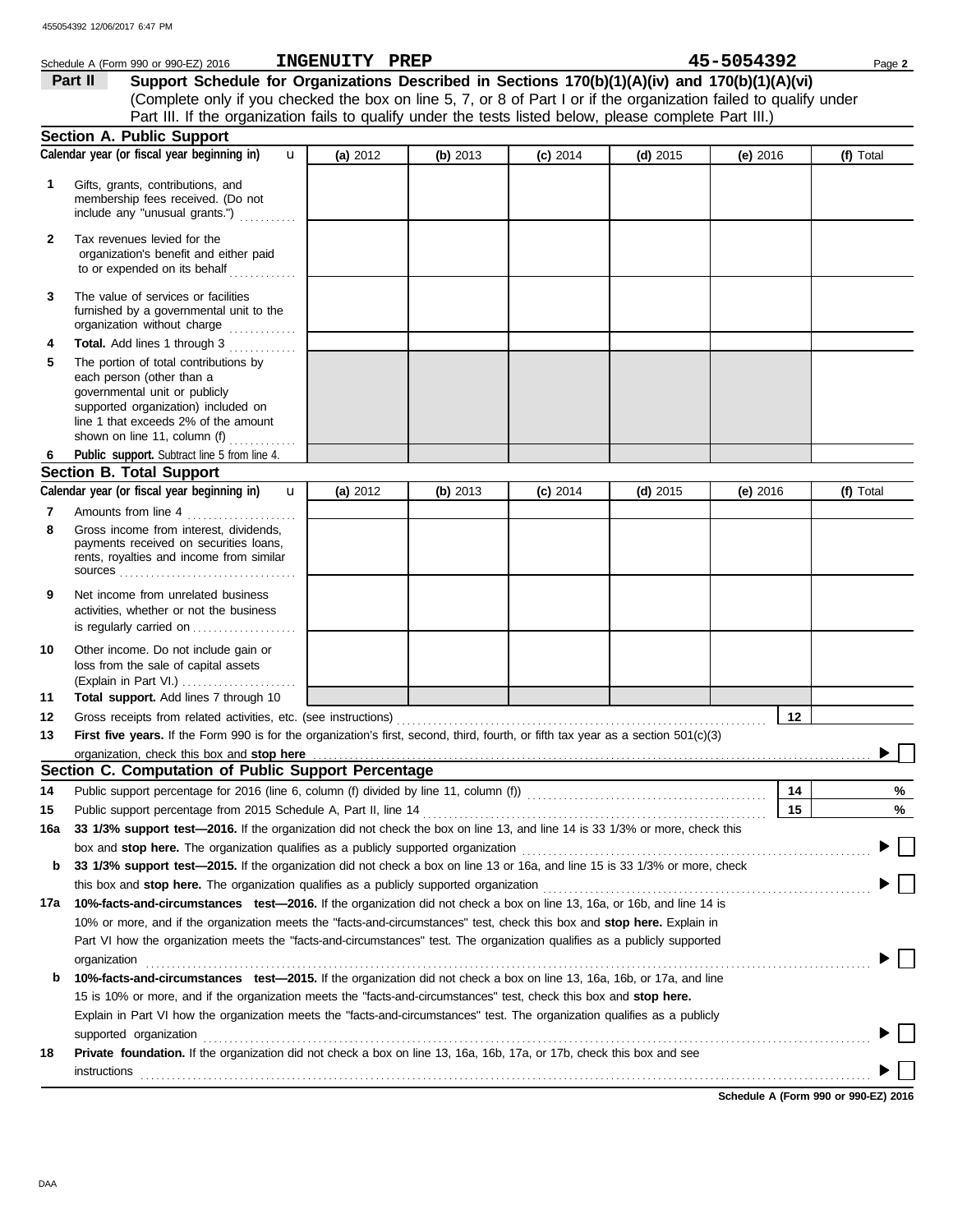|              | Schedule A (Form 990 or 990-EZ) 2016                                                                                                                                                                                                | INGENUITY PREP |          |            |            | 45-5054392 | Page 3    |
|--------------|-------------------------------------------------------------------------------------------------------------------------------------------------------------------------------------------------------------------------------------|----------------|----------|------------|------------|------------|-----------|
|              | Support Schedule for Organizations Described in Section 509(a)(2)<br>Part III                                                                                                                                                       |                |          |            |            |            |           |
|              | (Complete only if you checked the box on line 10 of Part I or if the organization failed to qualify under Part II.                                                                                                                  |                |          |            |            |            |           |
|              | If the organization fails to qualify under the tests listed below, please complete Part II.)                                                                                                                                        |                |          |            |            |            |           |
|              | Section A. Public Support                                                                                                                                                                                                           |                |          |            |            |            |           |
|              | Calendar year (or fiscal year beginning in)<br>$\mathbf{u}$                                                                                                                                                                         | (a) 2012       | (b) 2013 | $(c)$ 2014 | $(d)$ 2015 | (e) $2016$ | (f) Total |
| 1            | Gifts, grants, contributions, and membership<br>fees received. (Do not include any "unusual grants.")                                                                                                                               |                |          |            |            |            |           |
| $\mathbf{2}$ | Gross receipts from admissions, merchandise<br>sold or services performed, or facilities<br>furnished in any activity that is related to the<br>organization's tax-exempt purpose                                                   |                |          |            |            |            |           |
| 3            | Gross receipts from activities that are not an<br>unrelated trade or business under section 513                                                                                                                                     |                |          |            |            |            |           |
| 4            | Tax revenues levied for the<br>organization's benefit and either paid<br>to or expended on its behalf                                                                                                                               |                |          |            |            |            |           |
| 5            | The value of services or facilities<br>furnished by a governmental unit to the<br>organization without charge                                                                                                                       |                |          |            |            |            |           |
| 6            | Total. Add lines 1 through 5                                                                                                                                                                                                        |                |          |            |            |            |           |
|              | 7a Amounts included on lines 1, 2, and 3<br>received from disqualified persons                                                                                                                                                      |                |          |            |            |            |           |
| b            | Amounts included on lines 2 and 3<br>received from other than disqualified<br>persons that exceed the greater of \$5,000<br>or 1% of the amount on line 13 for the year $\frac{1}{11}$                                              |                |          |            |            |            |           |
| c            | Add lines 7a and 7b                                                                                                                                                                                                                 |                |          |            |            |            |           |
| 8            | Public support. (Subtract line 7c from                                                                                                                                                                                              |                |          |            |            |            |           |
|              | Section B. Total Support                                                                                                                                                                                                            |                |          |            |            |            |           |
|              |                                                                                                                                                                                                                                     |                |          |            |            |            |           |
|              | Calendar year (or fiscal year beginning in)<br>$\mathbf{u}$                                                                                                                                                                         | (a) 2012       | (b) 2013 | $(c)$ 2014 | $(d)$ 2015 | (e) 2016   | (f) Total |
| 9            | Amounts from line 6                                                                                                                                                                                                                 |                |          |            |            |            |           |
|              | <b>10a</b> Gross income from interest, dividends,<br>payments received on securities loans, rents,<br>royalties and income from similar sources                                                                                     |                |          |            |            |            |           |
| b            | Unrelated business taxable income (less<br>section 511 taxes) from businesses<br>acquired after June 30, 1975                                                                                                                       |                |          |            |            |            |           |
| c            | Add lines 10a and 10b<br>. <b>.</b> .                                                                                                                                                                                               |                |          |            |            |            |           |
| 11           | Net income from unrelated business<br>activities not included in line 10b, whether<br>or not the business is regularly carried on                                                                                                   |                |          |            |            |            |           |
| 12           | Other income. Do not include gain or<br>loss from the sale of capital assets<br>(Explain in Part VI.)                                                                                                                               |                |          |            |            |            |           |
| 13           | Total support. (Add lines 9, 10c, 11,                                                                                                                                                                                               |                |          |            |            |            |           |
| 14           | First five years. If the Form 990 is for the organization's first, second, third, fourth, or fifth tax year as a section 501(c)(3)                                                                                                  |                |          |            |            |            |           |
|              | organization, check this box and stop here <b>contained</b> and contained a state of the contained and stop here contained a strategy or and stop here contained a strategy or and strategy and strategy or and strategy and strate |                |          |            |            |            |           |
|              | Section C. Computation of Public Support Percentage                                                                                                                                                                                 |                |          |            |            |            |           |
| 15           | Public support percentage for 2016 (line 8, column (f) divided by line 13, column (f)) [[[[[[[[[[[[[[[[[[[[[[                                                                                                                       |                |          |            |            | 15         | %         |
| 16           |                                                                                                                                                                                                                                     |                |          |            |            | 16         | $\%$      |
|              | Section D. Computation of Investment Income Percentage                                                                                                                                                                              |                |          |            |            |            |           |
| 17           |                                                                                                                                                                                                                                     |                |          |            |            | 17         | %         |
| 18           |                                                                                                                                                                                                                                     |                |          |            |            | 18         | %         |
| 19a          | 33 1/3% support tests-2016. If the organization did not check the box on line 14, and line 15 is more than 33 1/3%, and line                                                                                                        |                |          |            |            |            |           |
|              |                                                                                                                                                                                                                                     |                |          |            |            |            |           |
| b            | 33 1/3% support tests-2015. If the organization did not check a box on line 14 or line 19a, and line 16 is more than 33 1/3%, and                                                                                                   |                |          |            |            |            |           |
|              |                                                                                                                                                                                                                                     |                |          |            |            |            |           |
| 20           |                                                                                                                                                                                                                                     |                |          |            |            |            |           |

**Schedule A (Form 990 or 990-EZ) 2016**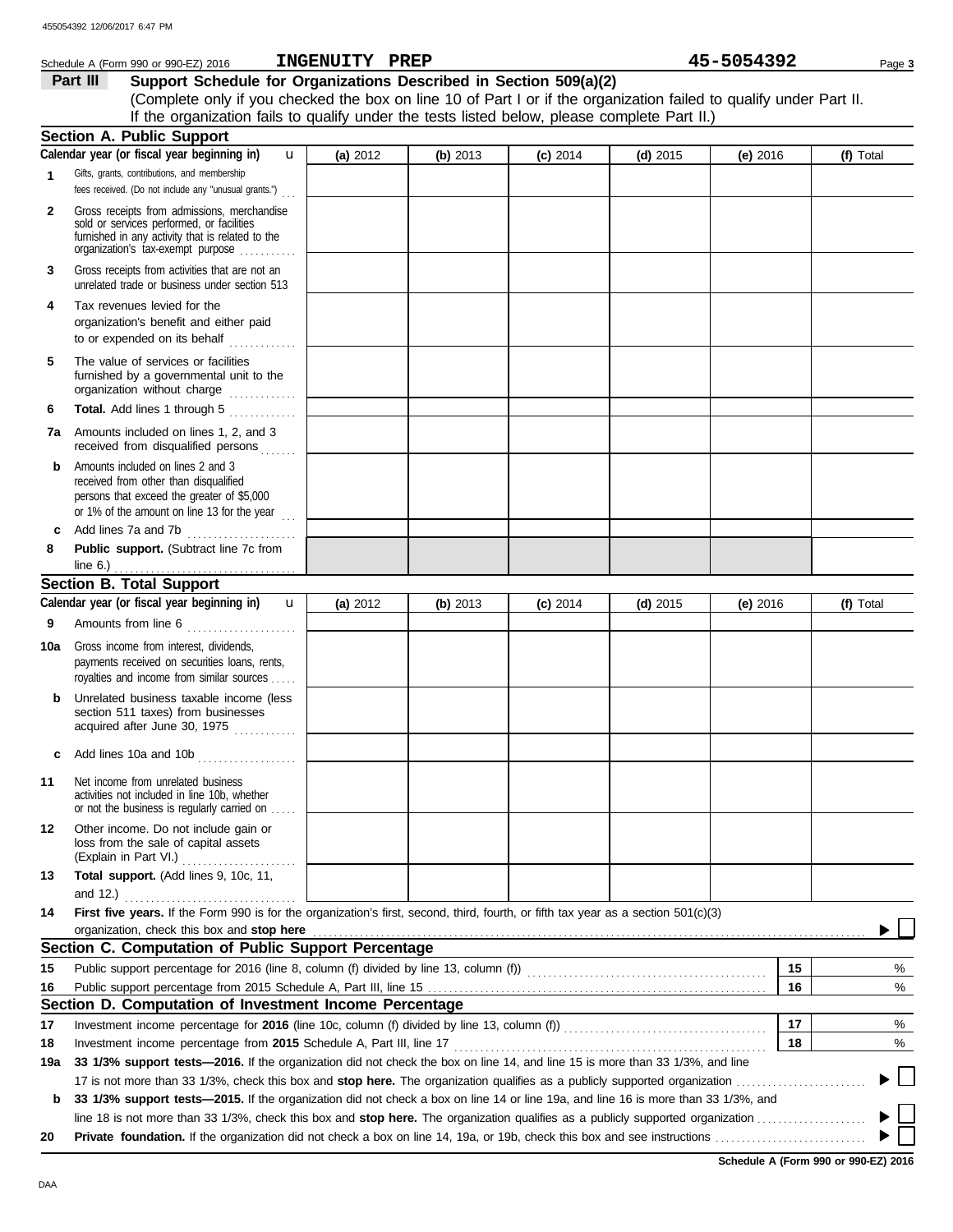|     | <b>INGENUITY</b><br>PREP<br>Schedule A (Form 990 or 990-EZ) 2016                                                                                                                                                                     | 45-5054392 |     | Page 4 |
|-----|--------------------------------------------------------------------------------------------------------------------------------------------------------------------------------------------------------------------------------------|------------|-----|--------|
|     | Part IV<br><b>Supporting Organizations</b>                                                                                                                                                                                           |            |     |        |
|     | (Complete only if you checked a box in line 12 on Part I. If you checked 12a of Part I, complete Sections A                                                                                                                          |            |     |        |
|     | and B. If you checked 12b of Part I, complete Sections A and C. If you checked 12c of Part I, complete                                                                                                                               |            |     |        |
|     | Sections A, D, and E. If you checked 12d of Part I, complete Sections A and D, and complete Part V.)                                                                                                                                 |            |     |        |
|     | Section A. All Supporting Organizations                                                                                                                                                                                              |            |     |        |
|     |                                                                                                                                                                                                                                      |            | Yes | No     |
| 1   | Are all of the organization's supported organizations listed by name in the organization's governing                                                                                                                                 |            |     |        |
|     | documents? If "No," describe in Part VI how the supported organizations are designated. If designated by                                                                                                                             |            |     |        |
|     | class or purpose, describe the designation. If historic and continuing relationship, explain.                                                                                                                                        | 1          |     |        |
| 2   | Did the organization have any supported organization that does not have an IRS determination of status                                                                                                                               |            |     |        |
|     | under section $509(a)(1)$ or (2)? If "Yes," explain in Part VI how the organization determined that the supported                                                                                                                    |            |     |        |
|     | organization was described in section 509(a)(1) or (2).                                                                                                                                                                              | 2          |     |        |
| За  | Did the organization have a supported organization described in section $501(c)(4)$ , (5), or (6)? If "Yes," answer                                                                                                                  |            |     |        |
|     | $(b)$ and $(c)$ below.                                                                                                                                                                                                               | 3a         |     |        |
| b   | Did the organization confirm that each supported organization qualified under section $501(c)(4)$ , (5), or (6) and<br>satisfied the public support tests under section $509(a)(2)$ ? If "Yes," describe in Part VI when and how the |            |     |        |
|     | organization made the determination.                                                                                                                                                                                                 | 3b         |     |        |
| c   | Did the organization ensure that all support to such organizations was used exclusively for section $170(c)(2)(B)$                                                                                                                   |            |     |        |
|     | purposes? If "Yes," explain in Part VI what controls the organization put in place to ensure such use.                                                                                                                               | 3c         |     |        |
| 4a  | Was any supported organization not organized in the United States ("foreign supported organization")? If                                                                                                                             |            |     |        |
|     | "Yes," and if you checked 12a or 12b in Part I, answer (b) and (c) below.                                                                                                                                                            | 4a         |     |        |
| b   | Did the organization have ultimate control and discretion in deciding whether to make grants to the foreign                                                                                                                          |            |     |        |
|     | supported organization? If "Yes," describe in Part VI how the organization had such control and discretion                                                                                                                           |            |     |        |
|     | despite being controlled or supervised by or in connection with its supported organizations.                                                                                                                                         | 4b         |     |        |
| c   | Did the organization support any foreign supported organization that does not have an IRS determination                                                                                                                              |            |     |        |
|     | under sections $501(c)(3)$ and $509(a)(1)$ or (2)? If "Yes," explain in Part VI what controls the organization used                                                                                                                  |            |     |        |
|     | to ensure that all support to the foreign supported organization was used exclusively for section $170(c)(2)(B)$                                                                                                                     |            |     |        |
|     | purposes.                                                                                                                                                                                                                            | 4c         |     |        |
| 5a  | Did the organization add, substitute, or remove any supported organizations during the tax year? If "Yes,"                                                                                                                           |            |     |        |
|     | answer (b) and (c) below (if applicable). Also, provide detail in Part VI, including (i) the names and EIN                                                                                                                           |            |     |        |
|     | numbers of the supported organizations added, substituted, or removed; (ii) the reasons for each such action;                                                                                                                        |            |     |        |
|     | (iii) the authority under the organization's organizing document authorizing such action; and (iv) how the action                                                                                                                    |            |     |        |
|     | was accomplished (such as by amendment to the organizing document).                                                                                                                                                                  | 5a         |     |        |
| b   | Type I or Type II only. Was any added or substituted supported organization part of a class already                                                                                                                                  |            |     |        |
|     | designated in the organization's organizing document?                                                                                                                                                                                | 5b         |     |        |
| c   | <b>Substitutions only.</b> Was the substitution the result of an event beyond the organization's control?                                                                                                                            | 5c         |     |        |
| 6   | Did the organization provide support (whether in the form of grants or the provision of services or facilities) to                                                                                                                   |            |     |        |
|     | anyone other than (i) its supported organizations, (ii) individuals that are part of the charitable class benefited                                                                                                                  |            |     |        |
|     | by one or more of its supported organizations, or (iii) other supporting organizations that also support or<br>benefit one or more of the filing organization's supported organizations? If "Yes," provide detail in Part VI.        | 6          |     |        |
| 7   | Did the organization provide a grant, loan, compensation, or other similar payment to a substantial contributor                                                                                                                      |            |     |        |
|     | (defined in section 4958(c)(3)(C)), a family member of a substantial contributor, or a 35% controlled entity with                                                                                                                    |            |     |        |
|     | regard to a substantial contributor? If "Yes," complete Part I of Schedule L (Form 990 or 990-EZ).                                                                                                                                   | 7          |     |        |
| 8   | Did the organization make a loan to a disqualified person (as defined in section 4958) not described in line 7?                                                                                                                      |            |     |        |
|     | If "Yes," complete Part I of Schedule L (Form 990 or 990-EZ).                                                                                                                                                                        | 8          |     |        |
| 9a  | Was the organization controlled directly or indirectly at any time during the tax year by one or more                                                                                                                                |            |     |        |
|     | disqualified persons as defined in section 4946 (other than foundation managers and organizations described                                                                                                                          |            |     |        |
|     | in section $509(a)(1)$ or $(2)$ ? If "Yes," provide detail in Part VI.                                                                                                                                                               | 9а         |     |        |
| b   | Did one or more disqualified persons (as defined in line 9a) hold a controlling interest in any entity in which                                                                                                                      |            |     |        |
|     | the supporting organization had an interest? If "Yes," provide detail in Part VI.                                                                                                                                                    | 9b         |     |        |
| c   | Did a disqualified person (as defined in line 9a) have an ownership interest in, or derive any personal benefit                                                                                                                      |            |     |        |
|     | from, assets in which the supporting organization also had an interest? If "Yes," provide detail in Part VI.                                                                                                                         | 9c         |     |        |
| 10a | Was the organization subject to the excess business holdings rules of section 4943 because of section                                                                                                                                |            |     |        |
|     | 4943(f) (regarding certain Type II supporting organizations, and all Type III non-functionally integrated                                                                                                                            |            |     |        |
|     | supporting organizations)? If "Yes," answer 10b below.                                                                                                                                                                               | 10a        |     |        |
| b   | Did the organization have any excess business holdings in the tax year? (Use Schedule C, Form 4720, to                                                                                                                               |            |     |        |
|     | determine whether the organization had excess business holdings.)                                                                                                                                                                    | 10b        |     |        |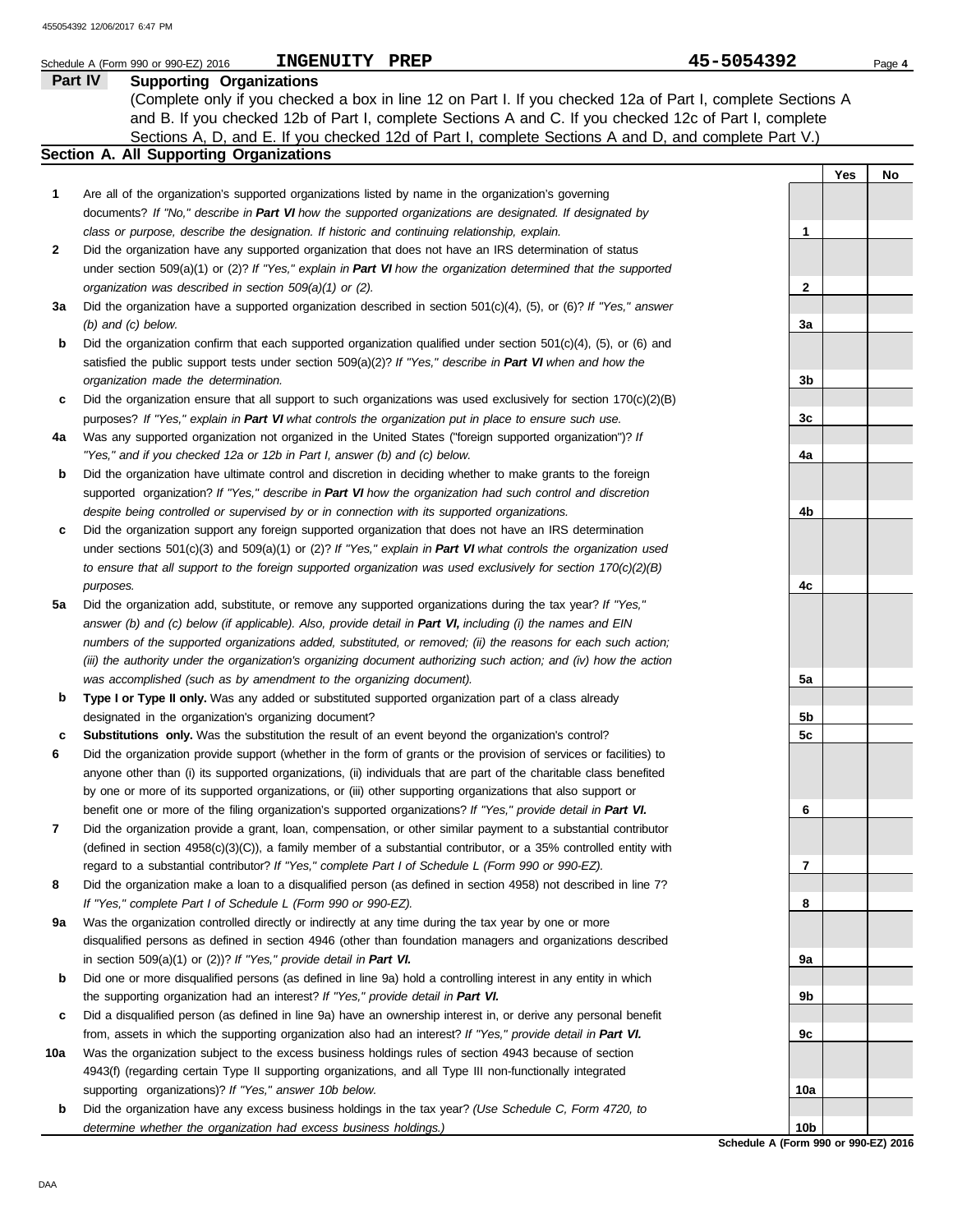|              | INGENUITY PREP<br>Schedule A (Form 990 or 990-EZ) 2016                                                                            | 45-5054392      |     | Page 5 |
|--------------|-----------------------------------------------------------------------------------------------------------------------------------|-----------------|-----|--------|
|              | <b>Supporting Organizations (continued)</b><br>Part IV                                                                            |                 |     |        |
|              |                                                                                                                                   |                 | Yes | No     |
| 11           | Has the organization accepted a gift or contribution from any of the following persons?                                           |                 |     |        |
| а            | A person who directly or indirectly controls, either alone or together with persons described in (b) and (c)                      |                 |     |        |
|              | below, the governing body of a supported organization?                                                                            | 11a             |     |        |
| b            | A family member of a person described in (a) above?                                                                               | 11 <sub>b</sub> |     |        |
| c            | A 35% controlled entity of a person described in (a) or (b) above? If "Yes" to a, b, or c, provide detail in Part VI.             | 11c             |     |        |
|              | <b>Section B. Type I Supporting Organizations</b>                                                                                 |                 |     |        |
|              |                                                                                                                                   |                 | Yes | No     |
| 1            | Did the directors, trustees, or membership of one or more supported organizations have the power to                               |                 |     |        |
|              | regularly appoint or elect at least a majority of the organization's directors or trustees at all times during the                |                 |     |        |
|              | tax year? If "No," describe in Part VI how the supported organization(s) effectively operated, supervised, or                     |                 |     |        |
|              | controlled the organization's activities. If the organization had more than one supported organization,                           |                 |     |        |
|              | describe how the powers to appoint and/or remove directors or trustees were allocated among the supported                         |                 |     |        |
|              | organizations and what conditions or restrictions, if any, applied to such powers during the tax year.                            | 1               |     |        |
| $\mathbf{2}$ | Did the organization operate for the benefit of any supported organization other than the supported                               |                 |     |        |
|              | organization(s) that operated, supervised, or controlled the supporting organization? If "Yes," explain in Part                   |                 |     |        |
|              | VI how providing such benefit carried out the purposes of the supported organization(s) that operated,                            |                 |     |        |
|              | supervised, or controlled the supporting organization.<br>Section C. Type II Supporting Organizations                             | $\mathbf{2}$    |     |        |
|              |                                                                                                                                   |                 | Yes |        |
| 1            | Were a majority of the organization's directors or trustees during the tax year also a majority of the directors                  |                 |     | No     |
|              | or trustees of each of the organization's supported organization(s)? If "No," describe in Part VI how control                     |                 |     |        |
|              |                                                                                                                                   |                 |     |        |
|              | or management of the supporting organization was vested in the same persons that controlled or managed                            | 1               |     |        |
|              | the supported organization(s).<br>Section D. All Type III Supporting Organizations                                                |                 |     |        |
|              |                                                                                                                                   |                 | Yes | No     |
| $\mathbf{1}$ | Did the organization provide to each of its supported organizations, by the last day of the fifth month of the                    |                 |     |        |
|              | organization's tax year, (i) a written notice describing the type and amount of support provided during the prior tax             |                 |     |        |
|              | year, (ii) a copy of the Form 990 that was most recently filed as of the date of notification, and (iii) copies of the            |                 |     |        |
|              | organization's governing documents in effect on the date of notification, to the extent not previously provided?                  | 1               |     |        |
| $\mathbf{2}$ | Were any of the organization's officers, directors, or trustees either (i) appointed or elected by the supported                  |                 |     |        |
|              | organization(s) or (ii) serving on the governing body of a supported organization? If "No," explain in Part VI how                |                 |     |        |
|              | the organization maintained a close and continuous working relationship with the supported organization(s).                       | 2               |     |        |
| 3            | By reason of the relationship described in (2), did the organization's supported organizations have a                             |                 |     |        |
|              | significant voice in the organization's investment policies and in directing the use of the organization's                        |                 |     |        |
|              | income or assets at all times during the tax year? If "Yes," describe in Part VI the role the organization's                      |                 |     |        |
|              | supported organizations played in this regard.                                                                                    | 3               |     |        |
|              | Section E. Type III Functionally-Integrated Supporting Organizations                                                              |                 |     |        |
| $\mathbf 1$  | Check the box next to the method that the organization used to satisfy the Integral Part Test during the year (see instructions). |                 |     |        |
| а            | The organization satisfied the Activities Test. Complete line 2 below.                                                            |                 |     |        |
| b            | The organization is the parent of each of its supported organizations. Complete line 3 below.                                     |                 |     |        |
| c            | The organization supported a governmental entity. Describe in Part VI how you supported a government entity (see instructions).   |                 |     |        |
|              |                                                                                                                                   |                 |     |        |
| 2            | Activities Test. Answer (a) and (b) below.                                                                                        |                 | Yes | No     |
| а            | Did substantially all of the organization's activities during the tax year directly further the exempt purposes of                |                 |     |        |
|              | the supported organization(s) to which the organization was responsive? If "Yes," then in Part VI identify                        |                 |     |        |
|              | those supported organizations and explain how these activities directly furthered their exempt purposes,                          |                 |     |        |
|              | how the organization was responsive to those supported organizations, and how the organization determined                         |                 |     |        |
|              | that these activities constituted substantially all of its activities.                                                            | 2a              |     |        |
| b            | Did the activities described in (a) constitute activities that, but for the organization's involvement, one or more               |                 |     |        |
|              | of the organization's supported organization(s) would have been engaged in? If "Yes," explain in Part VI the                      |                 |     |        |
|              | reasons for the organization's position that its supported organization(s) would have engaged in these                            |                 |     |        |
|              | activities but for the organization's involvement.                                                                                | 2b              |     |        |
| 3            | Parent of Supported Organizations. Answer (a) and (b) below.                                                                      |                 |     |        |
| а            | Did the organization have the power to regularly appoint or elect a majority of the officers, directors, or                       |                 |     |        |
|              | trustees of each of the supported organizations? Provide details in Part VI.                                                      | За              |     |        |
| b            | Did the organization exercise a substantial degree of direction over the policies, programs, and activities of each               |                 |     |        |
|              | of its supported organizations? If "Yes," describe in Part VI the role played by the organization in this regard.                 | 3b              |     |        |

DAA **Schedule A (Form 990 or 990-EZ) 2016**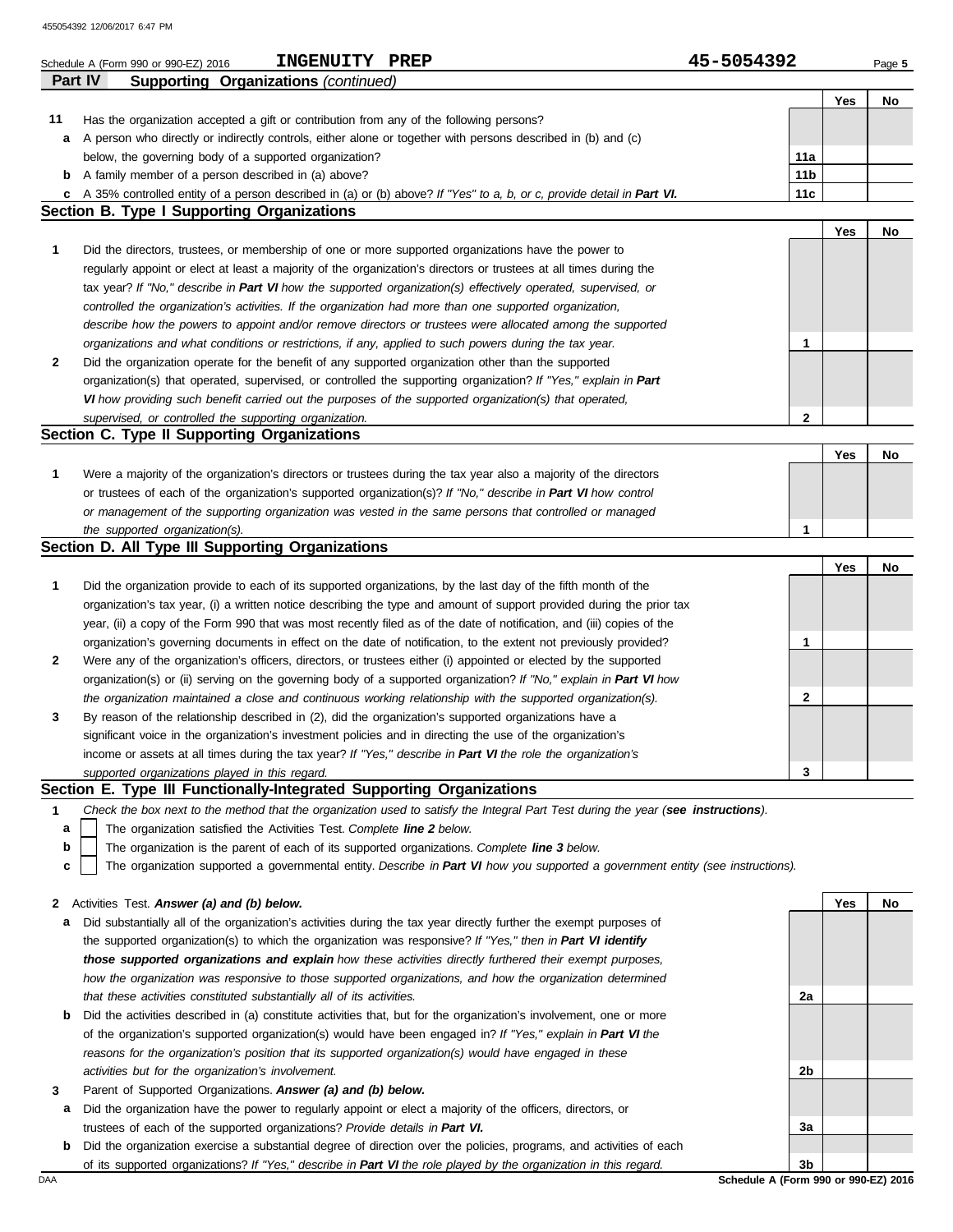| INGENUITY PREP<br>Schedule A (Form 990 or 990-EZ) 2016                                                                                |                | 45-5054392     | Page 6                         |
|---------------------------------------------------------------------------------------------------------------------------------------|----------------|----------------|--------------------------------|
| Type III Non-Functionally Integrated 509(a)(3) Supporting Organizations<br>Part V                                                     |                |                |                                |
| 1<br>Check here if the organization satisfied the Integral Part Test as a qualifying trust on Nov. 20, 1970 (explain in Part VI). See |                |                |                                |
| <b>instructions.</b> All other Type III non-functionally integrated supporting organizations must complete Sections A through E.      |                |                |                                |
| Section A - Adjusted Net Income                                                                                                       |                | (A) Prior Year | (B) Current Year<br>(optional) |
| Net short-term capital gain<br>1                                                                                                      | 1              |                |                                |
| 2<br>Recoveries of prior-year distributions                                                                                           | $\mathbf 2$    |                |                                |
| 3<br>Other gross income (see instructions)                                                                                            | 3              |                |                                |
| Add lines 1 through 3.<br>4                                                                                                           | 4              |                |                                |
| 5.<br>Depreciation and depletion                                                                                                      | 5              |                |                                |
| Portion of operating expenses paid or incurred for production or<br>6                                                                 |                |                |                                |
| collection of gross income or for management, conservation, or                                                                        |                |                |                                |
| maintenance of property held for production of income (see instructions)                                                              | 6              |                |                                |
| 7<br>Other expenses (see instructions)                                                                                                | $\overline{7}$ |                |                                |
| 8<br><b>Adjusted Net Income</b> (subtract lines 5, 6 and 7 from line 4).                                                              | 8              |                |                                |
| <b>Section B - Minimum Asset Amount</b>                                                                                               |                | (A) Prior Year | (B) Current Year<br>(optional) |
| Aggregate fair market value of all non-exempt-use assets (see<br>1                                                                    |                |                |                                |
| instructions for short tax year or assets held for part of year):                                                                     |                |                |                                |
| Average monthly value of securities<br>a                                                                                              | 1a             |                |                                |
| <b>b</b> Average monthly cash balances                                                                                                | 1b             |                |                                |
| Fair market value of other non-exempt-use assets<br>C                                                                                 | 1c             |                |                                |
| <b>Total</b> (add lines 1a, 1b, and 1c)<br>d                                                                                          | 1d             |                |                                |
| <b>Discount</b> claimed for blockage or other<br>e                                                                                    |                |                |                                |
| factors (explain in detail in Part VI):                                                                                               |                |                |                                |
| $\mathbf{2}$<br>Acquisition indebtedness applicable to non-exempt-use assets                                                          | $\mathbf{2}$   |                |                                |
| 3<br>Subtract line 2 from line 1d.                                                                                                    | 3              |                |                                |
| 4<br>Cash deemed held for exempt use. Enter 1-1/2% of line 3 (for greater amount,                                                     |                |                |                                |
| see instructions).                                                                                                                    | 4              |                |                                |
| 5<br>Net value of non-exempt-use assets (subtract line 4 from line 3)                                                                 | 5              |                |                                |
| 6<br>.035. Multiply line 5 by                                                                                                         | 6              |                |                                |
| $\overline{7}$<br>Recoveries of prior-year distributions                                                                              | $\overline{7}$ |                |                                |
| 8<br><b>Minimum Asset Amount (add line 7 to line 6)</b>                                                                               | 8              |                |                                |
| Section C - Distributable Amount                                                                                                      |                |                | <b>Current Year</b>            |
| Adjusted net income for prior year (from Section A, line 8, Column A)<br>1.                                                           | $\mathbf{1}$   |                |                                |
| $\mathbf{2}$<br>Enter 85% of line 1.                                                                                                  | $\mathbf{2}$   |                |                                |
| 3<br>Minimum asset amount for prior year (from Section B, line 8, Column A)                                                           | 3              |                |                                |
| 4<br>Enter greater of line 2 or line 3.                                                                                               | 4              |                |                                |
| 5<br>Income tax imposed in prior year                                                                                                 | 5              |                |                                |
| <b>Distributable Amount.</b> Subtract line 5 from line 4, unless subject to<br>6                                                      |                |                |                                |
| emergency temporary reduction (see instructions)                                                                                      | 6              |                |                                |

**7** instructions). Check here if the current year is the organization's first as a non-functionally integrated Type III supporting organization (see

**Schedule A (Form 990 or 990-EZ) 2016**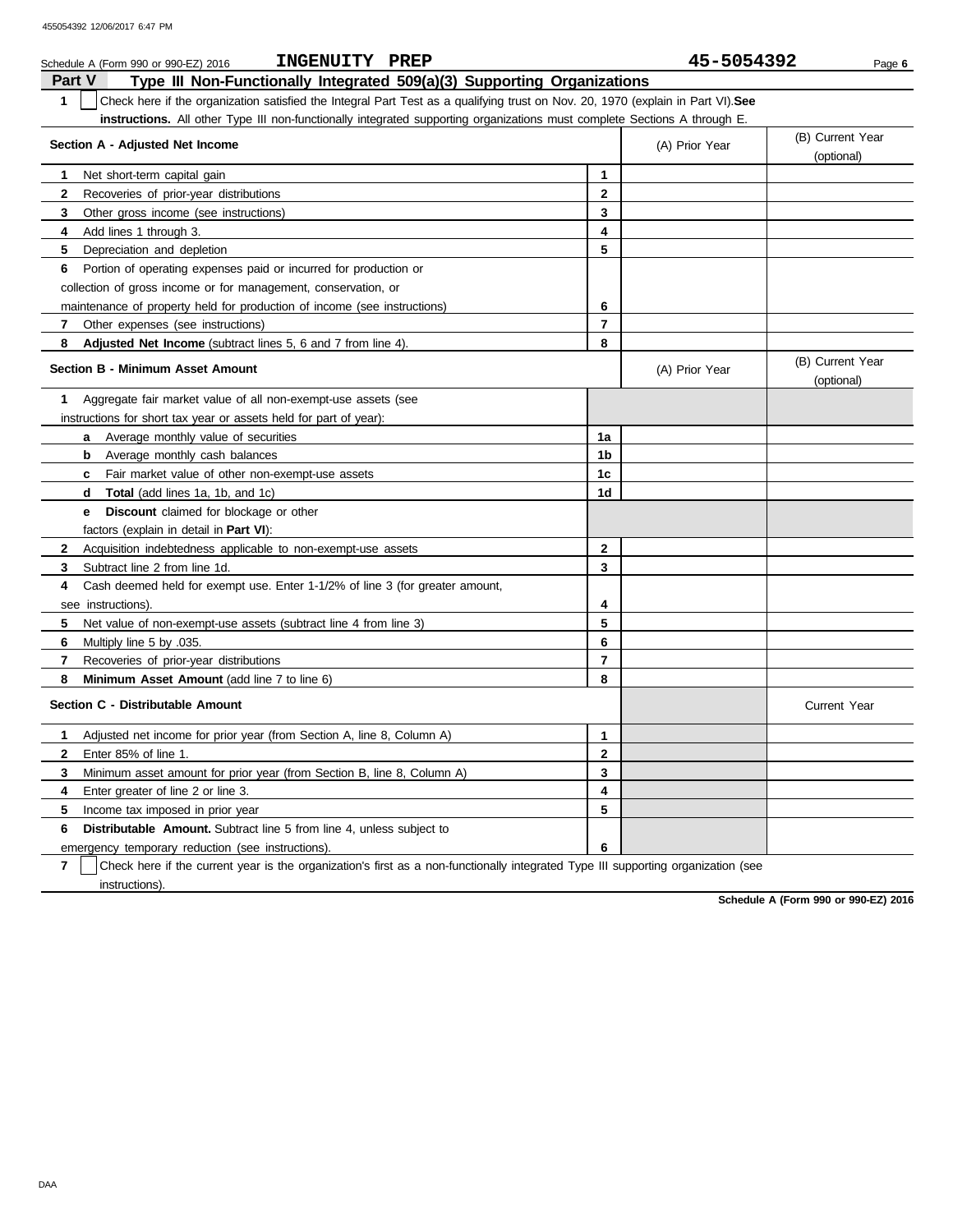|               | INGENUITY PREP<br>Schedule A (Form 990 or 990-EZ) 2016                                                                                    |                             | 45-5054392                | Page 7               |
|---------------|-------------------------------------------------------------------------------------------------------------------------------------------|-----------------------------|---------------------------|----------------------|
| <b>Part V</b> | Type III Non-Functionally Integrated 509(a)(3) Supporting Organizations (continued)                                                       |                             |                           |                      |
|               | <b>Section D - Distributions</b>                                                                                                          |                             |                           | <b>Current Year</b>  |
| 1             | Amounts paid to supported organizations to accomplish exempt purposes                                                                     |                             |                           |                      |
| 2             | Amounts paid to perform activity that directly furthers exempt purposes of supported                                                      |                             |                           |                      |
| 3             | organizations, in excess of income from activity<br>Administrative expenses paid to accomplish exempt purposes of supported organizations |                             |                           |                      |
| 4             | Amounts paid to acquire exempt-use assets                                                                                                 |                             |                           |                      |
| 5             | Qualified set-aside amounts (prior IRS approval required)                                                                                 |                             |                           |                      |
| 6             | Other distributions (describe in <b>Part VI</b> ). See instructions.                                                                      |                             |                           |                      |
| 7             | Total annual distributions. Add lines 1 through 6.                                                                                        |                             |                           |                      |
| 8             | Distributions to attentive supported organizations to which the organization is responsive                                                |                             |                           |                      |
|               | (provide details in <b>Part VI</b> ). See instructions.                                                                                   |                             |                           |                      |
| 9             | Distributable amount for 2016 from Section C, line 6                                                                                      |                             |                           |                      |
| 10            | Line 8 amount divided by Line 9 amount                                                                                                    |                             |                           |                      |
|               |                                                                                                                                           | (i)                         | (iii)                     | (iii)                |
|               | Section E - Distribution Allocations (see instructions)                                                                                   | <b>Excess Distributions</b> | <b>Underdistributions</b> | <b>Distributable</b> |
|               |                                                                                                                                           |                             | Pre-2016                  | Amount for 2016      |
| 1             | Distributable amount for 2016 from Section C, line 6                                                                                      |                             |                           |                      |
|               | Underdistributions, if any, for years prior to 2016                                                                                       |                             |                           |                      |
| $\mathbf{2}$  | (reasonable cause required-explain in Part VI). See                                                                                       |                             |                           |                      |
|               | instructions.                                                                                                                             |                             |                           |                      |
| 3             | Excess distributions carryover, if any, to 2016:                                                                                          |                             |                           |                      |
| а             |                                                                                                                                           |                             |                           |                      |
| b             |                                                                                                                                           |                             |                           |                      |
|               |                                                                                                                                           |                             |                           |                      |
|               | $d$ From 2014                                                                                                                             |                             |                           |                      |
|               | e From 2015                                                                                                                               |                             |                           |                      |
|               | f Total of lines 3a through e                                                                                                             |                             |                           |                      |
|               | <b>g</b> Applied to underdistributions of prior years                                                                                     |                             |                           |                      |
|               | <b>h</b> Applied to 2016 distributable amount                                                                                             |                             |                           |                      |
|               | Carryover from 2011 not applied (see instructions)                                                                                        |                             |                           |                      |
|               | Remainder. Subtract lines 3g, 3h, and 3i from 3f.                                                                                         |                             |                           |                      |
| 4             | Distributions for 2016 from                                                                                                               |                             |                           |                      |
|               | \$<br>Section D, line 7:                                                                                                                  |                             |                           |                      |
|               | <b>a</b> Applied to underdistributions of prior years                                                                                     |                             |                           |                      |
|               | <b>b</b> Applied to 2016 distributable amount                                                                                             |                             |                           |                      |
|               | c Remainder. Subtract lines 4a and 4b from 4.                                                                                             |                             |                           |                      |
| 5             | Remaining underdistributions for years prior to 2016, if                                                                                  |                             |                           |                      |
|               | any. Subtract lines 3g and 4a from line 2. For result                                                                                     |                             |                           |                      |
|               | greater than zero, explain in Part VI. See instructions.                                                                                  |                             |                           |                      |
| 6             | Remaining underdistributions for 2016. Subtract lines 3h                                                                                  |                             |                           |                      |
|               | and 4b from line 1. For result greater than zero, explain in                                                                              |                             |                           |                      |
|               | Part VI. See instructions.                                                                                                                |                             |                           |                      |
| 7             | Excess distributions carryover to 2017. Add lines 3j                                                                                      |                             |                           |                      |
|               | and 4c.                                                                                                                                   |                             |                           |                      |
| 8             | Breakdown of line 7:                                                                                                                      |                             |                           |                      |
| а             |                                                                                                                                           |                             |                           |                      |
|               |                                                                                                                                           |                             |                           |                      |
|               | c Excess from 2014<br>d Excess from 2015                                                                                                  |                             |                           |                      |
|               | e Excess from 2016                                                                                                                        |                             |                           |                      |
|               |                                                                                                                                           |                             |                           |                      |

**Schedule A (Form 990 or 990-EZ) 2016**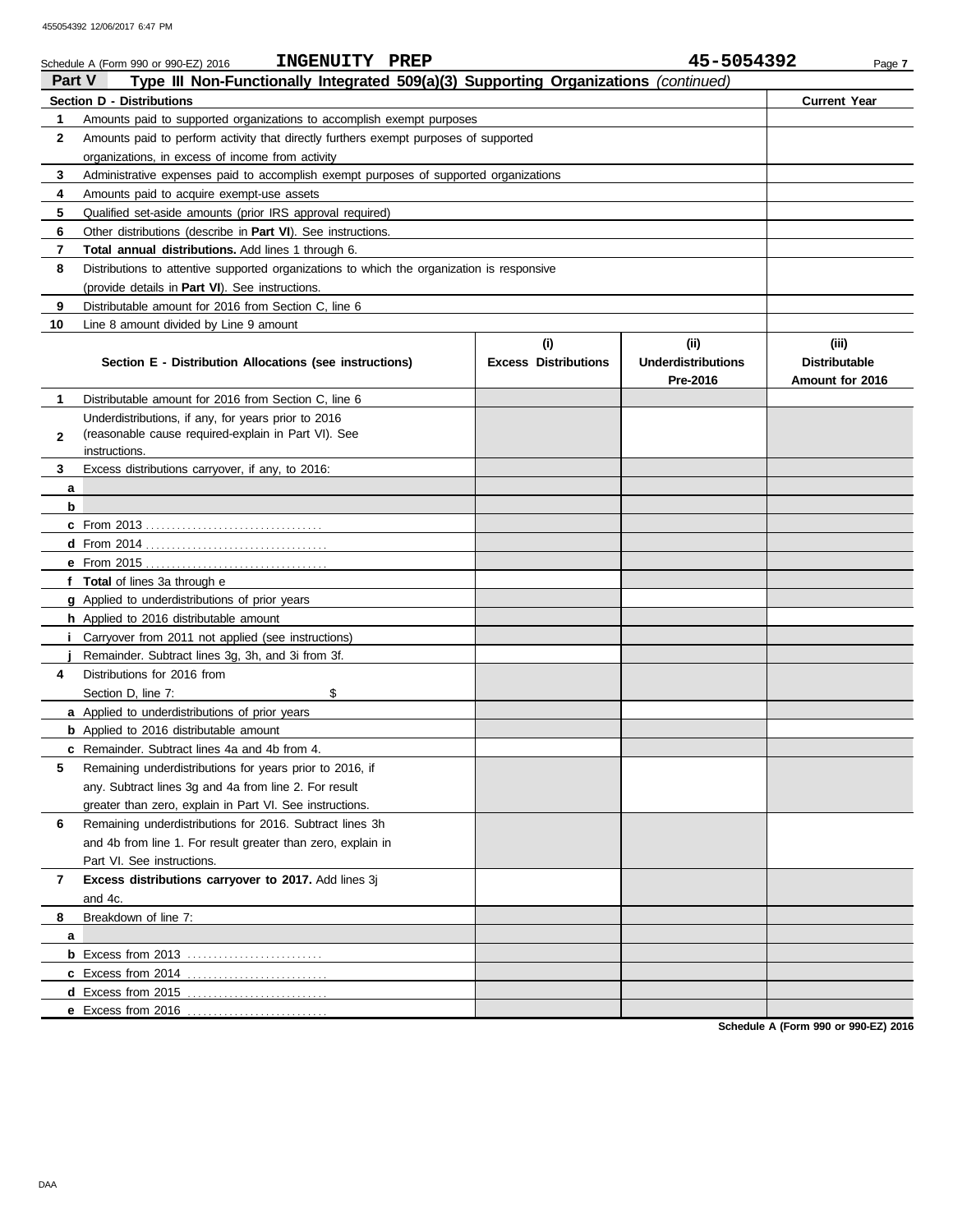|         | Schedule A (Form 990 or 990-EZ) 2016 | INGENUITY PREP                                                                                 |  | 45-5054392                                                                                                                                                                                                                                                                                                                                                                                                                                                                               | Page 8 |
|---------|--------------------------------------|------------------------------------------------------------------------------------------------|--|------------------------------------------------------------------------------------------------------------------------------------------------------------------------------------------------------------------------------------------------------------------------------------------------------------------------------------------------------------------------------------------------------------------------------------------------------------------------------------------|--------|
| Part VI |                                      | lines 2, 5, and 6. Also complete this part for any additional information. (See instructions.) |  | Supplemental Information. Provide the explanations required by Part II, line 10; Part II, line 17a or 17b; Part<br>III, line 12; Part IV, Section A, lines 1, 2, 3b, 3c, 4b, 4c, 5a, 6, 9a, 9b, 9c, 11a, 11b, and 11c; Part IV, Section<br>B, lines 1 and 2; Part IV, Section C, line 1; Part IV, Section D, lines 2 and 3; Part IV, Section E, lines 1c, 2a, 2b,<br>3a and 3b; Part V, line 1; Part V, Section B, line 1e; Part V, Section D, lines 5, 6, and 8; and Part V, Section E, |        |
|         |                                      |                                                                                                |  |                                                                                                                                                                                                                                                                                                                                                                                                                                                                                          |        |
|         |                                      |                                                                                                |  |                                                                                                                                                                                                                                                                                                                                                                                                                                                                                          |        |
|         |                                      |                                                                                                |  |                                                                                                                                                                                                                                                                                                                                                                                                                                                                                          |        |
|         |                                      |                                                                                                |  |                                                                                                                                                                                                                                                                                                                                                                                                                                                                                          |        |
|         |                                      |                                                                                                |  |                                                                                                                                                                                                                                                                                                                                                                                                                                                                                          |        |
|         |                                      |                                                                                                |  |                                                                                                                                                                                                                                                                                                                                                                                                                                                                                          |        |
|         |                                      |                                                                                                |  |                                                                                                                                                                                                                                                                                                                                                                                                                                                                                          |        |
|         |                                      |                                                                                                |  |                                                                                                                                                                                                                                                                                                                                                                                                                                                                                          |        |
|         |                                      |                                                                                                |  |                                                                                                                                                                                                                                                                                                                                                                                                                                                                                          |        |
|         |                                      |                                                                                                |  |                                                                                                                                                                                                                                                                                                                                                                                                                                                                                          |        |
|         |                                      |                                                                                                |  |                                                                                                                                                                                                                                                                                                                                                                                                                                                                                          |        |
|         |                                      |                                                                                                |  |                                                                                                                                                                                                                                                                                                                                                                                                                                                                                          |        |
|         |                                      |                                                                                                |  |                                                                                                                                                                                                                                                                                                                                                                                                                                                                                          |        |
|         |                                      |                                                                                                |  |                                                                                                                                                                                                                                                                                                                                                                                                                                                                                          |        |
|         |                                      |                                                                                                |  |                                                                                                                                                                                                                                                                                                                                                                                                                                                                                          |        |
|         |                                      |                                                                                                |  |                                                                                                                                                                                                                                                                                                                                                                                                                                                                                          |        |
|         |                                      |                                                                                                |  |                                                                                                                                                                                                                                                                                                                                                                                                                                                                                          |        |
|         |                                      |                                                                                                |  |                                                                                                                                                                                                                                                                                                                                                                                                                                                                                          |        |
|         |                                      |                                                                                                |  |                                                                                                                                                                                                                                                                                                                                                                                                                                                                                          |        |
|         |                                      |                                                                                                |  |                                                                                                                                                                                                                                                                                                                                                                                                                                                                                          |        |
|         |                                      |                                                                                                |  |                                                                                                                                                                                                                                                                                                                                                                                                                                                                                          |        |
|         |                                      |                                                                                                |  |                                                                                                                                                                                                                                                                                                                                                                                                                                                                                          |        |
|         |                                      |                                                                                                |  |                                                                                                                                                                                                                                                                                                                                                                                                                                                                                          |        |
|         |                                      |                                                                                                |  |                                                                                                                                                                                                                                                                                                                                                                                                                                                                                          |        |
|         |                                      |                                                                                                |  |                                                                                                                                                                                                                                                                                                                                                                                                                                                                                          |        |
|         |                                      |                                                                                                |  |                                                                                                                                                                                                                                                                                                                                                                                                                                                                                          |        |
|         |                                      |                                                                                                |  |                                                                                                                                                                                                                                                                                                                                                                                                                                                                                          |        |
|         |                                      |                                                                                                |  |                                                                                                                                                                                                                                                                                                                                                                                                                                                                                          |        |
|         |                                      |                                                                                                |  |                                                                                                                                                                                                                                                                                                                                                                                                                                                                                          |        |
|         |                                      |                                                                                                |  |                                                                                                                                                                                                                                                                                                                                                                                                                                                                                          |        |
|         |                                      |                                                                                                |  |                                                                                                                                                                                                                                                                                                                                                                                                                                                                                          |        |
|         |                                      |                                                                                                |  |                                                                                                                                                                                                                                                                                                                                                                                                                                                                                          |        |
|         |                                      |                                                                                                |  |                                                                                                                                                                                                                                                                                                                                                                                                                                                                                          |        |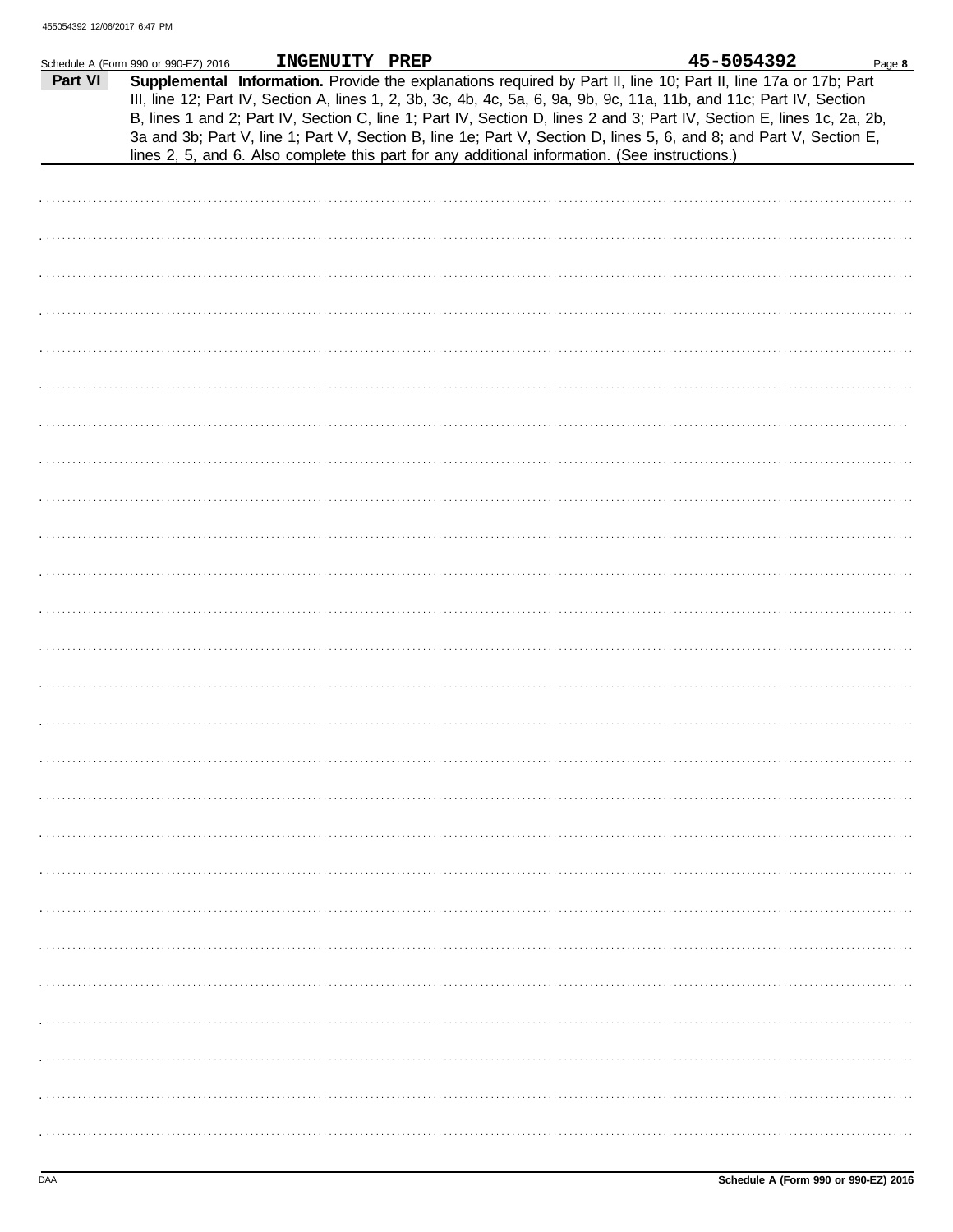# **Schedule of Contributors Schedule B**

**2016**

**Employer identification number**

**or 990-PF)** u **Attach to Form 990, Form 990-EZ, or Form 990-PF.**

u **Information about Schedule B (Form 990, 990-EZ, or 990-PF) and its instructions is at** *www.irs.gov/form990.*

**Name of the organization**

Department of the Treasury Internal Revenue Service

**(Form 990, 990-EZ,**

### **INGENUITY PREP 45-5054392**

**Organization type** (check one):

| Filers of:         | Section:                                                                  |  |  |  |
|--------------------|---------------------------------------------------------------------------|--|--|--|
| Form 990 or 990-EZ | $ \mathbf{X} $ 501(c)(<br>3 ) (enter number) organization                 |  |  |  |
|                    | 4947(a)(1) nonexempt charitable trust not treated as a private foundation |  |  |  |
|                    | 527 political organization                                                |  |  |  |
| Form 990-PF        | 501(c)(3) exempt private foundation                                       |  |  |  |
|                    | 4947(a)(1) nonexempt charitable trust treated as a private foundation     |  |  |  |
|                    | 501(c)(3) taxable private foundation                                      |  |  |  |

Check if your organization is covered by the **General Rule** or a **Special Rule. Note:** Only a section 501(c)(7), (8), or (10) organization can check boxes for both the General Rule and a Special Rule. See instructions.

### **General Rule**

For an organization filing Form 990, 990-EZ, or 990-PF that received, during the year, contributions totaling \$5,000 **X** or more (in money or property) from any one contributor. Complete Parts I and II. See instructions for determining a contributor's total contributions.

#### **Special Rules**

| For an organization described in section 501(c)(3) filing Form 990 or 990-EZ that met the 33 <sup>1</sup> /3 % support test of the |
|------------------------------------------------------------------------------------------------------------------------------------|
| regulations under sections $509(a)(1)$ and $170(b)(1)(A)(vi)$ , that checked Schedule A (Form 990 or 990-EZ), Part II, line        |
| 13, 16a, or 16b, and that received from any one contributor, during the year, total contributions of the greater of (1)            |
| \$5,000 or (2) 2% of the amount on (i) Form 990, Part VIII, line 1h, or (ii) Form 990-EZ, line 1. Complete Parts I and II.         |
|                                                                                                                                    |

literary, or educational purposes, or for the prevention of cruelty to children or animals. Complete Parts I, II, and III. For an organization described in section 501(c)(7), (8), or (10) filing Form 990 or 990-EZ that received from any one contributor, during the year, total contributions of more than \$1,000 exclusively for religious, charitable, scientific,

For an organization described in section 501(c)(7), (8), or (10) filing Form 990 or 990-EZ that received from any one contributor, during the year, contributions *exclusively* for religious, charitable, etc., purposes, but no such contributions totaled more than \$1,000. If this box is checked, enter here the total contributions that were received during the year for an *exclusively* religious, charitable, etc., purpose. Don't complete any of the parts unless the **General Rule** applies to this organization because it received *nonexclusively* religious, charitable, etc., contributions totaling \$5,000 or more during the year . . . . . . . . . . . . . . . . . . . . . . . . . . . . . . . . . . . . . . . . . . . . . . . . . . . . . . . . . . . . . . . . . . . . . . . . . . . . . . . . .

990-EZ, or 990-PF), but it **must** answer "No" on Part IV, line 2, of its Form 990; or check the box on line H of its Form 990-EZ or on its Form 990-PF, Part I, line 2, to certify that it doesn't meet the filing requirements of Schedule B (Form 990, 990-EZ, or 990-PF). **Caution:** An organization that isn't covered by the General Rule and/or the Special Rules doesn't file Schedule B (Form 990,

**For Paperwork Reduction Act Notice, see the Instructions for Form 990, 990-EZ, or 990-PF.**

\$ . . . . . . . . . . . . . . . . . . . . . . . . . . . .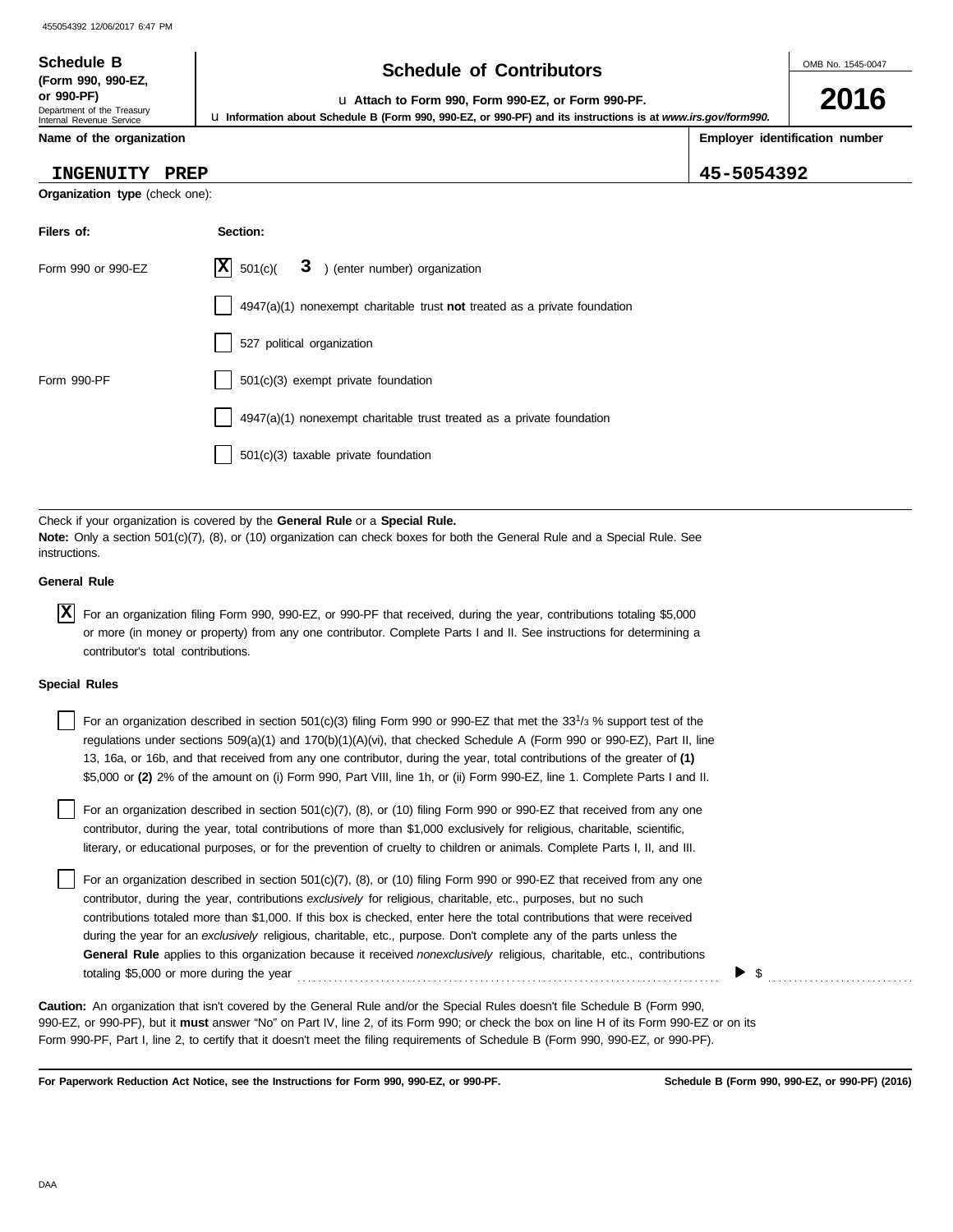**Part I**

| Schedule B (Form 990, 990-EZ, or 990-PF) (2016) | PAGE 1 OF  |  | $P$ age $\blacktriangle$              |
|-------------------------------------------------|------------|--|---------------------------------------|
| Name of organization                            |            |  | <b>Employer identification number</b> |
| INGENUITY<br>PREP                               | 45-5054392 |  |                                       |

**Contributors** (See instructions). Use duplicate copies of Part I if additional space is needed.

**Type of contribution Person Payroll Noncash (a) (b) (c) (d) No. Name, address, and ZIP + 4 Type of contribution Person Payroll Noncash (a) (b) (c) (d) No. Name, address, and ZIP + 4 Type of contribution Person Payroll Noncash (a) (b) (c) (d)** No. No. Name, address, and ZIP + 4 **Total contributions** Type of contribution **Person Payroll Noncash** \$ . . . . . . . . . . . . . . . . . . . . . . . . . . . . **579,382** (Complete Part II for noncash contributions.) \$ . . . . . . . . . . . . . . . . . . . . . . . . . . . . **25,000** (Complete Part II for noncash contributions.) \$ . . . . . . . . . . . . . . . . . . . . . . . . . . . . (Complete Part II for noncash contributions.)  $\frac{1}{2}$ (Complete Part II for noncash contributions.)  $\frac{1}{2}$ (Complete Part II for noncash contributions.)  $\frac{1}{2}$ (Complete Part II for noncash contributions.) **(a) (b) (c) (d) No. Name, address, and ZIP + 4 Total contributions Type of contribution Person Payroll Noncash (a) (b) (c) (d)** No. No. Name, address, and ZIP + 4 **1988** Total contributions Type of contribution **Person Payroll Noncash (a) (b) (c) (d) No. Name, address, and ZIP + 4** . . . . . . . **1**  $2_{\ldots}$  $3 \quad .$  $4$  $5<sub>1</sub>$ . . . . . . . . . . . . . . . . . . . . . . . . . . . . . . . . . . . . . . . . . . . . . . . . . . . . . . . . . . . . . . . . . . . . . . . . . . . . . . . . . . . . . . . . . . . . . . . . . . . . . . . . . . . . . . . . . . . . . . . . . . . . . . . . . . . . . . . . . . . . . . . . . . . . . . . . . . . . . . . . . . . . . . . . . . . . . . . . . . . . . . . . . . . . . . . . . . . . . . . . . . . . . . . . . . . . . . . . . . . . . . . . . . . . . . . . . . . . . . . . . . . . . . . . . . . . . . . . . . . . . . . . . . . . . . . . . . . . . . . . . . . . . . . . . . . . . . . . . . . . . . . . . . . . . . . . . . . . . . . **5 PETER WINIK** . . . . . . . . . . . . . . . . . . . . . . . . . . . . . . . . . . . . . . . . . . . . . . . . . . . . . . . . . . . . . . . . . . . . . . . . . . . . . . . . . . . . . . . . . . . . . . . . . . . . . . . . . . . . . . . . . . . . . . . . . . . . . . . . . . . . . . . . . . . . . . . . . . . . . . . . . . . . **BETHESDA MD 20814** . . . . . . . . . . . . . . . . . . . . . . . . . . . . . . . . . . . . . . . . . . . . . . . . . . . . . . . . . . . . . . . . . . . . . . . . . . . . . . **PARSIPPANY NJ 07054** . . . . . . . . . . . . . . . . . . . . . . . . . . . . . . . . . . . . . . . . . . . . . . . . . . . . . . . . . . . . . . . . . . . . . . . . . . . . . . **PO BOX 685** . . . . . . . . . . . . . . . . . . . . . . . . . . . . . . . . . . . . . . . . . . . . . . . . . . . . . . . . . . . . . . . . . . . . . . . . . . . . . . **4 UNIVERSAL SERVICE ADMINISTRATIVE CO** . . . . . . . . . . . . . . . . . . . . . . . . . . . . . . . . . . . . . . . . . . . . . . . . . . . . . . . . . . . . . . . . . . . . . . . . . . . . . . **3 EDUCATION FORWARD DC** . <u>0111 PHOOR</u> DC 20001 . . . . . . . . . . . . . . . . . . . . . . . . . . . . . . . . . . . . . . . . . . . . . . . . . . . . . . . . . . . . . . . . . . . . . . . . . . . . . . . . . . . . . . . . . . . . . . . . . . . . . . . . . . . . . . . . . . . . . . . . . . . . . . . . . . . . . . . . . . . . . . . . . . . . . . . . . . . . . . . . . . . . . . . . . . . . . . . . . . . . . . . . . . . . . . . . . . . . . . . . . . . . . . . . . . . . . . . . . . . . . . . . . . . . . . . . . . **2 BAINUM FAMILY FOUNDATION 810 FIRST STREET, NE, 9TH FLOOR** . . . . . . . . . . . . . . . . . . . . . . . . . . . . . . . . . . . . . . . . . . . . . . . . . . . . . . . . . . . . . . . . . . . . . . . . . . . . . . . . . . . . . . . . . . . . . . . . . . . . . . . . . . . . . . . . . . . . . . . . . . . . . . . . . . . . . . . . . . . . . . . . . . . . . . . . . . . . **WASHINGTON DC 20002 Total contributions Total contributions Total contributions Total contributions Total contributions OFFICE OF THE STATE SUPERINTENDENT OF EDUCATION X 7735 OLD GEORGETOWN ROAD, SUITE 1000 BETHESDA MD 20814 X 1805 7TH STREET, NW 6TH FLOOR WASHINGTON DC 20001 100,000 X 30 LANIDEX PLAZA WEST 33,975 X 7506 FAIRFAX ROAD 10,000 X**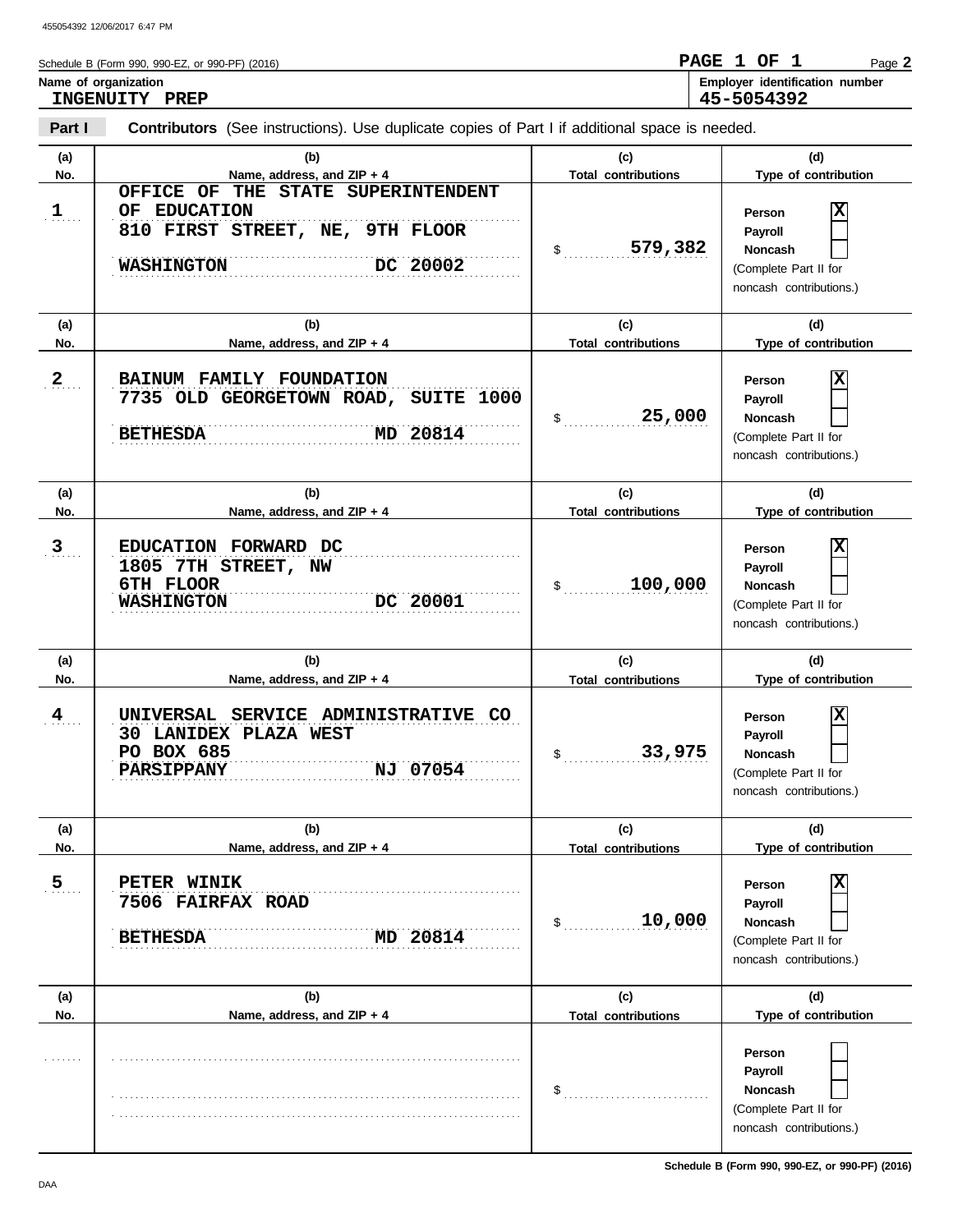**(Form 990)**

Department of the Treasury Internal Revenue Service

# **SCHEDULE D Supplemental Financial Statements**

u **Attach to Form 990. Part IV, line 6, 7, 8, 9, 10, 11a, 11b, 11c, 11d, 11e, 11f, 12a, or 12b.** u **Complete if the organization answered "Yes" on Form 990,**

u **Information about Schedule D (Form 990) and its instructions is at** *www.irs.gov/form990.*

**Inspection**

**2016**

**Open to Public**

OMB No. 1545-0047

|              | Name of the organization                                                                                                                                                              |                                                    |                | Employer identification number  |
|--------------|---------------------------------------------------------------------------------------------------------------------------------------------------------------------------------------|----------------------------------------------------|----------------|---------------------------------|
|              | INGENUITY PREP                                                                                                                                                                        |                                                    |                | 45-5054392                      |
|              | Organizations Maintaining Donor Advised Funds or Other Similar Funds or Accounts.<br>Part I<br>Complete if the organization answered "Yes" on Form 990, Part IV, line 6.              |                                                    |                |                                 |
|              |                                                                                                                                                                                       | (a) Donor advised funds                            |                | (b) Funds and other accounts    |
|              |                                                                                                                                                                                       |                                                    |                |                                 |
| 1.           |                                                                                                                                                                                       |                                                    |                |                                 |
| 2            |                                                                                                                                                                                       |                                                    |                |                                 |
| З            |                                                                                                                                                                                       |                                                    |                |                                 |
| 4            | Did the organization inform all donors and donor advisors in writing that the assets held in donor advised                                                                            |                                                    |                |                                 |
| 5            |                                                                                                                                                                                       |                                                    |                |                                 |
|              |                                                                                                                                                                                       |                                                    |                | Yes<br>No                       |
| 6            | Did the organization inform all grantees, donors, and donor advisors in writing that grant funds can be used                                                                          |                                                    |                |                                 |
|              | only for charitable purposes and not for the benefit of the donor or donor advisor, or for any other purpose                                                                          |                                                    |                | <b>Yes</b><br>No                |
|              | Part II<br><b>Conservation Easements.</b>                                                                                                                                             |                                                    |                |                                 |
|              | Complete if the organization answered "Yes" on Form 990, Part IV, line 7.                                                                                                             |                                                    |                |                                 |
| 1            | Purpose(s) of conservation easements held by the organization (check all that apply).                                                                                                 |                                                    |                |                                 |
|              | Preservation of land for public use (e.g., recreation or education)                                                                                                                   | Preservation of a historically important land area |                |                                 |
|              | Protection of natural habitat                                                                                                                                                         | Preservation of a certified historic structure     |                |                                 |
|              | Preservation of open space                                                                                                                                                            |                                                    |                |                                 |
| 2            | Complete lines 2a through 2d if the organization held a qualified conservation contribution in the form of a conservation                                                             |                                                    |                |                                 |
|              | easement on the last day of the tax year.                                                                                                                                             |                                                    |                | Held at the End of the Tax Year |
| а            | Total number of conservation easements                                                                                                                                                |                                                    | 2a             |                                 |
| b            |                                                                                                                                                                                       |                                                    | 2 <sub>b</sub> |                                 |
|              | Number of conservation easements on a certified historic structure included in (a) [[[[[[[[[[[[[[[[[[[[[[[[[]]]]]]]                                                                   |                                                    | 2c             |                                 |
|              | Number of conservation easements included in (c) acquired after 8/17/06, and not on a                                                                                                 |                                                    |                |                                 |
|              | historic structure listed in the National Register                                                                                                                                    |                                                    | 2d             |                                 |
| 3            | Number of conservation easements modified, transferred, released, extinguished, or terminated by the organization during the                                                          |                                                    |                |                                 |
|              | tax year <b>u</b>                                                                                                                                                                     |                                                    |                |                                 |
|              | Number of states where property subject to conservation easement is located <b>u</b>                                                                                                  |                                                    |                |                                 |
| 5            | Does the organization have a written policy regarding the periodic monitoring, inspection, handling of                                                                                |                                                    |                |                                 |
|              |                                                                                                                                                                                       |                                                    |                | Yes<br>No                       |
| 6            | Staff and volunteer hours devoted to monitoring, inspecting, handling of violations, and enforcing conservation easements during the year                                             |                                                    |                |                                 |
|              | .                                                                                                                                                                                     |                                                    |                |                                 |
|              | Amount of expenses incurred in monitoring, inspecting, handling of violations, and enforcing conservation easements during the year                                                   |                                                    |                |                                 |
|              | u \$                                                                                                                                                                                  |                                                    |                |                                 |
|              | Does each conservation easement reported on line 2(d) above satisfy the requirements of section 170(h)(4)(B)(i)                                                                       |                                                    |                |                                 |
|              | and section $170(h)(4)(B)(ii)?$                                                                                                                                                       |                                                    |                | Yes<br>No                       |
| 9            | In Part XIII, describe how the organization reports conservation easements in its revenue and expense statement, and                                                                  |                                                    |                |                                 |
|              | balance sheet, and include, if applicable, the text of the footnote to the organization's financial statements that describes the                                                     |                                                    |                |                                 |
|              | organization's accounting for conservation easements.                                                                                                                                 |                                                    |                |                                 |
|              | Organizations Maintaining Collections of Art, Historical Treasures, or Other Similar Assets.<br>Part III<br>Complete if the organization answered "Yes" on Form 990, Part IV, line 8. |                                                    |                |                                 |
|              |                                                                                                                                                                                       |                                                    |                |                                 |
|              | 1a If the organization elected, as permitted under SFAS 116 (ASC 958), not to report in its revenue statement and balance sheet                                                       |                                                    |                |                                 |
|              | works of art, historical treasures, or other similar assets held for public exhibition, education, or research in furtherance of                                                      |                                                    |                |                                 |
|              | public service, provide, in Part XIII, the text of the footnote to its financial statements that describes these items.                                                               |                                                    |                |                                 |
| b            | If the organization elected, as permitted under SFAS 116 (ASC 958), to report in its revenue statement and balance sheet                                                              |                                                    |                |                                 |
|              | works of art, historical treasures, or other similar assets held for public exhibition, education, or research in furtherance of                                                      |                                                    |                |                                 |
|              | public service, provide the following amounts relating to these items:                                                                                                                |                                                    |                |                                 |
|              |                                                                                                                                                                                       |                                                    |                | $\mathbf{u}$ \$                 |
|              | (ii) Assets included in Form 990, Part X                                                                                                                                              |                                                    |                |                                 |
| $\mathbf{2}$ | If the organization received or held works of art, historical treasures, or other similar assets for financial gain, provide the                                                      |                                                    |                |                                 |
|              | following amounts required to be reported under SFAS 116 (ASC 958) relating to these items:                                                                                           |                                                    |                |                                 |
| а            |                                                                                                                                                                                       |                                                    |                |                                 |
|              |                                                                                                                                                                                       |                                                    |                | u \$                            |

DAA **For Paperwork Reduction Act Notice, see the Instructions for Form 990.**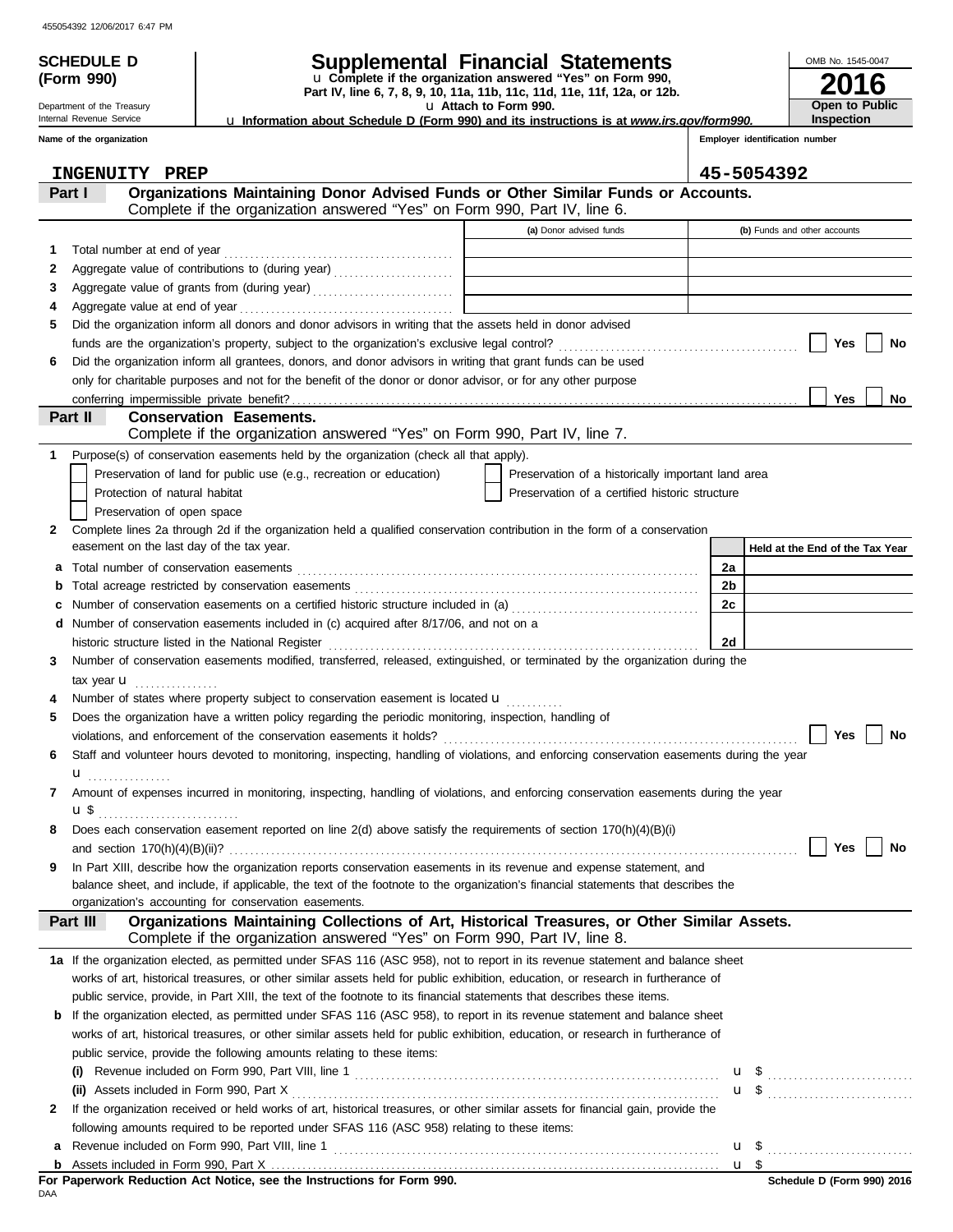|    | INGENUITY PREP<br>Schedule D (Form 990) 2016                                                                                                                                                                                        |                         |                           |                         | 45-5054392      |                      |                     | Page 2            |
|----|-------------------------------------------------------------------------------------------------------------------------------------------------------------------------------------------------------------------------------------|-------------------------|---------------------------|-------------------------|-----------------|----------------------|---------------------|-------------------|
|    | Organizations Maintaining Collections of Art, Historical Treasures, or Other Similar Assets (continued)<br>Part III                                                                                                                 |                         |                           |                         |                 |                      |                     |                   |
| 3. | Using the organization's acquisition, accession, and other records, check any of the following that are a significant use of its<br>collection items (check all that apply):                                                        |                         |                           |                         |                 |                      |                     |                   |
| a  | Public exhibition                                                                                                                                                                                                                   | d                       | Loan or exchange programs |                         |                 |                      |                     |                   |
| b  | Scholarly research                                                                                                                                                                                                                  | е                       |                           |                         |                 |                      |                     |                   |
| c  | Preservation for future generations                                                                                                                                                                                                 |                         |                           |                         |                 |                      |                     |                   |
|    | Provide a description of the organization's collections and explain how they further the organization's exempt purpose in Part                                                                                                      |                         |                           |                         |                 |                      |                     |                   |
|    | XIII.                                                                                                                                                                                                                               |                         |                           |                         |                 |                      |                     |                   |
| 5  | During the year, did the organization solicit or receive donations of art, historical treasures, or other similar                                                                                                                   |                         |                           |                         |                 |                      |                     |                   |
|    |                                                                                                                                                                                                                                     |                         |                           |                         |                 |                      | Yes                 | No                |
|    | Part IV<br><b>Escrow and Custodial Arrangements.</b>                                                                                                                                                                                |                         |                           |                         |                 |                      |                     |                   |
|    | Complete if the organization answered "Yes" on Form 990, Part IV, line 9, or reported an amount on Form                                                                                                                             |                         |                           |                         |                 |                      |                     |                   |
|    | 990, Part X, line 21.                                                                                                                                                                                                               |                         |                           |                         |                 |                      |                     |                   |
|    | 1a Is the organization an agent, trustee, custodian or other intermediary for contributions or other assets not                                                                                                                     |                         |                           |                         |                 |                      |                     |                   |
|    |                                                                                                                                                                                                                                     |                         |                           |                         |                 |                      | Yes                 | No                |
|    | <b>b</b> If "Yes," explain the arrangement in Part XIII and complete the following table:                                                                                                                                           |                         |                           |                         |                 |                      | Amount              |                   |
|    |                                                                                                                                                                                                                                     |                         |                           |                         |                 |                      |                     |                   |
| c  |                                                                                                                                                                                                                                     |                         |                           |                         |                 | 1c                   |                     |                   |
|    |                                                                                                                                                                                                                                     |                         |                           |                         |                 | 1d                   |                     |                   |
| е  |                                                                                                                                                                                                                                     |                         |                           |                         |                 | 1е                   |                     |                   |
| f  | Ending balance <b>construction and the construction of the construction</b> of the construction of the construction of the construction of the construction of the construction of the construction of the construction of the cons |                         |                           |                         |                 | 1f                   |                     |                   |
|    |                                                                                                                                                                                                                                     |                         |                           |                         |                 |                      | Yes                 | <b>No</b>         |
|    | <b>Endowment Funds.</b><br><b>Part V</b>                                                                                                                                                                                            |                         |                           |                         |                 |                      |                     |                   |
|    | Complete if the organization answered "Yes" on Form 990, Part IV, line 10.                                                                                                                                                          |                         |                           |                         |                 |                      |                     |                   |
|    |                                                                                                                                                                                                                                     | (a) Current year        | (b) Prior year            | (c) Two years back      |                 | (d) Three years back | (e) Four years back |                   |
|    | 1a Beginning of year balance                                                                                                                                                                                                        |                         |                           |                         |                 |                      |                     |                   |
|    | <b>b</b> Contributions <b>contributions</b>                                                                                                                                                                                         |                         |                           |                         |                 |                      |                     |                   |
|    | c Net investment earnings, gains, and                                                                                                                                                                                               |                         |                           |                         |                 |                      |                     |                   |
|    |                                                                                                                                                                                                                                     |                         |                           |                         |                 |                      |                     |                   |
|    | d Grants or scholarships                                                                                                                                                                                                            |                         |                           |                         |                 |                      |                     |                   |
|    | e Other expenditures for facilities and                                                                                                                                                                                             |                         |                           |                         |                 |                      |                     |                   |
|    |                                                                                                                                                                                                                                     |                         |                           |                         |                 |                      |                     |                   |
|    | f Administrative expenses                                                                                                                                                                                                           |                         |                           |                         |                 |                      |                     |                   |
| a  |                                                                                                                                                                                                                                     |                         |                           |                         |                 |                      |                     |                   |
| 2  | Provide the estimated percentage of the current year end balance (line 1g, column (a)) held as:                                                                                                                                     |                         |                           |                         |                 |                      |                     |                   |
|    | a Board designated or quasi-endowment <b>u</b> %                                                                                                                                                                                    |                         |                           |                         |                 |                      |                     |                   |
| b  | Permanent endowment <b>u</b> %                                                                                                                                                                                                      |                         |                           |                         |                 |                      |                     |                   |
| c  | Temporarily restricted endowment <b>u</b> %                                                                                                                                                                                         |                         |                           |                         |                 |                      |                     |                   |
|    | The percentages on lines 2a, 2b, and 2c should equal 100%.                                                                                                                                                                          |                         |                           |                         |                 |                      |                     |                   |
|    | 3a Are there endowment funds not in the possession of the organization that are held and administered for the                                                                                                                       |                         |                           |                         |                 |                      |                     |                   |
|    | organization by:                                                                                                                                                                                                                    |                         |                           |                         |                 |                      |                     | <b>Yes</b><br>No. |
|    |                                                                                                                                                                                                                                     |                         |                           |                         |                 |                      | 3a(i)               |                   |
|    | (ii) related organizations <b>contained</b> and contained a set of the contact of the contact or contained a set of the contact or contact or contact or contact or contact or contact or contact or contact or contact or contact  |                         |                           |                         |                 |                      | 3a(ii)              |                   |
|    |                                                                                                                                                                                                                                     |                         |                           |                         |                 |                      | 3b                  |                   |
|    | Describe in Part XIII the intended uses of the organization's endowment funds.                                                                                                                                                      |                         |                           |                         |                 |                      |                     |                   |
|    | Land, Buildings, and Equipment.<br>Part VI                                                                                                                                                                                          |                         |                           |                         |                 |                      |                     |                   |
|    | Complete if the organization answered "Yes" on Form 990, Part IV, line 11a. See Form 990, Part X, line 10.                                                                                                                          |                         |                           |                         |                 |                      |                     |                   |
|    | Description of property                                                                                                                                                                                                             | (a) Cost or other basis |                           | (b) Cost or other basis | (c) Accumulated |                      | (d) Book value      |                   |
|    |                                                                                                                                                                                                                                     | (investment)            |                           | (other)                 | depreciation    |                      |                     |                   |
|    |                                                                                                                                                                                                                                     |                         |                           |                         |                 |                      |                     |                   |
|    |                                                                                                                                                                                                                                     |                         |                           |                         |                 |                      |                     |                   |
|    | c Leasehold improvements                                                                                                                                                                                                            |                         |                           | 642,979                 |                 | 66,189               |                     | 576,790           |
|    |                                                                                                                                                                                                                                     |                         |                           | 713,455                 |                 | 323,009              |                     | 390,446           |
|    | e Other                                                                                                                                                                                                                             |                         |                           |                         |                 |                      |                     |                   |
|    | Total. Add lines 1a through 1e. (Column (d) must equal Form 990, Part X, column (B), line 10c.)                                                                                                                                     |                         |                           |                         |                 | u                    |                     | 967,236           |

**Schedule D (Form 990) 2016**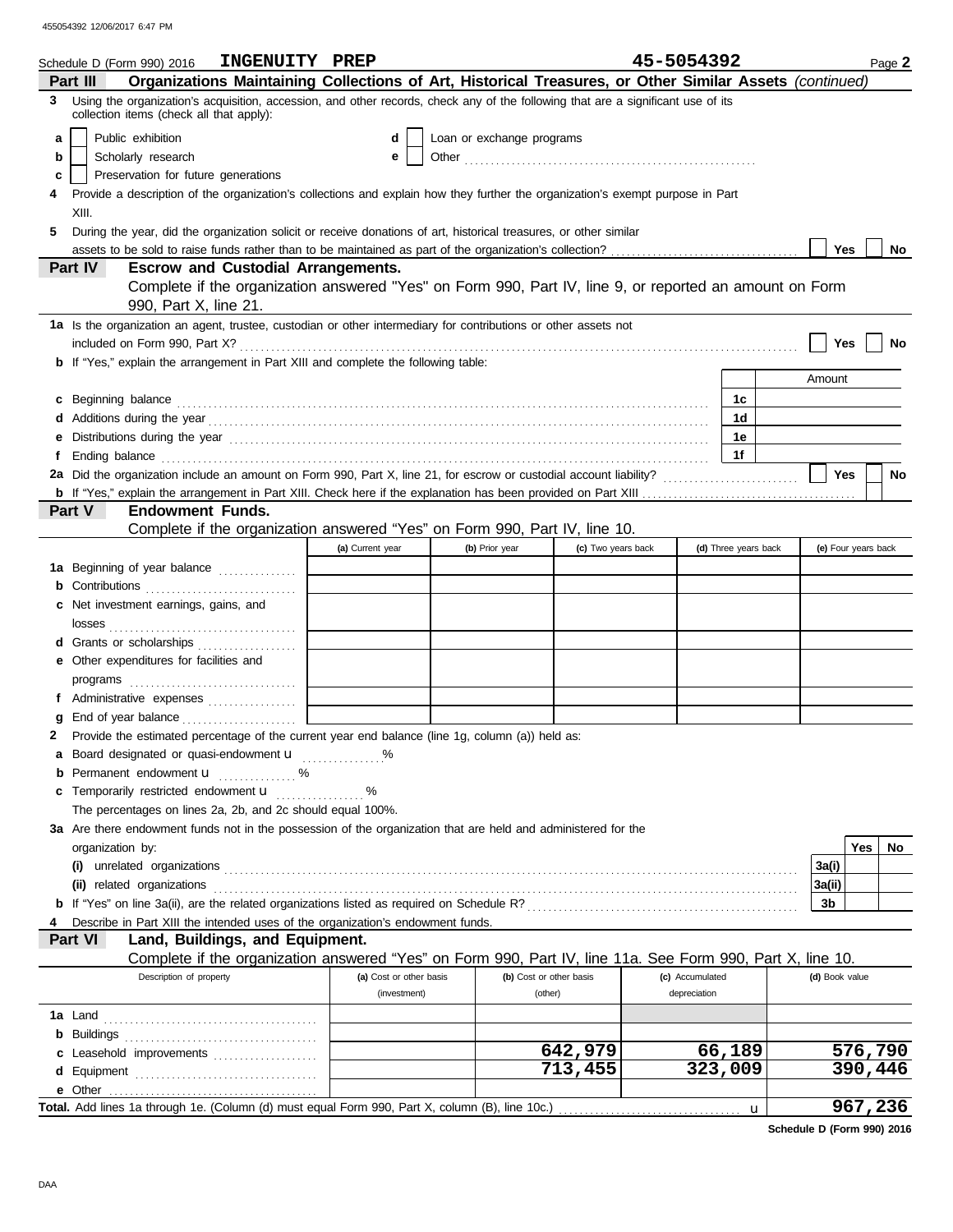|                           | INGENUITY PREP<br>Schedule D (Form 990) 2016                                                                         |                | 45-5054392                       | Page 3         |
|---------------------------|----------------------------------------------------------------------------------------------------------------------|----------------|----------------------------------|----------------|
| Part VII                  | Investments-Other Securities.                                                                                        |                |                                  |                |
|                           | Complete if the organization answered "Yes" on Form 990, Part IV, line 11b. See Form 990, Part X, line 12.           |                |                                  |                |
|                           | (a) Description of security or category                                                                              | (b) Book value | (c) Method of valuation:         |                |
|                           | (including name of security)                                                                                         |                | Cost or end-of-year market value |                |
| (1) Financial derivatives |                                                                                                                      |                |                                  |                |
|                           | (2) Closely-held equity interests                                                                                    |                |                                  |                |
| (3) Other                 |                                                                                                                      |                |                                  |                |
| (A)                       |                                                                                                                      |                |                                  |                |
| (B)                       |                                                                                                                      |                |                                  |                |
| (C)                       |                                                                                                                      |                |                                  |                |
| (D)                       |                                                                                                                      |                |                                  |                |
| (E)                       |                                                                                                                      |                |                                  |                |
| (F)                       |                                                                                                                      |                |                                  |                |
| (G)                       |                                                                                                                      |                |                                  |                |
| (H)                       |                                                                                                                      |                |                                  |                |
|                           | Total. (Column (b) must equal Form 990, Part X, col. (B) line 12.) u                                                 |                |                                  |                |
| Part VIII                 | Investments-Program Related.                                                                                         |                |                                  |                |
|                           | Complete if the organization answered "Yes" on Form 990, Part IV, line 11c. See Form 990, Part X, line 13.           |                |                                  |                |
|                           | (a) Description of investment                                                                                        | (b) Book value | (c) Method of valuation:         |                |
|                           |                                                                                                                      |                | Cost or end-of-year market value |                |
| (1)                       |                                                                                                                      |                |                                  |                |
| (2)                       |                                                                                                                      |                |                                  |                |
| (3)                       |                                                                                                                      |                |                                  |                |
| (4)                       |                                                                                                                      |                |                                  |                |
| (5)                       |                                                                                                                      |                |                                  |                |
| (6)                       |                                                                                                                      |                |                                  |                |
| (7)                       |                                                                                                                      |                |                                  |                |
| (8)                       |                                                                                                                      |                |                                  |                |
| (9)                       |                                                                                                                      |                |                                  |                |
|                           | Total. (Column (b) must equal Form 990, Part X, col. (B) line 13.) $\mathbf u$                                       |                |                                  |                |
| Part IX                   | Other Assets.                                                                                                        |                |                                  |                |
|                           | Complete if the organization answered "Yes" on Form 990, Part IV, line 11d. See Form 990, Part X, line 15.           |                |                                  |                |
|                           | (a) Description                                                                                                      |                |                                  | (b) Book value |
| (1)                       |                                                                                                                      |                |                                  |                |
| (2)                       |                                                                                                                      |                |                                  |                |
| (3)                       |                                                                                                                      |                |                                  |                |
| (4)                       |                                                                                                                      |                |                                  |                |
| (5)                       |                                                                                                                      |                |                                  |                |
| (6)                       |                                                                                                                      |                |                                  |                |
| (7)                       |                                                                                                                      |                |                                  |                |
| (8)                       |                                                                                                                      |                |                                  |                |
| (9)                       |                                                                                                                      |                |                                  |                |
|                           | Total. (Column (b) must equal Form 990, Part X, col. (B) line 15.)<br>Other Liabilities.                             |                | u                                |                |
| Part X                    |                                                                                                                      |                |                                  |                |
|                           | Complete if the organization answered "Yes" on Form 990, Part IV, line 11e or 11f. See Form 990, Part X,<br>line 25. |                |                                  |                |
|                           |                                                                                                                      |                |                                  |                |
| 1.                        | (a) Description of liability                                                                                         | (b) Book value |                                  |                |
| (1)                       | Federal income taxes                                                                                                 |                |                                  |                |
| (2)                       |                                                                                                                      |                |                                  |                |
| (3)                       |                                                                                                                      |                |                                  |                |
| (4)                       |                                                                                                                      |                |                                  |                |
| (5)                       |                                                                                                                      |                |                                  |                |
| (6)                       |                                                                                                                      |                |                                  |                |
| (7)                       |                                                                                                                      |                |                                  |                |

**Total.** *(Column (b) must equal Form 990, Part X, col. (B) line 25.)* u (9)

Liability for uncertain tax positions. In Part XIII, provide the text of the footnote to the organization's financial statements that reports the **2.** organization's liability for uncertain tax positions under FIN 48 (ASC 740). Check here if the text of the footnote has been provided in Part XIII .

**X**

(8)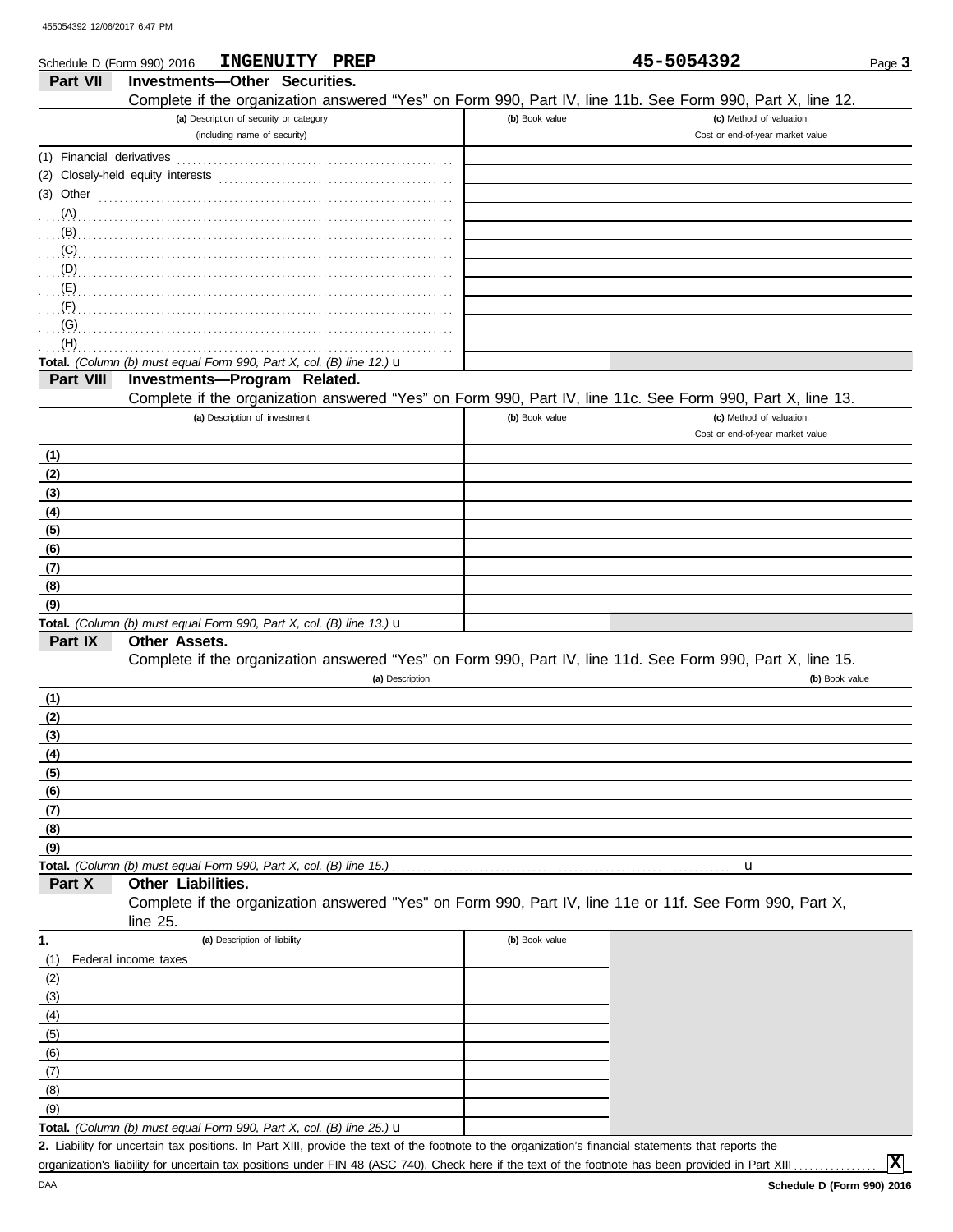|             | INGENUITY PREP<br>Schedule D (Form 990) 2016                                                                                                                                                                                         |                | 45-5054392 |                      | Page 4    |
|-------------|--------------------------------------------------------------------------------------------------------------------------------------------------------------------------------------------------------------------------------------|----------------|------------|----------------------|-----------|
| Part XI     | Reconciliation of Revenue per Audited Financial Statements With Revenue per Return.                                                                                                                                                  |                |            |                      |           |
|             | Complete if the organization answered "Yes" on Form 990, Part IV, line 12a.                                                                                                                                                          |                |            |                      |           |
| $\mathbf 1$ |                                                                                                                                                                                                                                      |                |            | $\blacktriangleleft$ | 8,022,617 |
| 2           | Amounts included on line 1 but not on Form 990, Part VIII, line 12:                                                                                                                                                                  |                |            |                      |           |
| a           |                                                                                                                                                                                                                                      | 2a             |            |                      |           |
| b           |                                                                                                                                                                                                                                      | 2 <sub>b</sub> | 129,962    |                      |           |
| c           |                                                                                                                                                                                                                                      | 2c             |            |                      |           |
| d           |                                                                                                                                                                                                                                      | 2d             |            |                      |           |
| е           | Add lines 2a through 2d [11] Add [12] Add lines 2a through 2d [12] Add lines 2a through 2d [12] Add lines 2a through 2d                                                                                                              |                |            | 2е                   | 129,962   |
| 3.          |                                                                                                                                                                                                                                      |                |            | $\mathbf{3}$         | 7,892,655 |
|             | Amounts included on Form 990, Part VIII, line 12, but not on line 1:                                                                                                                                                                 |                |            |                      |           |
|             |                                                                                                                                                                                                                                      | 4а             |            |                      |           |
| b           |                                                                                                                                                                                                                                      | 4 <sub>b</sub> |            |                      |           |
| c           | Add lines 4a and 4b                                                                                                                                                                                                                  |                |            | 4c                   |           |
|             |                                                                                                                                                                                                                                      |                |            | 5 <sup>1</sup>       | 7,892,655 |
|             | Reconciliation of Expenses per Audited Financial Statements With Expenses per Return.<br><b>Part XII</b>                                                                                                                             |                |            |                      |           |
|             | Complete if the organization answered "Yes" on Form 990, Part IV, line 12a.                                                                                                                                                          |                |            |                      |           |
|             |                                                                                                                                                                                                                                      |                |            | $\mathbf 1$          | 8,077,369 |
| 2.          | Amounts included on line 1 but not on Form 990, Part IX, line 25:                                                                                                                                                                    |                |            |                      |           |
| a           |                                                                                                                                                                                                                                      | 2a             | 129,962    |                      |           |
| b           |                                                                                                                                                                                                                                      | 2 <sub>b</sub> |            |                      |           |
| c           |                                                                                                                                                                                                                                      | 2c             |            |                      |           |
|             |                                                                                                                                                                                                                                      | 2d             |            |                      |           |
| е           | Add lines 2a through 2d <b>contained a contained a contained a contained a contained a contained a contained a contained a contained a contained a contained a contained a contained a contained a contained a contained a conta</b> |                |            | 2е                   | 129,962   |
| 3           |                                                                                                                                                                                                                                      |                |            | $\mathbf{3}$         | 7,947,407 |
|             | Amounts included on Form 990, Part IX, line 25, but not on line 1:                                                                                                                                                                   |                |            |                      |           |
| a           |                                                                                                                                                                                                                                      | 4a             |            |                      |           |
|             |                                                                                                                                                                                                                                      | 4 <sub>b</sub> |            |                      |           |
|             | Add lines 4a and 4b                                                                                                                                                                                                                  |                |            | 4c                   |           |
|             |                                                                                                                                                                                                                                      |                |            | 5                    | 7,947,407 |
|             | Supplemental Information.<br>Part XIII                                                                                                                                                                                               |                |            |                      |           |

Provide the descriptions required for Part II, lines 3, 5, and 9; Part III, lines 1a and 4; Part IV, lines 1b and 2b; Part V, line 4; Part X, line 2; Part XI, lines 2d and 4b; and Part XII, lines 2d and 4b. Also complete this part to provide any additional information.

**PART X - FIN 48 FOOTNOTE**

ACCOUNTING PRINCIPLES GENERALLY ACCEPTED IN THE UNITED STATES OF AMERICA PROVIDE CONSISTENT GUIDANCE FOR THE ACCOUNTING FOR UNCERTAINTY IN INCOME TAXES RECOGNIZED IN THE CHARTER SCHOOL'S FINANCIAL STATEMENTS AND PRESCRIBE A THRESHOLD OF "MORE LIKELY THAN NOT" FOR RECOGNITION OF TAX POSITIONS TAKEN OR EXPECTED TO BE TAKEN IN A TAX RETURN. THE INGENUITY PREP PUBLIC CHARTER SCHOOL PERFORMED AN EVALUATION OF UNCERTAIN TAX POSITIONS FOR THE EFFECT ON ITS TAX-EXEMPT STATUS. AS OF JUNE 30, 2017, THE STATUTE OF YEAR ENDED JUNE 30, 2017, AND DETERMINED THAT THERE WERE NO MATTERS THAT WOULD REQUIRE RECOGNITION IN THE FINANCIAL STATEMENTS OR THAT MAY HAVE ANY LIMITATIONS FOR TAX YEARS 2013 THROUGH 2015 REMAINS OPEN WITH THE U.S. FEDERAL JURISDICTION OR THE VARIOUS STATES AND LOCAL JURISDICTIONS IN WHICH

. . . . . . . . . . . . . . . . . . . . . . . . . . . . . . . . . . . . . . . . . . . . . . . . . . . . . . . . . . . . . . . . . . . . . . . . . . . . . . . . . . . . . . . . . . . . . . . . . . . . . . . . . . . . . . . . . . . . . . . . . . . . . . . . . . . . . . . . . . . . . . . . . . . . . . . . . . . . . . . . . . . . . . .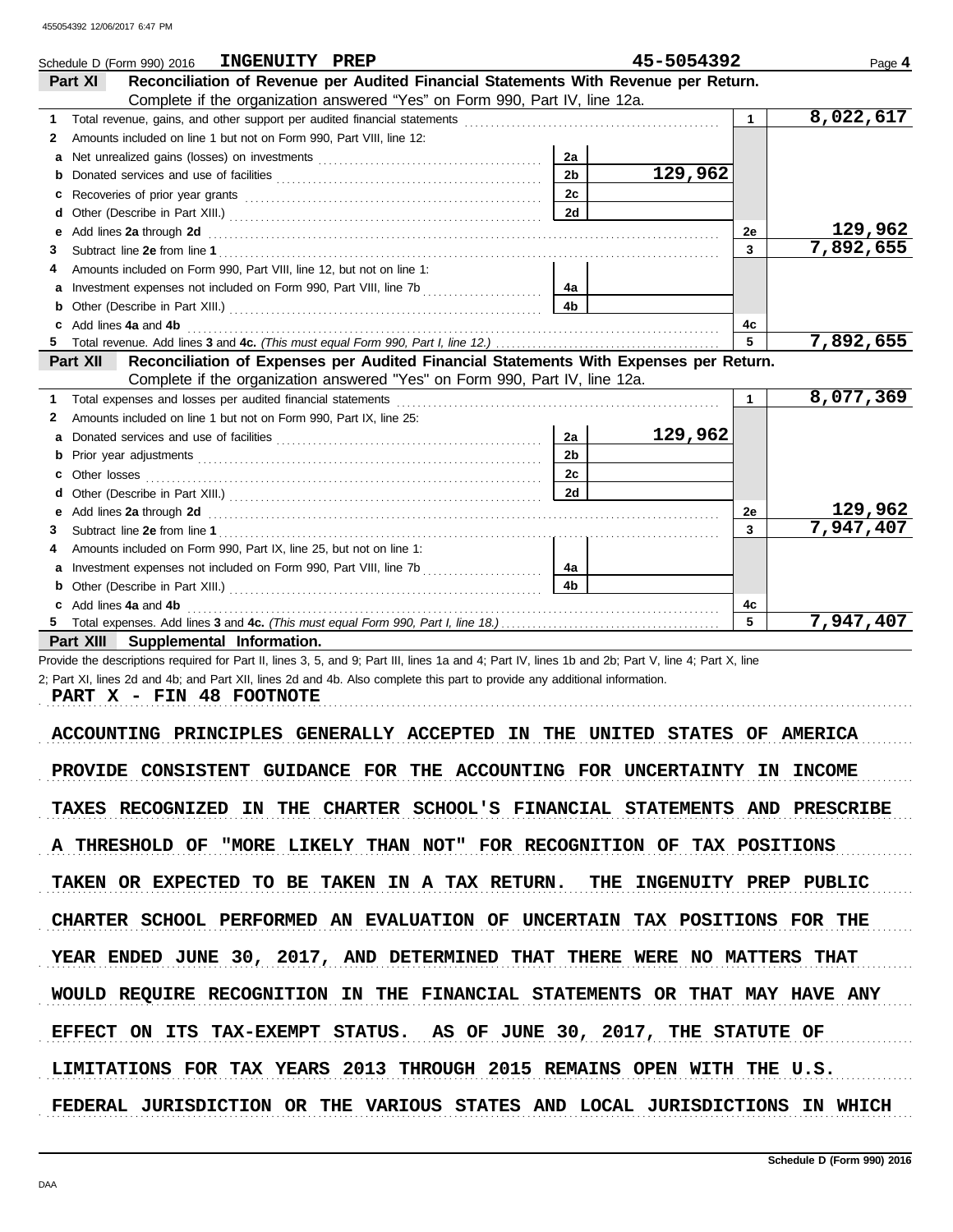| INGENUITY PREP<br>Schedule D (Form 990) 2016                               | 45-5054392                           | Page $5$ |
|----------------------------------------------------------------------------|--------------------------------------|----------|
| Part XIII<br>Supplemental Information (continued)                          |                                      |          |
| THE CHARTER SCHOOL FILES TAX RETURNS.                                      | IT IS THE CHARTER SCHOOL'S POLICY TO |          |
| RECOGNIZE INTEREST AND/OR PENALTIES RELATED TO UNCERTAIN TAX POSITIONS, IF |                                      |          |
| ANY, IN INCOME TAX EXPENSE. AS OF JUNE 30, 2017, THE CHARTER SCHOOL HAD NO |                                      |          |
| ACCRUALS FOR INTEREST AND/OR PENALTIES.                                    |                                      |          |
|                                                                            |                                      |          |
|                                                                            |                                      |          |
|                                                                            |                                      |          |
|                                                                            |                                      |          |
|                                                                            |                                      |          |
|                                                                            |                                      |          |
|                                                                            |                                      |          |
|                                                                            |                                      |          |
|                                                                            |                                      |          |
|                                                                            |                                      |          |
|                                                                            |                                      |          |
|                                                                            |                                      |          |
|                                                                            |                                      |          |
|                                                                            |                                      |          |
|                                                                            |                                      |          |
|                                                                            |                                      |          |
|                                                                            |                                      |          |
|                                                                            |                                      |          |
|                                                                            |                                      |          |
|                                                                            |                                      |          |
|                                                                            |                                      |          |
|                                                                            |                                      |          |
|                                                                            |                                      |          |
|                                                                            |                                      |          |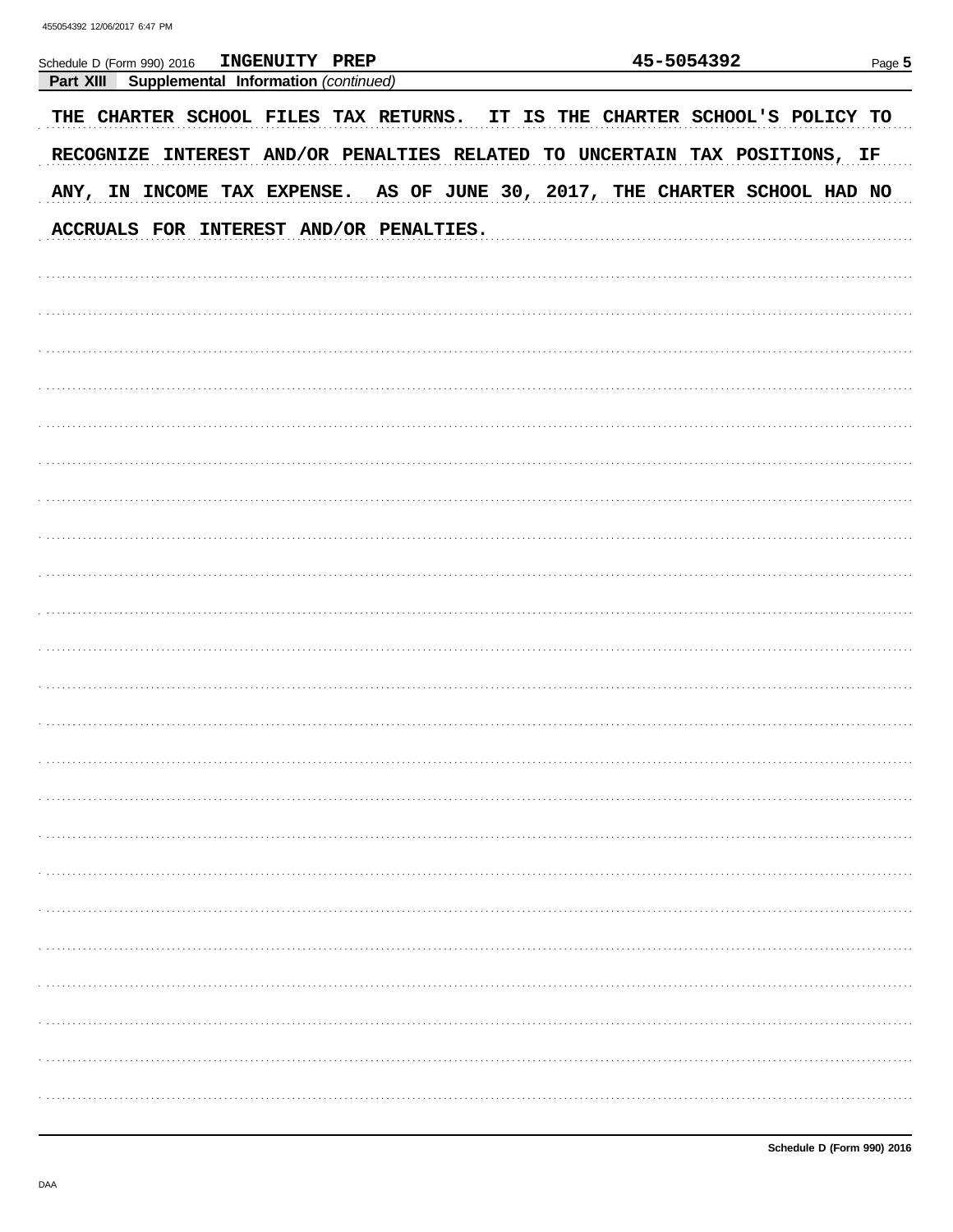|              | <b>SCHEDULE E</b>                                                                                                                                                  | <b>Schools</b>                                                                                                                                                                                                                                                                                                                                |                                              | OMB No. 1545-0047                   |            |           |
|--------------|--------------------------------------------------------------------------------------------------------------------------------------------------------------------|-----------------------------------------------------------------------------------------------------------------------------------------------------------------------------------------------------------------------------------------------------------------------------------------------------------------------------------------------|----------------------------------------------|-------------------------------------|------------|-----------|
|              | (Form 990 or 990-EZ)                                                                                                                                               | u Complete if the organization answered "Yes" on Form 990,<br>Part IV, line 13, or Form 990-EZ, Part VI, line 48.                                                                                                                                                                                                                             |                                              |                                     |            |           |
|              | Department of the Treasury<br>Internal Revenue Service                                                                                                             | La Attach to Form 990 or Form 990-EZ.<br>Lu Information about Schedule E (Form 990 or 990-EZ) and its instructions is at www.irs.gov/form990.                                                                                                                                                                                                 |                                              | Open to Public<br><b>Inspection</b> |            |           |
|              | Name of the organization                                                                                                                                           | INGENUITY PREP                                                                                                                                                                                                                                                                                                                                | Employer identification number<br>45-5054392 |                                     |            |           |
|              | Part I                                                                                                                                                             |                                                                                                                                                                                                                                                                                                                                               |                                              |                                     |            |           |
|              |                                                                                                                                                                    |                                                                                                                                                                                                                                                                                                                                               |                                              |                                     | <b>YES</b> | <b>NO</b> |
| 1            |                                                                                                                                                                    | Does the organization have a racially nondiscriminatory policy toward students by statement in its charter,                                                                                                                                                                                                                                   |                                              | 1                                   | x          |           |
| $\mathbf{2}$ |                                                                                                                                                                    | Does the organization include a statement of its racially nondiscriminatory policy toward students in all its<br>brochures, catalogues, and other written communications with the public dealing with student admissions,                                                                                                                     |                                              | $\overline{2}$                      | x          |           |
| 3            |                                                                                                                                                                    | Has the organization publicized its racially nondiscriminatory policy through newspaper or broadcast media<br>during the period of solicitation for students, or during the registration period if it has no solicitation program,<br>in a way that makes the policy known to all parts of the general community it serves? If "Yes," please  |                                              | 3                                   | x          |           |
|              | <b>BROCHURE.</b>                                                                                                                                                   | describe. If "No," please explain. If you need more space, use Part II<br>THE SCHOOL IS A PUBLIC CHARTER SCHOOL AND IS OPERATING UNDER A<br>CONTRACT WITH THE D.C. GOVERNMENT.<br>REVENUE PROCEDURE 75-50 DOES<br>NOT APPLY TO CHARTER SCHOOLS. THE NON-DISCRIMINATORY POLICY IS<br>EXPLICITLY STATED IN THE REGISTRATION APPLICATION AND OUR |                                              |                                     |            |           |
| 4            |                                                                                                                                                                    | Does the organization maintain the following?                                                                                                                                                                                                                                                                                                 |                                              |                                     |            |           |
| a            |                                                                                                                                                                    |                                                                                                                                                                                                                                                                                                                                               |                                              | 4a                                  | x          |           |
| b            | nondiscriminatory basis?                                                                                                                                           | Records documenting that scholarships and other financial assistance are awarded on a racially                                                                                                                                                                                                                                                |                                              | 4b                                  | X          |           |
| c            | Copies of all catalogues, brochures, announcements, and other written communications to the public dealing<br>with student admissions, programs, and scholarships? |                                                                                                                                                                                                                                                                                                                                               |                                              |                                     | х          |           |
| d            |                                                                                                                                                                    |                                                                                                                                                                                                                                                                                                                                               |                                              | 4c<br>4d                            | X          |           |
|              |                                                                                                                                                                    | If you answered "No" to any of the above, please explain. If you need more space, use Part II.                                                                                                                                                                                                                                                |                                              |                                     |            |           |
|              |                                                                                                                                                                    |                                                                                                                                                                                                                                                                                                                                               |                                              |                                     |            |           |
|              |                                                                                                                                                                    |                                                                                                                                                                                                                                                                                                                                               |                                              |                                     |            |           |
| 5            |                                                                                                                                                                    | Does the organization discriminate by race in any way with respect to:                                                                                                                                                                                                                                                                        |                                              |                                     |            |           |
| a            |                                                                                                                                                                    |                                                                                                                                                                                                                                                                                                                                               |                                              | 5a                                  |            | x         |
| b            | Admissions policies?                                                                                                                                               |                                                                                                                                                                                                                                                                                                                                               |                                              |                                     |            | x         |
|              |                                                                                                                                                                    |                                                                                                                                                                                                                                                                                                                                               |                                              |                                     |            |           |
| c            |                                                                                                                                                                    |                                                                                                                                                                                                                                                                                                                                               |                                              | 5c                                  |            | x         |
| d            |                                                                                                                                                                    |                                                                                                                                                                                                                                                                                                                                               |                                              | <b>5d</b>                           |            | x         |
|              |                                                                                                                                                                    |                                                                                                                                                                                                                                                                                                                                               |                                              |                                     |            |           |
| е            |                                                                                                                                                                    |                                                                                                                                                                                                                                                                                                                                               |                                              | 5e                                  |            | x         |
| f            |                                                                                                                                                                    |                                                                                                                                                                                                                                                                                                                                               |                                              | 5f                                  |            | x         |
| g            |                                                                                                                                                                    |                                                                                                                                                                                                                                                                                                                                               |                                              | 5g                                  |            | x         |
|              |                                                                                                                                                                    |                                                                                                                                                                                                                                                                                                                                               |                                              |                                     |            |           |
| h.           | Other extracurricular activities?                                                                                                                                  | If you answered "Yes" to any of the above, please explain. If you need more space, use Part II.                                                                                                                                                                                                                                               |                                              | 5h                                  |            | x         |
|              |                                                                                                                                                                    |                                                                                                                                                                                                                                                                                                                                               |                                              |                                     |            |           |
|              |                                                                                                                                                                    |                                                                                                                                                                                                                                                                                                                                               |                                              |                                     |            |           |
|              |                                                                                                                                                                    |                                                                                                                                                                                                                                                                                                                                               |                                              |                                     |            |           |
| 6a           |                                                                                                                                                                    |                                                                                                                                                                                                                                                                                                                                               |                                              | 6а                                  | x          |           |
| b            |                                                                                                                                                                    |                                                                                                                                                                                                                                                                                                                                               |                                              | 6b                                  |            | x         |
| 7            |                                                                                                                                                                    | If you answered "Yes" on either line 6a or line 6b, explain on Part II.<br>Does the organization certify that it has complied with the applicable requirements of sections 4.01 through                                                                                                                                                       |                                              |                                     |            |           |
|              |                                                                                                                                                                    |                                                                                                                                                                                                                                                                                                                                               |                                              | $\overline{7}$                      | x          |           |

**For Paperwork Reduction Act Notice, see the Instructions for Form 990 or Form 990-EZ.**

**Schedule E (Form 990 or 990-EZ) 2016**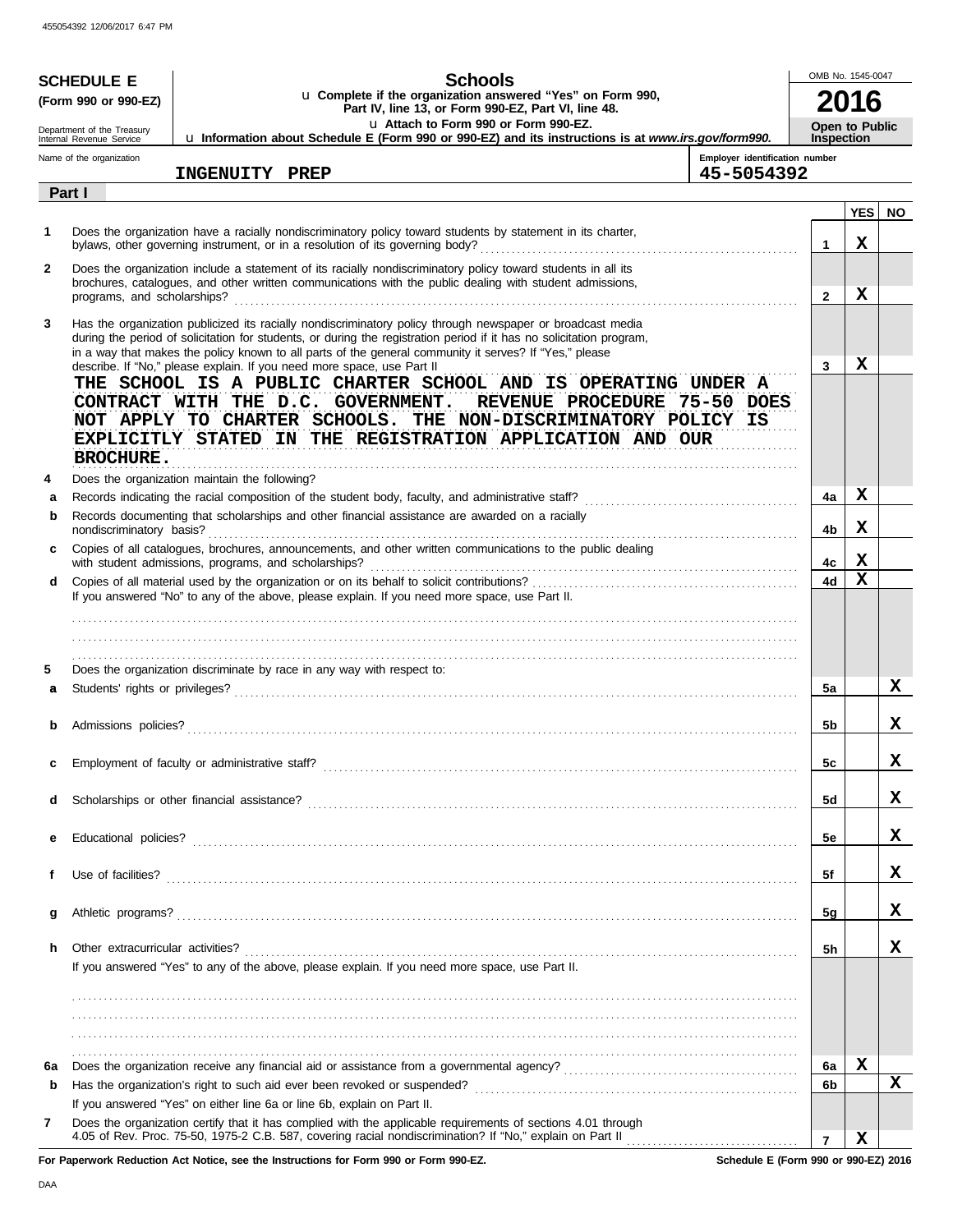|                                                                                                                                                                                                   | 45-5054392<br>Page 2                  |
|---------------------------------------------------------------------------------------------------------------------------------------------------------------------------------------------------|---------------------------------------|
| Part II<br>Supplemental Information. Provide the explanations required by Part I, lines 3, 4d, 5h, 6b, and 7, as<br>applicable. Also provide any other additional information (see instructions). |                                       |
| SCH E - FINANCIAL AID OR GOVERNMENT ASSISTANCE EXPLANATION                                                                                                                                        |                                       |
| INGENUITY PREP PUBLIC CHARTER SCHOOL RECEIVES PUBLIC FUNDS FROM THE DC                                                                                                                            |                                       |
| GOVERNMENT BASED ON THE NUMBER OF STUDENTS THEY ENROLL ACCORDING TO THE                                                                                                                           |                                       |
| UNIFORM PER STUDENT FUNDING FORMULA DEVELOPED BY THE MAYOR AND CITY                                                                                                                               |                                       |
| COUNCIL.<br>THIS PER PUPIL ALLOCATION IS SUPPLEMENTED WITH EXTRA FUNDS FOR                                                                                                                        |                                       |
| STUDENTS WITH SPECIAL NEEDS.                                                                                                                                                                      |                                       |
| THE CHARTER SCHOOL ALSO RECEIVES GOVERNMENTAL ASSISTANCE IN THE FORM OF                                                                                                                           |                                       |
| YEARLY GOVERNMENTAL GRANTS.                                                                                                                                                                       | MOST FUNDS ARE RECEIVED FROM THE U.S. |
| DEPARTMENT OF EDUCATION PASSED THROUGH THE OFFICE OF THE STATE                                                                                                                                    |                                       |
| SUPERINTENDENT OF EDUCATION IN THE DISTRICT OF COLUMBIA.                                                                                                                                          |                                       |
|                                                                                                                                                                                                   |                                       |
|                                                                                                                                                                                                   |                                       |
|                                                                                                                                                                                                   |                                       |
|                                                                                                                                                                                                   |                                       |
|                                                                                                                                                                                                   |                                       |
|                                                                                                                                                                                                   |                                       |
|                                                                                                                                                                                                   |                                       |
|                                                                                                                                                                                                   |                                       |
|                                                                                                                                                                                                   |                                       |
|                                                                                                                                                                                                   |                                       |
|                                                                                                                                                                                                   |                                       |
|                                                                                                                                                                                                   |                                       |
|                                                                                                                                                                                                   |                                       |
|                                                                                                                                                                                                   |                                       |
|                                                                                                                                                                                                   |                                       |
|                                                                                                                                                                                                   |                                       |
|                                                                                                                                                                                                   |                                       |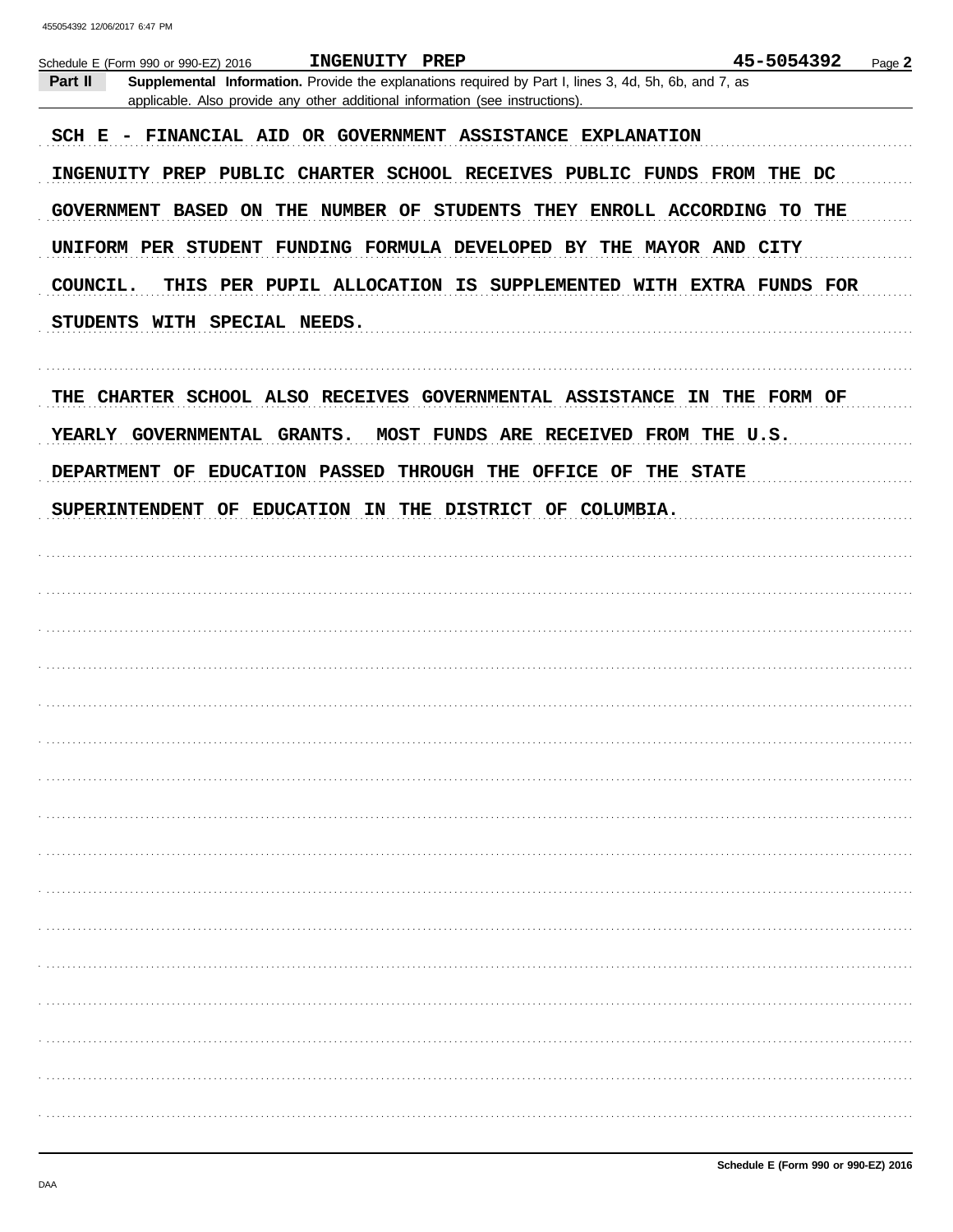| 455054392 12/06/2017 6:47 PM |  |  |
|------------------------------|--|--|
| <b>SCHEDULE L</b>            |  |  |

# **Transactions With Interested Persons**

**(Form 990 or 990-EZ) LI Complete if the organization answered "Yes" on Form 990, Part IV, line 25a, 25b, 26, 27, 28a, <b>2016** 

u **Attach to Form 990 or Form 990-EZ.**

u **Information about Schedule L (Form 990 or 990-EZ) and its instructions is at** *www.irs.gov/form990.*

Name of the organization Department of the Treasury Internal Revenue Service

| m990.                       | Inspection |
|-----------------------------|------------|
| lover identification number |            |

**Open To Public**

OMB No. 1545-0047

| INGENUITY PREP<br>45-5054392<br>Part I<br><b>Excess Benefit Transactions</b> (section $501(c)(3)$ , section $501(c)(4)$ , and $501(c)(29)$ organizations only).<br>Complete if the organization answered "Yes" on Form 990, Part IV, line 25a or 25b, or Form 990-EZ, Part V, line 40b.<br>(b) Relationship between disqualified person and<br>(d) Corrected?<br>$\mathbf{1}$<br>(a) Name of disqualified person<br>(c) Description of transaction<br>organization<br>Yes<br>No<br>(1)<br>(2)<br>(3)<br>(4)<br>(5)<br>(6)<br>$\mathbf{2}$<br>Enter the amount of tax incurred by the organization managers or disqualified persons during the year<br>Enter the amount of tax, if any, on line 2, above, reimbursed by the organization $\ldots$ $\ldots$ $\ldots$ $\ldots$ $\ldots$ $\ldots$ $\ldots$ $\ldots$ $\ldots$ $\ldots$<br>3<br>Part II<br>Loans to and/or From Interested Persons.<br>Complete if the organization answered "Yes" on Form 990-EZ, Part V, line 38a or Form 990, Part IV, line 26; or if the<br>organization reported an amount on Form 990, Part X, line 5, 6, or 22.<br>(b) Relationship<br>(c) Purpose of<br>(a) Name of interested person<br>(d) Loan to<br>(e) Original<br>(f) Balance due<br>(g) In default?<br>(h) Approved<br>(i) Written<br>with organization<br>loan<br>or from the<br>principal amount<br>by board or<br>agreement?<br>committee?<br>org.?<br>To From<br>Yes<br>No<br>Yes<br>No<br>Yes<br>No<br>(1)<br><u> 1989 - Johann Barbara, martxa alemaniar a</u><br><u> 1980 - Andrea Station Barbara, amerikan per</u><br>(2)<br>(3)<br><u> 1989 - Jan Amerikaans III (</u><br>(4)<br>(5)<br>(6)<br>(7)<br><u> 1980 - Johann Barn, mars ann an t-Alban ann an t-Alban ann an t-Alban ann an t-Alban ann an t-Alban ann an t-</u><br>(8)<br>(9)<br><u> 1980 - Johann Barn, amerikansk politiker (d. 1980)</u><br>(10)<br>Total<br>$\mathbf{u}$ \$ | Name of the organization |  |  |  |  |  |  |  |  |  |  |  | Employer identification number |  |  |  |
|------------------------------------------------------------------------------------------------------------------------------------------------------------------------------------------------------------------------------------------------------------------------------------------------------------------------------------------------------------------------------------------------------------------------------------------------------------------------------------------------------------------------------------------------------------------------------------------------------------------------------------------------------------------------------------------------------------------------------------------------------------------------------------------------------------------------------------------------------------------------------------------------------------------------------------------------------------------------------------------------------------------------------------------------------------------------------------------------------------------------------------------------------------------------------------------------------------------------------------------------------------------------------------------------------------------------------------------------------------------------------------------------------------------------------------------------------------------------------------------------------------------------------------------------------------------------------------------------------------------------------------------------------------------------------------------------------------------------------------------------------------------------------------------------------------------------------------------------------------------------------------------------|--------------------------|--|--|--|--|--|--|--|--|--|--|--|--------------------------------|--|--|--|
|                                                                                                                                                                                                                                                                                                                                                                                                                                                                                                                                                                                                                                                                                                                                                                                                                                                                                                                                                                                                                                                                                                                                                                                                                                                                                                                                                                                                                                                                                                                                                                                                                                                                                                                                                                                                                                                                                                |                          |  |  |  |  |  |  |  |  |  |  |  |                                |  |  |  |
|                                                                                                                                                                                                                                                                                                                                                                                                                                                                                                                                                                                                                                                                                                                                                                                                                                                                                                                                                                                                                                                                                                                                                                                                                                                                                                                                                                                                                                                                                                                                                                                                                                                                                                                                                                                                                                                                                                |                          |  |  |  |  |  |  |  |  |  |  |  |                                |  |  |  |
|                                                                                                                                                                                                                                                                                                                                                                                                                                                                                                                                                                                                                                                                                                                                                                                                                                                                                                                                                                                                                                                                                                                                                                                                                                                                                                                                                                                                                                                                                                                                                                                                                                                                                                                                                                                                                                                                                                |                          |  |  |  |  |  |  |  |  |  |  |  |                                |  |  |  |
|                                                                                                                                                                                                                                                                                                                                                                                                                                                                                                                                                                                                                                                                                                                                                                                                                                                                                                                                                                                                                                                                                                                                                                                                                                                                                                                                                                                                                                                                                                                                                                                                                                                                                                                                                                                                                                                                                                |                          |  |  |  |  |  |  |  |  |  |  |  |                                |  |  |  |
|                                                                                                                                                                                                                                                                                                                                                                                                                                                                                                                                                                                                                                                                                                                                                                                                                                                                                                                                                                                                                                                                                                                                                                                                                                                                                                                                                                                                                                                                                                                                                                                                                                                                                                                                                                                                                                                                                                |                          |  |  |  |  |  |  |  |  |  |  |  |                                |  |  |  |
|                                                                                                                                                                                                                                                                                                                                                                                                                                                                                                                                                                                                                                                                                                                                                                                                                                                                                                                                                                                                                                                                                                                                                                                                                                                                                                                                                                                                                                                                                                                                                                                                                                                                                                                                                                                                                                                                                                |                          |  |  |  |  |  |  |  |  |  |  |  |                                |  |  |  |
|                                                                                                                                                                                                                                                                                                                                                                                                                                                                                                                                                                                                                                                                                                                                                                                                                                                                                                                                                                                                                                                                                                                                                                                                                                                                                                                                                                                                                                                                                                                                                                                                                                                                                                                                                                                                                                                                                                |                          |  |  |  |  |  |  |  |  |  |  |  |                                |  |  |  |
|                                                                                                                                                                                                                                                                                                                                                                                                                                                                                                                                                                                                                                                                                                                                                                                                                                                                                                                                                                                                                                                                                                                                                                                                                                                                                                                                                                                                                                                                                                                                                                                                                                                                                                                                                                                                                                                                                                |                          |  |  |  |  |  |  |  |  |  |  |  |                                |  |  |  |
|                                                                                                                                                                                                                                                                                                                                                                                                                                                                                                                                                                                                                                                                                                                                                                                                                                                                                                                                                                                                                                                                                                                                                                                                                                                                                                                                                                                                                                                                                                                                                                                                                                                                                                                                                                                                                                                                                                |                          |  |  |  |  |  |  |  |  |  |  |  |                                |  |  |  |
|                                                                                                                                                                                                                                                                                                                                                                                                                                                                                                                                                                                                                                                                                                                                                                                                                                                                                                                                                                                                                                                                                                                                                                                                                                                                                                                                                                                                                                                                                                                                                                                                                                                                                                                                                                                                                                                                                                |                          |  |  |  |  |  |  |  |  |  |  |  |                                |  |  |  |
|                                                                                                                                                                                                                                                                                                                                                                                                                                                                                                                                                                                                                                                                                                                                                                                                                                                                                                                                                                                                                                                                                                                                                                                                                                                                                                                                                                                                                                                                                                                                                                                                                                                                                                                                                                                                                                                                                                |                          |  |  |  |  |  |  |  |  |  |  |  |                                |  |  |  |
|                                                                                                                                                                                                                                                                                                                                                                                                                                                                                                                                                                                                                                                                                                                                                                                                                                                                                                                                                                                                                                                                                                                                                                                                                                                                                                                                                                                                                                                                                                                                                                                                                                                                                                                                                                                                                                                                                                |                          |  |  |  |  |  |  |  |  |  |  |  |                                |  |  |  |
|                                                                                                                                                                                                                                                                                                                                                                                                                                                                                                                                                                                                                                                                                                                                                                                                                                                                                                                                                                                                                                                                                                                                                                                                                                                                                                                                                                                                                                                                                                                                                                                                                                                                                                                                                                                                                                                                                                |                          |  |  |  |  |  |  |  |  |  |  |  |                                |  |  |  |
|                                                                                                                                                                                                                                                                                                                                                                                                                                                                                                                                                                                                                                                                                                                                                                                                                                                                                                                                                                                                                                                                                                                                                                                                                                                                                                                                                                                                                                                                                                                                                                                                                                                                                                                                                                                                                                                                                                |                          |  |  |  |  |  |  |  |  |  |  |  |                                |  |  |  |
|                                                                                                                                                                                                                                                                                                                                                                                                                                                                                                                                                                                                                                                                                                                                                                                                                                                                                                                                                                                                                                                                                                                                                                                                                                                                                                                                                                                                                                                                                                                                                                                                                                                                                                                                                                                                                                                                                                |                          |  |  |  |  |  |  |  |  |  |  |  |                                |  |  |  |
|                                                                                                                                                                                                                                                                                                                                                                                                                                                                                                                                                                                                                                                                                                                                                                                                                                                                                                                                                                                                                                                                                                                                                                                                                                                                                                                                                                                                                                                                                                                                                                                                                                                                                                                                                                                                                                                                                                |                          |  |  |  |  |  |  |  |  |  |  |  |                                |  |  |  |
|                                                                                                                                                                                                                                                                                                                                                                                                                                                                                                                                                                                                                                                                                                                                                                                                                                                                                                                                                                                                                                                                                                                                                                                                                                                                                                                                                                                                                                                                                                                                                                                                                                                                                                                                                                                                                                                                                                |                          |  |  |  |  |  |  |  |  |  |  |  |                                |  |  |  |
|                                                                                                                                                                                                                                                                                                                                                                                                                                                                                                                                                                                                                                                                                                                                                                                                                                                                                                                                                                                                                                                                                                                                                                                                                                                                                                                                                                                                                                                                                                                                                                                                                                                                                                                                                                                                                                                                                                |                          |  |  |  |  |  |  |  |  |  |  |  |                                |  |  |  |
|                                                                                                                                                                                                                                                                                                                                                                                                                                                                                                                                                                                                                                                                                                                                                                                                                                                                                                                                                                                                                                                                                                                                                                                                                                                                                                                                                                                                                                                                                                                                                                                                                                                                                                                                                                                                                                                                                                |                          |  |  |  |  |  |  |  |  |  |  |  |                                |  |  |  |
|                                                                                                                                                                                                                                                                                                                                                                                                                                                                                                                                                                                                                                                                                                                                                                                                                                                                                                                                                                                                                                                                                                                                                                                                                                                                                                                                                                                                                                                                                                                                                                                                                                                                                                                                                                                                                                                                                                |                          |  |  |  |  |  |  |  |  |  |  |  |                                |  |  |  |
|                                                                                                                                                                                                                                                                                                                                                                                                                                                                                                                                                                                                                                                                                                                                                                                                                                                                                                                                                                                                                                                                                                                                                                                                                                                                                                                                                                                                                                                                                                                                                                                                                                                                                                                                                                                                                                                                                                |                          |  |  |  |  |  |  |  |  |  |  |  |                                |  |  |  |
|                                                                                                                                                                                                                                                                                                                                                                                                                                                                                                                                                                                                                                                                                                                                                                                                                                                                                                                                                                                                                                                                                                                                                                                                                                                                                                                                                                                                                                                                                                                                                                                                                                                                                                                                                                                                                                                                                                |                          |  |  |  |  |  |  |  |  |  |  |  |                                |  |  |  |
|                                                                                                                                                                                                                                                                                                                                                                                                                                                                                                                                                                                                                                                                                                                                                                                                                                                                                                                                                                                                                                                                                                                                                                                                                                                                                                                                                                                                                                                                                                                                                                                                                                                                                                                                                                                                                                                                                                |                          |  |  |  |  |  |  |  |  |  |  |  |                                |  |  |  |
|                                                                                                                                                                                                                                                                                                                                                                                                                                                                                                                                                                                                                                                                                                                                                                                                                                                                                                                                                                                                                                                                                                                                                                                                                                                                                                                                                                                                                                                                                                                                                                                                                                                                                                                                                                                                                                                                                                |                          |  |  |  |  |  |  |  |  |  |  |  |                                |  |  |  |
|                                                                                                                                                                                                                                                                                                                                                                                                                                                                                                                                                                                                                                                                                                                                                                                                                                                                                                                                                                                                                                                                                                                                                                                                                                                                                                                                                                                                                                                                                                                                                                                                                                                                                                                                                                                                                                                                                                |                          |  |  |  |  |  |  |  |  |  |  |  |                                |  |  |  |
|                                                                                                                                                                                                                                                                                                                                                                                                                                                                                                                                                                                                                                                                                                                                                                                                                                                                                                                                                                                                                                                                                                                                                                                                                                                                                                                                                                                                                                                                                                                                                                                                                                                                                                                                                                                                                                                                                                |                          |  |  |  |  |  |  |  |  |  |  |  |                                |  |  |  |
|                                                                                                                                                                                                                                                                                                                                                                                                                                                                                                                                                                                                                                                                                                                                                                                                                                                                                                                                                                                                                                                                                                                                                                                                                                                                                                                                                                                                                                                                                                                                                                                                                                                                                                                                                                                                                                                                                                |                          |  |  |  |  |  |  |  |  |  |  |  |                                |  |  |  |
|                                                                                                                                                                                                                                                                                                                                                                                                                                                                                                                                                                                                                                                                                                                                                                                                                                                                                                                                                                                                                                                                                                                                                                                                                                                                                                                                                                                                                                                                                                                                                                                                                                                                                                                                                                                                                                                                                                |                          |  |  |  |  |  |  |  |  |  |  |  |                                |  |  |  |
|                                                                                                                                                                                                                                                                                                                                                                                                                                                                                                                                                                                                                                                                                                                                                                                                                                                                                                                                                                                                                                                                                                                                                                                                                                                                                                                                                                                                                                                                                                                                                                                                                                                                                                                                                                                                                                                                                                |                          |  |  |  |  |  |  |  |  |  |  |  |                                |  |  |  |
|                                                                                                                                                                                                                                                                                                                                                                                                                                                                                                                                                                                                                                                                                                                                                                                                                                                                                                                                                                                                                                                                                                                                                                                                                                                                                                                                                                                                                                                                                                                                                                                                                                                                                                                                                                                                                                                                                                |                          |  |  |  |  |  |  |  |  |  |  |  |                                |  |  |  |
|                                                                                                                                                                                                                                                                                                                                                                                                                                                                                                                                                                                                                                                                                                                                                                                                                                                                                                                                                                                                                                                                                                                                                                                                                                                                                                                                                                                                                                                                                                                                                                                                                                                                                                                                                                                                                                                                                                |                          |  |  |  |  |  |  |  |  |  |  |  |                                |  |  |  |
|                                                                                                                                                                                                                                                                                                                                                                                                                                                                                                                                                                                                                                                                                                                                                                                                                                                                                                                                                                                                                                                                                                                                                                                                                                                                                                                                                                                                                                                                                                                                                                                                                                                                                                                                                                                                                                                                                                |                          |  |  |  |  |  |  |  |  |  |  |  |                                |  |  |  |
|                                                                                                                                                                                                                                                                                                                                                                                                                                                                                                                                                                                                                                                                                                                                                                                                                                                                                                                                                                                                                                                                                                                                                                                                                                                                                                                                                                                                                                                                                                                                                                                                                                                                                                                                                                                                                                                                                                |                          |  |  |  |  |  |  |  |  |  |  |  |                                |  |  |  |
|                                                                                                                                                                                                                                                                                                                                                                                                                                                                                                                                                                                                                                                                                                                                                                                                                                                                                                                                                                                                                                                                                                                                                                                                                                                                                                                                                                                                                                                                                                                                                                                                                                                                                                                                                                                                                                                                                                |                          |  |  |  |  |  |  |  |  |  |  |  |                                |  |  |  |
|                                                                                                                                                                                                                                                                                                                                                                                                                                                                                                                                                                                                                                                                                                                                                                                                                                                                                                                                                                                                                                                                                                                                                                                                                                                                                                                                                                                                                                                                                                                                                                                                                                                                                                                                                                                                                                                                                                |                          |  |  |  |  |  |  |  |  |  |  |  |                                |  |  |  |
|                                                                                                                                                                                                                                                                                                                                                                                                                                                                                                                                                                                                                                                                                                                                                                                                                                                                                                                                                                                                                                                                                                                                                                                                                                                                                                                                                                                                                                                                                                                                                                                                                                                                                                                                                                                                                                                                                                |                          |  |  |  |  |  |  |  |  |  |  |  |                                |  |  |  |
|                                                                                                                                                                                                                                                                                                                                                                                                                                                                                                                                                                                                                                                                                                                                                                                                                                                                                                                                                                                                                                                                                                                                                                                                                                                                                                                                                                                                                                                                                                                                                                                                                                                                                                                                                                                                                                                                                                |                          |  |  |  |  |  |  |  |  |  |  |  |                                |  |  |  |
|                                                                                                                                                                                                                                                                                                                                                                                                                                                                                                                                                                                                                                                                                                                                                                                                                                                                                                                                                                                                                                                                                                                                                                                                                                                                                                                                                                                                                                                                                                                                                                                                                                                                                                                                                                                                                                                                                                |                          |  |  |  |  |  |  |  |  |  |  |  |                                |  |  |  |
|                                                                                                                                                                                                                                                                                                                                                                                                                                                                                                                                                                                                                                                                                                                                                                                                                                                                                                                                                                                                                                                                                                                                                                                                                                                                                                                                                                                                                                                                                                                                                                                                                                                                                                                                                                                                                                                                                                |                          |  |  |  |  |  |  |  |  |  |  |  |                                |  |  |  |
|                                                                                                                                                                                                                                                                                                                                                                                                                                                                                                                                                                                                                                                                                                                                                                                                                                                                                                                                                                                                                                                                                                                                                                                                                                                                                                                                                                                                                                                                                                                                                                                                                                                                                                                                                                                                                                                                                                |                          |  |  |  |  |  |  |  |  |  |  |  |                                |  |  |  |
|                                                                                                                                                                                                                                                                                                                                                                                                                                                                                                                                                                                                                                                                                                                                                                                                                                                                                                                                                                                                                                                                                                                                                                                                                                                                                                                                                                                                                                                                                                                                                                                                                                                                                                                                                                                                                                                                                                |                          |  |  |  |  |  |  |  |  |  |  |  |                                |  |  |  |
|                                                                                                                                                                                                                                                                                                                                                                                                                                                                                                                                                                                                                                                                                                                                                                                                                                                                                                                                                                                                                                                                                                                                                                                                                                                                                                                                                                                                                                                                                                                                                                                                                                                                                                                                                                                                                                                                                                |                          |  |  |  |  |  |  |  |  |  |  |  |                                |  |  |  |

## **Part III Grants or Assistance Benefiting Interested Persons.** Complete if the organization answered "Yes" on Form 990, Part IV, line 27.

| . .<br>ັ<br>(a) Name of interested person | (b) Relationship between interested<br>person and the organization | (c) Amount of assistance | (d) Type of assistance | (e) Purpose of assistance |
|-------------------------------------------|--------------------------------------------------------------------|--------------------------|------------------------|---------------------------|
| (1)                                       |                                                                    |                          |                        |                           |
| (2)                                       |                                                                    |                          |                        |                           |
| (3)                                       |                                                                    |                          |                        |                           |
| (4)                                       |                                                                    |                          |                        |                           |
| (5)                                       |                                                                    |                          |                        |                           |
| (6)                                       |                                                                    |                          |                        |                           |
| (7)                                       |                                                                    |                          |                        |                           |
| (8)                                       |                                                                    |                          |                        |                           |
| (9)                                       |                                                                    |                          |                        |                           |
| (10)                                      |                                                                    |                          |                        |                           |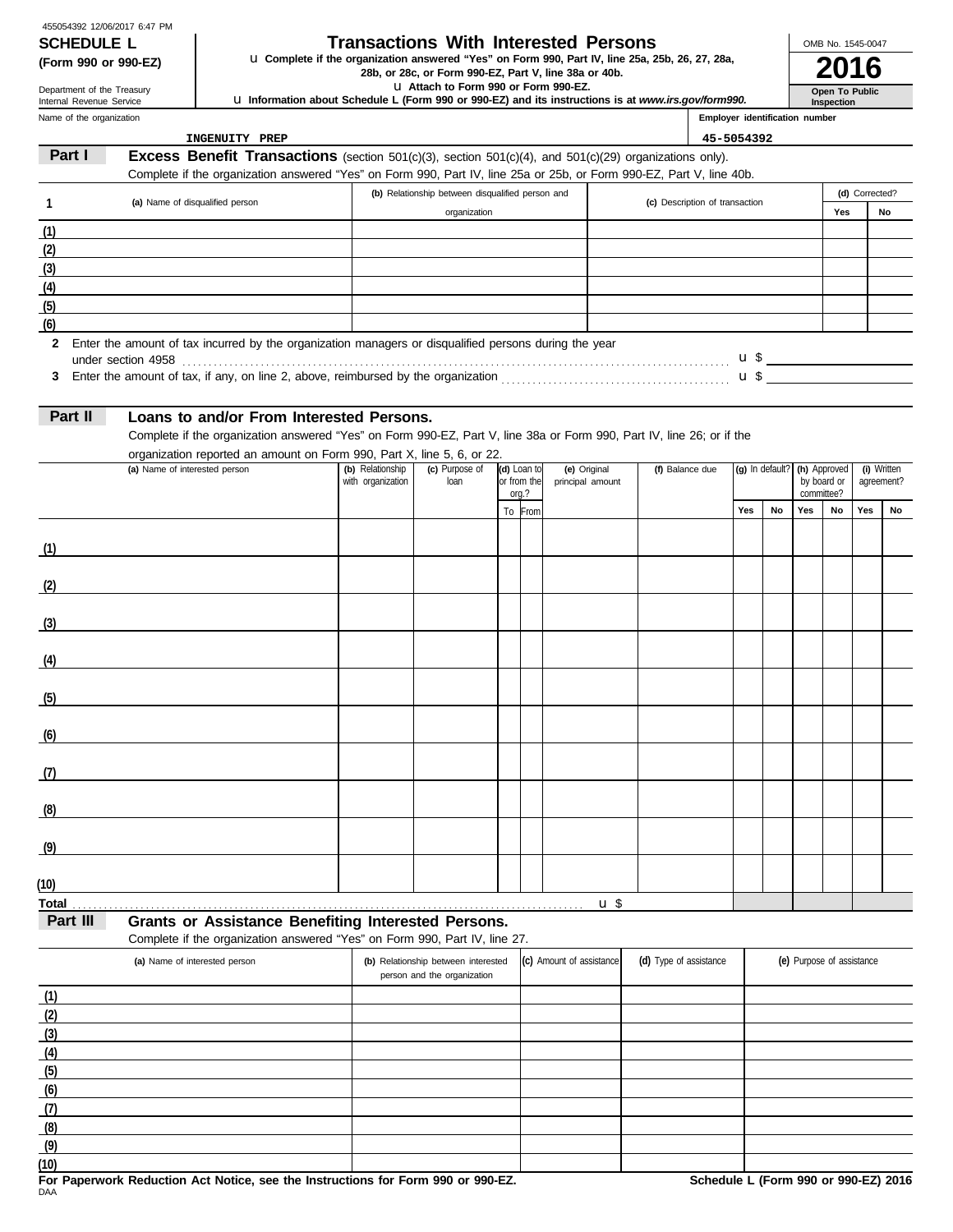#### Schedule L (Form 990 or 990-EZ) 2016 **INGENUITY PREP** 45-5054392 Page 2 **INGENUITY PREP 45-5054392**

## **Part IV Business Transactions Involving Interested Persons.**

Complete if the organization answered "Yes" on Form 990, Part IV, line 28a, 28b, or 28c.

| (a) Name of interested person        | (b) Relationship between<br>interested person and the | (c) Amount of<br>transaction | (d) Description of transaction     |     | (e) Sharing<br>of org.<br>revenues? |  |
|--------------------------------------|-------------------------------------------------------|------------------------------|------------------------------------|-----|-------------------------------------|--|
|                                      | organization                                          |                              |                                    | Yes | No                                  |  |
| (1) EDFUEL/JIMMY<br><b>HENDERSON</b> | <b>BOARD</b><br><b>TREASURER</b>                      | 84,000                       | <b>EMPLOYEE</b><br><b>TRAINING</b> |     | х                                   |  |
| (2)                                  |                                                       |                              |                                    |     |                                     |  |
| (3)                                  |                                                       |                              |                                    |     |                                     |  |
| (4)                                  |                                                       |                              |                                    |     |                                     |  |
| (5)                                  |                                                       |                              |                                    |     |                                     |  |
| (6)                                  |                                                       |                              |                                    |     |                                     |  |
| (7)                                  |                                                       |                              |                                    |     |                                     |  |
| (8)                                  |                                                       |                              |                                    |     |                                     |  |
| (9)                                  |                                                       |                              |                                    |     |                                     |  |
| (10)                                 |                                                       |                              |                                    |     |                                     |  |
| Part V<br>Supplemental Information   |                                                       |                              |                                    |     |                                     |  |

Provide additional information for responses to questions on Schedule L (see instructions).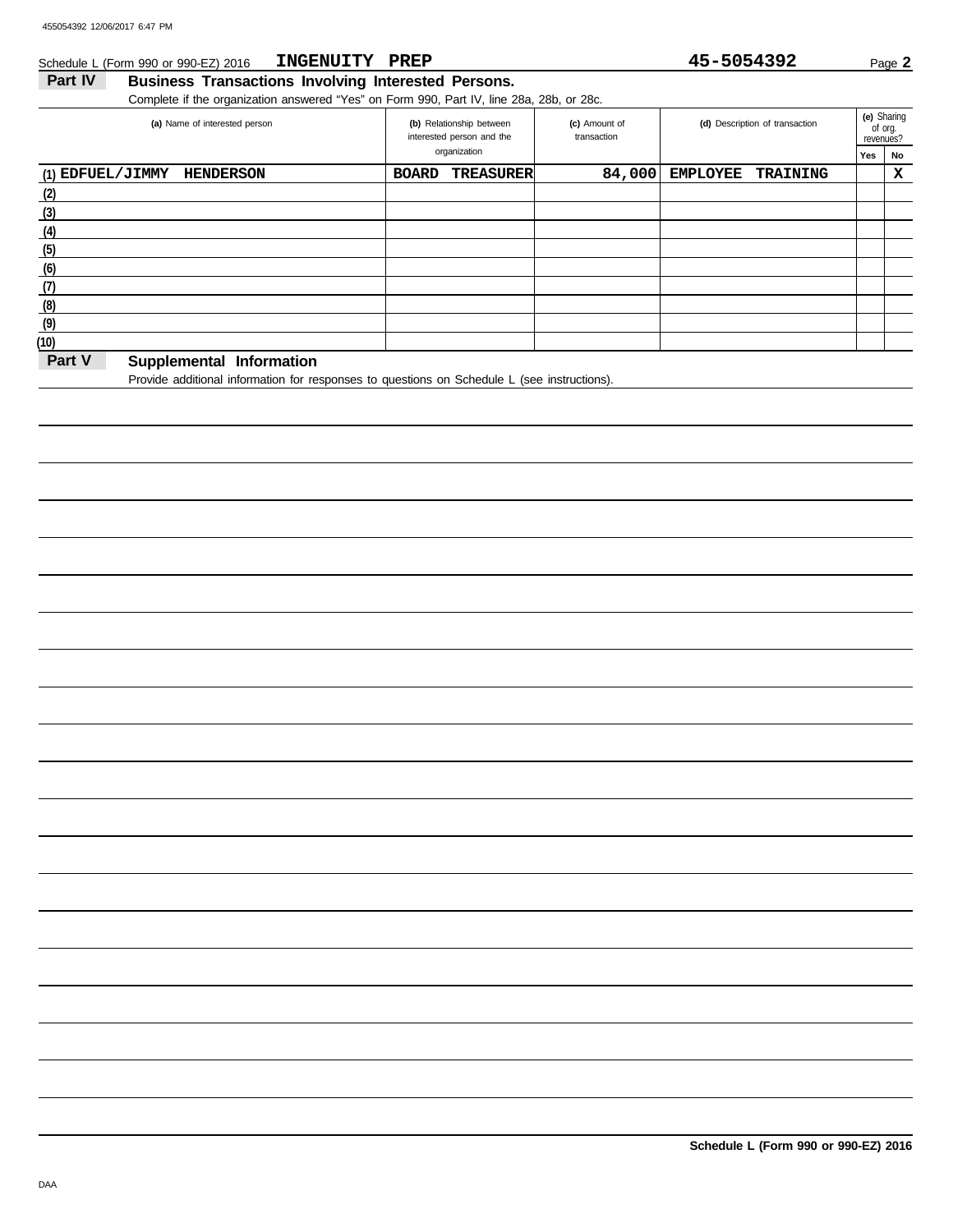| 40000439Z 1Z/U0/ZUT/ 0.47 PM                                                             |                                                                                                                                                                        |                                |                      |  |  |  |  |
|------------------------------------------------------------------------------------------|------------------------------------------------------------------------------------------------------------------------------------------------------------------------|--------------------------------|----------------------|--|--|--|--|
| OMB No. 1545-0047<br>Supplemental Information to Form 990 or 990-EZ<br><b>SCHEDULE O</b> |                                                                                                                                                                        |                                |                      |  |  |  |  |
|                                                                                          | (Form 990 or 990-EZ)<br>Complete to provide information for responses to specific questions on<br>2016<br>Form 990 or 990-EZ or to provide any additional information. |                                |                      |  |  |  |  |
| <b>Open to Public</b><br>u Attach to Form 990 or 990-EZ.<br>Department of the Treasury   |                                                                                                                                                                        |                                |                      |  |  |  |  |
| Internal Revenue Service<br>Name of the organization                                     | La Information about Schedule O (Form 990 or 990-EZ) and its instructions is at www.irs.gov/form990.                                                                   | Employer identification number | <b>Inspection</b>    |  |  |  |  |
|                                                                                          | <b>INGENUITY</b><br>PREP                                                                                                                                               | 45-5054392                     |                      |  |  |  |  |
| FORM 990, PART III,                                                                      | <b>FIRST ACCOMPLISHMENT</b><br>LINE 4A -                                                                                                                               |                                |                      |  |  |  |  |
| <b>PROVIDING</b>                                                                         | <b>INCREASED</b><br><b>OPPORTUNITIES</b><br>TO.<br><b>DELIVER RIGOROUS</b>                                                                                             | <b>INSTRUCTION,</b>            |                      |  |  |  |  |
| <b>ENRICHMENT</b>                                                                        | AND REMEDIATION FOR A WIDE-RANGE OF CONTENT.                                                                                                                           |                                |                      |  |  |  |  |
| IN ADDITION<br>*                                                                         | TO STRONG PROGRAMS IN LITERACY AND MATH,                                                                                                                               | <b>STUDENTS</b>                | <b>TAKE</b>          |  |  |  |  |
| CLASSES AIMED                                                                            | AT<br><b>CULTIVATING</b><br>21ST CENTURY SKILLS.                                                                                                                       | ALL STUDENTS                   | <b>TAKE CIVIC</b>    |  |  |  |  |
| <b>LEADERSHIP,</b>                                                                       | A CLASS FOCUSED ON<br>SOCIAL-EMOTIONAL COMPETENCY,                                                                                                                     |                                | <b>TEAM PROBLEM-</b> |  |  |  |  |
|                                                                                          | INFORMATION, MEDIA, AND TECHNOLOGY LITERACY,<br>SOLVING, AND SERVICE LEARNING;                                                                                         |                                |                      |  |  |  |  |
|                                                                                          | A CLASS AIMED AT MAKING STUDENTS CRITICAL INFORMATION AGE CONSUMERS AND                                                                                                |                                |                      |  |  |  |  |
| HIGH-CAPACITY USERS                                                                      | <b>TECHNOLOGY;</b><br>AND A FOREIGN LANGUAGE CLASS.<br>OF                                                                                                              |                                |                      |  |  |  |  |
| <b>ADDITIONALLY,</b>                                                                     | 21ST<br>OF FINANCIAL, HEALTH, AND ENVIRONMENTAL<br><b>CENTURY</b><br>THEMES                                                                                            |                                |                      |  |  |  |  |
|                                                                                          | LITERACY ARE INTEGRATED ACROSS CONTENT<br><b>AREAS.</b>                                                                                                                |                                |                      |  |  |  |  |
| *                                                                                        | <b>CHARTER SCHOOL CREATIVELY</b><br>UTILIZING A BLENDED LEARNING MODEL,<br>THE                                                                                         |                                |                      |  |  |  |  |
|                                                                                          | ORGANIZES CLASSROOM INSTRUCTION. IN THE LITERACY AND MATH CLASSROOMS,                                                                                                  |                                |                      |  |  |  |  |
| TEACHERS HARNESS HIGH-QUALITY ONLINE LEARNING PROGRAMS AND DIGITAL CONTENT               |                                                                                                                                                                        |                                |                      |  |  |  |  |
| TO PROVIDE ADAPTIVE DELIVERY OF INSTRUCTION TARGETED AT STUDENTS'                        |                                                                                                                                                                        |                                |                      |  |  |  |  |
| INDIVIDUAL NEEDS AND RESPECTIVE ZONES OF PROXIMAL DEVELOPMENT. THROUGH A                 |                                                                                                                                                                        |                                |                      |  |  |  |  |
| ROTATIONAL MODEL, INSTRUCTION IS DELIVERED TO SMALL GROUPS OF STUDENTS,                  |                                                                                                                                                                        |                                |                      |  |  |  |  |
|                                                                                          | WITH AN APPROXIMATE STUDENT-TEACHER RATIO IN THESE GROUPS OF 8:1 DURING THE                                                                                            |                                |                      |  |  |  |  |
|                                                                                          | LITERACY AND MATH BLOCKS AND 16:1 IN ALL OTHER CONTENT AREAS.                                                                                                          |                                |                      |  |  |  |  |
|                                                                                          |                                                                                                                                                                        |                                |                      |  |  |  |  |

FORM 990, PART VI, LINE 11B - ORGANIZATION'S PROCESS TO REVIEW FORM 990 THE BOARD TREASURER OF INGENUITY PREP ALONG WITH ITS OUTSOURCED BOOKKEEPING FIRM REVIEW THE DRAFT FORM 990 INFORMATION TAX RETURN, AS PREPARED BY THE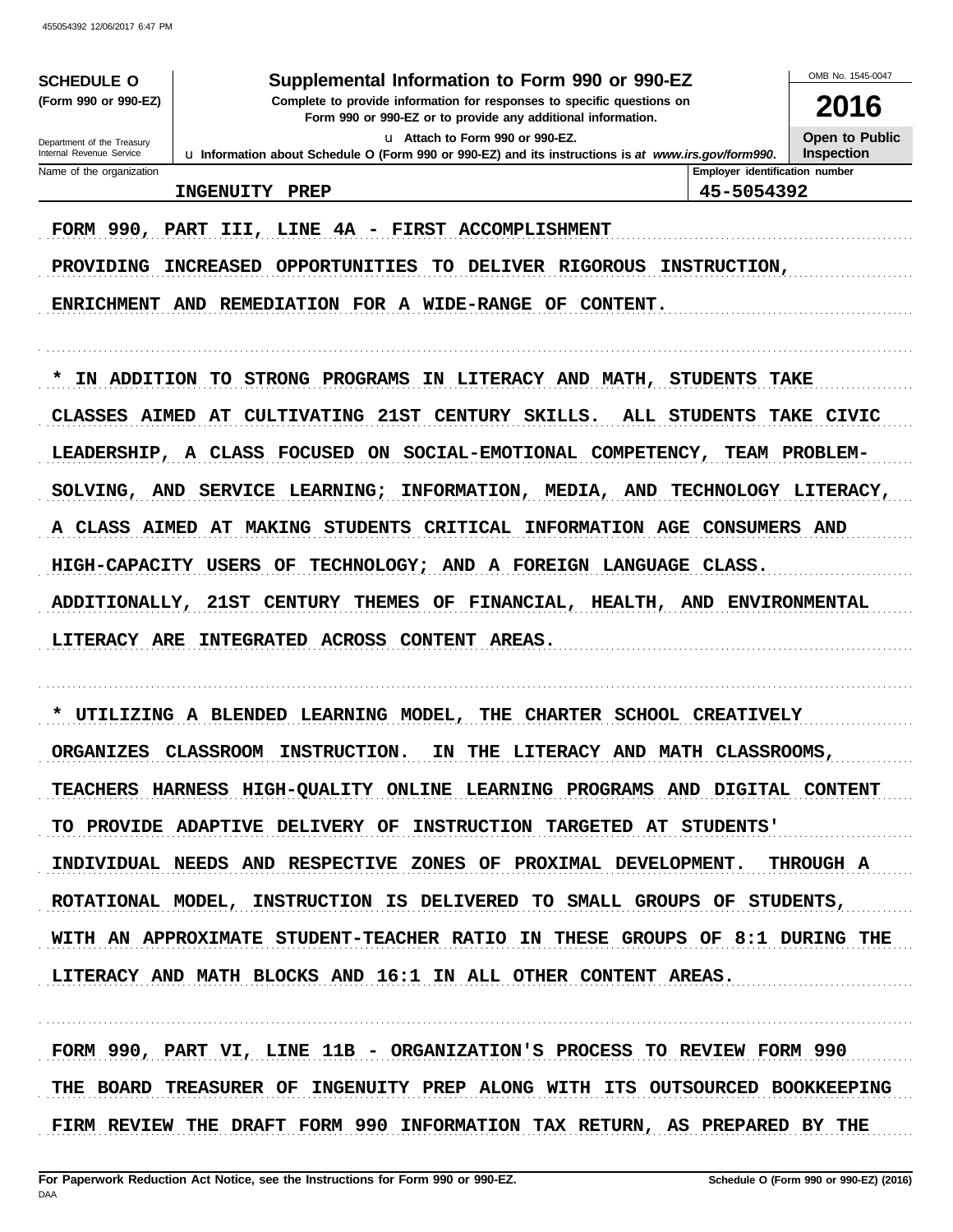| Schedule O (Form 990 or 990-EZ) (2016)<br>Name of the organization                | Page 2<br>Employer identification number |
|-----------------------------------------------------------------------------------|------------------------------------------|
| INGENUITY PREP                                                                    | 45-5054392                               |
| ACCOUNTANTS/AUDITORS AND RECOMMENDS IT TO<br>THE                                  | <b>FULL BOARD OF DIRECTORS FOR</b>       |
| INCLUDING POSSIBLE REVISIONS.<br><b>ACCEPTANCE,</b>                               | ONCE ACCEPTED, THE 990 TAX               |
| RETURN IS EXECUTED BY THE CHIEF OPERATING OFFICER.                                |                                          |
| FORM 990, PART VI, LINE 12C - ENFORCEMENT OF CONFLICTS POLICY                     |                                          |
| THE CONFLICT OF<br>INTEREST POLICY IS CONSTANTLY MONITORED BY ADMINISTRATION      |                                          |
| THE BOARD OF DIRECTORS THROUGH REVIEW AND APPROVAL<br>PERSONNEL AND               |                                          |
| PROCEDURES. ANNUALLY BOARD MEMBERS AND STAFF COMPLETE A CONFLICT OF               |                                          |
| DISCLOSURE FORM IDENTIFYING ANY RELATIONSHIPS OR CIRCUMSTANCES<br><b>INTEREST</b> |                                          |
| WHICH THE BOARD OR STAFF MEMBER BELIEVES COULD CONTRIBUTE TO A CONFLICT OF        |                                          |
| <b>INTEREST.</b>                                                                  |                                          |
| <b>PROCEDURES:</b>                                                                |                                          |
| A.PRIOR TO BOARD ACTION ON A CONTRACT OR OTHER TRANSACTION INVOLVING A            |                                          |
| CONFLICT OF INTEREST, A BOARD MEMBER HAVING A CONFLICT OF INTEREST SHALL          |                                          |
| DISCLOSE ALL FACTS MATERIAL TO THE CONFLICT OF INTEREST. SUCH DISCLOSURE          |                                          |
| SHALL BE REFLECTED IN THE MINUTES OF THE MEETING.                                 |                                          |
| B.A PERSON WHO HAS A CONFLICT OF INTEREST SHALL NOT PARTICIPATE IN THE            |                                          |
| DECISION EXCEPT TO DISCLOSE MATERIAL FACTS AND TO RESPOND TO QUESTIONS.           |                                          |
| C.THE PERSON HAVING A CONFLICT OF INTEREST MAY NOT VOTE ON THE CONTRACT OR        |                                          |
| <b>TRANSACTION.</b>                                                               |                                          |
| D. STAFF MEMBERS WHO HAVE A CONFLICT OF INTEREST WITH RESPECT TO A CONTRACT       |                                          |
| OR TRANSACTION THAT IS NOT THE SUBJECT OF BOARD ACTION SHALL DISCLOSE TO          |                                          |
| THE BOARD CHAIR ANY SUCH CONFLICT OF INTEREST. THAT STAFF MEMBER SHALL            |                                          |
| REFRAIN FROM ANY ACTION THAT MAY AFFECT INGENUITY PREP'S PARTICIPATION IN         |                                          |
| SUCH CONTRACT OR TRANSACTION.                                                     |                                          |

IN THE EVENT IT IS NOT ENTIRELY CLEAR THAT A CONFLICT OF INTEREST EXISTS, THE INDIVIDUAL WITH POTENTIAL CONFLICT SHALL DISCLOSE THE CIRCUMSTANCES TO

PAGE 1 OF 2

Schedule O (Form 990 or 990-EZ) (2016)